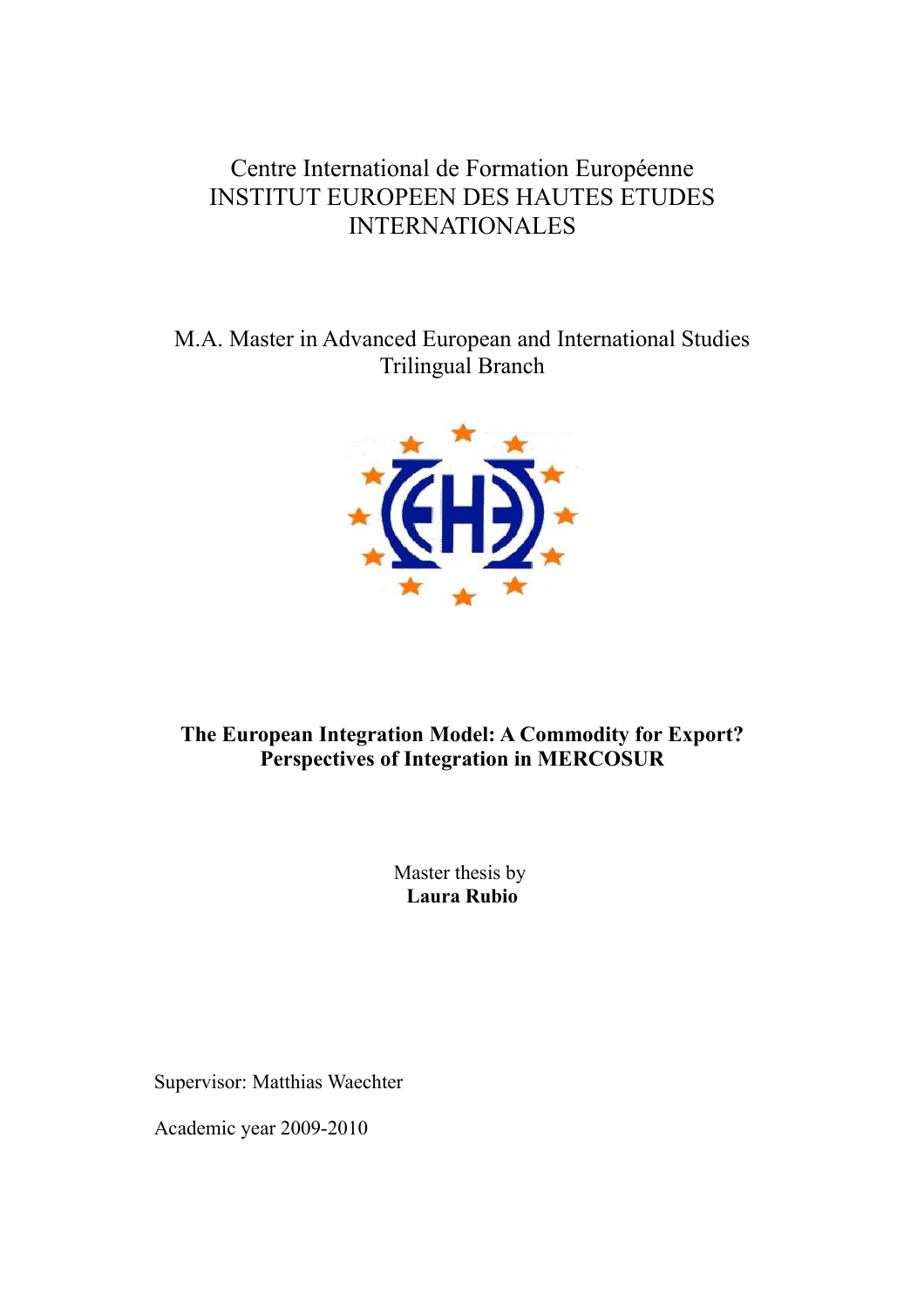# Index

| 3.7. Concrete approaches to integration, practical examples, latest developments39 |  |
|------------------------------------------------------------------------------------|--|
|                                                                                    |  |
|                                                                                    |  |
| 3.7.3. IV EU-MERCOSUR Summit 2010 and its possible effects on                      |  |
|                                                                                    |  |
|                                                                                    |  |
|                                                                                    |  |
|                                                                                    |  |
|                                                                                    |  |
|                                                                                    |  |
|                                                                                    |  |
|                                                                                    |  |
|                                                                                    |  |
|                                                                                    |  |
|                                                                                    |  |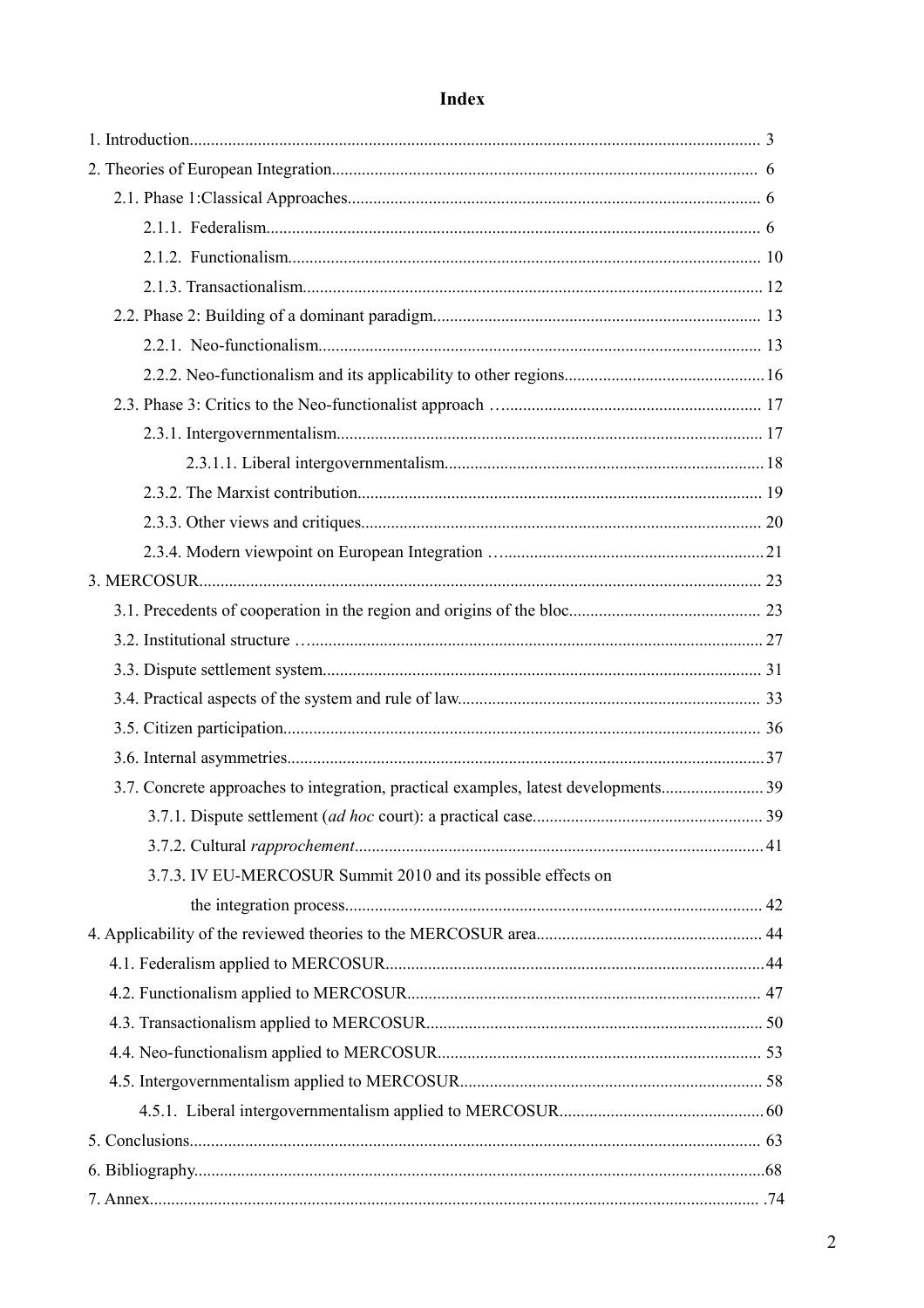#### **1. Introduction**

*"For many Europeans, MERCOSUR is a child of the EU process and structures and should closely follow its model of integration: for many North-Americans it is being portrayed as nothing more than a regional political arrangement in order to better negotiate with the US. "*

Marcos Aurelio Guedes de Oliveira (2007: 9)

In the last years it would seem to the eyes of many observers that the current tendency in international relations consists in regionalization: a great part of the inter State negotiations and exchanges is being conducted within the framework of regional blocs (BBC News, 09.12.2005).

It does not seem an isolated phenomenon, since it can be noted in different parts of the world: with the European Union as the champion of integration, other blocs of regional cooperation have emerged. Even if they haven't achieved such a high level of integration as that of the EU, they are not less meaningful in the world stage: ASEAN, the Pan-African Union, MERCOSUR, seem to be gaining more importance in the international scene. To some extent NAFTA, of a purely economic dimension, could be included in this scheme.

This last assertion leads us to the existing conflict between two models of integration: the American model and the European one. The first one aims to a simple economic cooperation, based on tariff reduction, with the consolidation of a free-trade zone as a goal; whereas the EU model goes beyond the idea of the free-trade zone in its aim to achieve a bond with the intention to construct a system based in the sharing of sovereignty.

"The EU has realized the four freedoms as part of the internal market (…) None of the other integration schemes have gone so far in establishing a common market, but at least the MEROCUSR aims in that direction" (Laursen, 2009: 7).

It is also to be considered one of the most significant areas of Latin America, since "MERCOSUR encompasses 50% of Latin America's GDP, 43% of its population, 59 % of its total land area, 50 % of its industrial production and 33 % of foreign trade." (ECLAC, 2008: 7).

This all represents "an estimated population of 240 million inhabitants in 2007 and a GDP of about US\$1.3 trillion (at the end of 2006). Foreign trade data show that it accounts for over 50% of all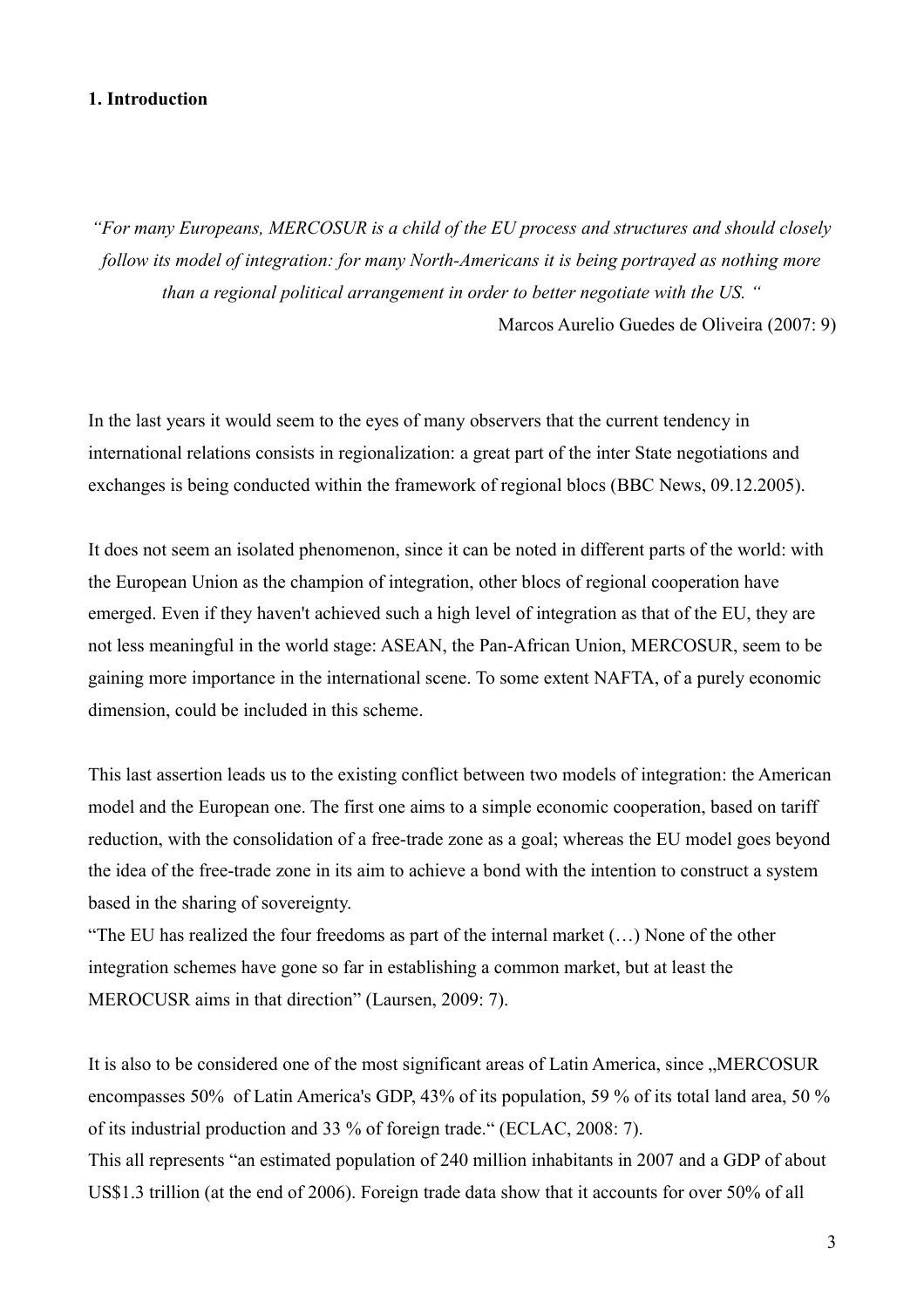South American imports and exports." (Termansen, 2010: 1)

Moreover, in the study of regional blocs, this work will focus on MERCOSUR rather than in UNASUR, since the latter's goal, however ambitious and maybe more integrative (with a more political scope), does not yet find itself in an advanced stage down the integration path. For instance, it still lacks a number of ratifications -nine out of twelve- to be able to enter into force; it also lacks international legal personality, and it does not constitute a legal engagement for the countries who committed themselves to it, as is the case in MERCOSUR. (Peña, 2008).

Within the study of European Integration, its history and its structure, the question should arise (and has done so among the academics) about the applicability of the success story of the EU model in any other of the emerging integration experiences.

One must be careful when comparing two highly complex systems (politically, economically, socially; in other words, multidimensional systems, that cannot be comprehended with the analysis of one single aspect). However it seems clear that despite the big differences, there are also evident similarities between the integration process in MERCOSUR and that put in place in the EU (seen for instance among others in the tendency of the Southern bloc to emulate the European institutional structure, at least in theory)

This work does not consist in a compared integration analysis between the two blocs. The main question is not merely that of seeking for the reasons and explanations for why the Southern bloc hasn't emerged quite as fast, or why it hasn't shown as many and obvious successful results as the EU has (or had done in its first 20 years).

The idea behind this investigation is directed towards a question of a deeper nature: would it be in fact at all possible to apply the European model (later if not sooner) considering the developments that have taken place ever since the foundation of MERCOSUR and its current *status-quo*?

It could be studied whether the creation of MERCOSUR could have responded to the theories of European integration and achieved a success comparable to that of the EU. However, as the model put in place resulted in a different reality, it could be more productive to consider the possibility of reshaping the current system (or not) than to wonder why reality is not what was expected.

The chosen method for this investigation will not be that of comparison of the two blocs. This work will rather concentrate on studying the applicability of the EU model in MERCOSUR by means of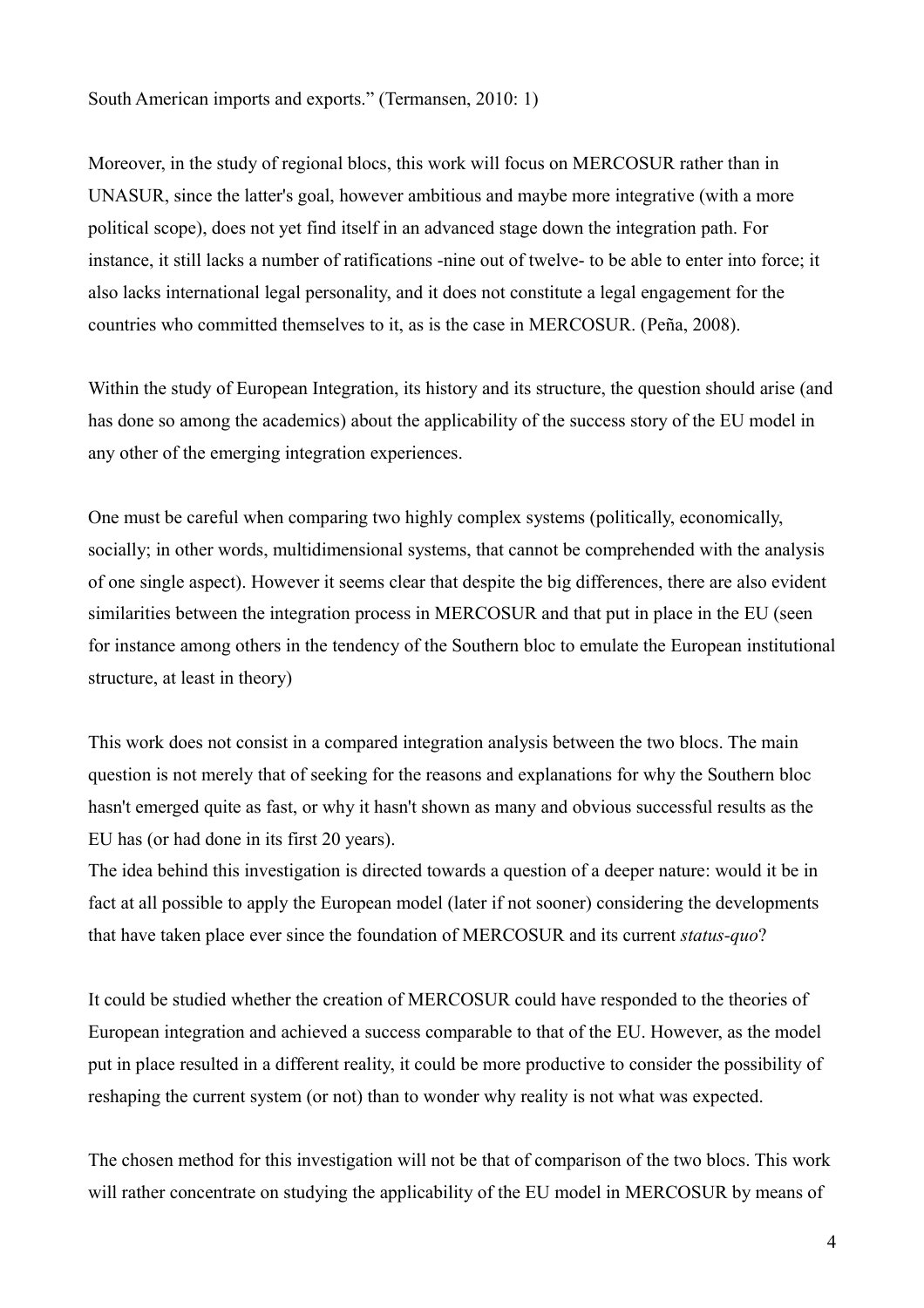the existing theories of European Integration (a way to approach a complex, multidimensional reality), which will be laid out and briefly explained in the first part of the work.

We will then proceed to present and explain the system of MERCOSUR, its origins, institutional structure and current *status quo*, with the aim of being able to establish whether the developed theories could be applicable considering its current situation.

Theories seek to solve problems, to explain situations, to shed light on unknown or not so well understood facts. Therefore a chronological study of the theories provides a better idea of their essence and the problem that they seek to solve. We can better understand the issues that the theorists had in mind if we analyze them in the context in which they were conceived. Moreover, the first chapter will follow the structure of Rosamond (2000) and Bieling / Lerch (2005) in the presentation of the integration theories, since they provide a clear and succinct analysis of the theories while avoiding the loss of its scientific nature.

The theories to be analyzed are federalism, functionalism, transactionalism, neo-functionalism, intergovernmentalism and liberal intergovernmentalism, since they are considered the most traditional and far reaching theories. The scope of the models, approaches and further theories developed after the emergence of liberal intergovernmentalism is somewhat more limited, in that they do not seek to provide explanations for all the integration aspects and spheres. European integration, and for that matter, also integration in the framework of MERCOSUR cannot be thoroughly explained through these approaches (such as that of multi-level governance), which is why they will not be considered in the analysis of applicability to MERCOSUR.

As for the sources consulted, alongside the scholarly literature, I consider the testimonies of media coverage to constitute a very valuable source for this kind of analysis, since in my opinion they reflect the specific local situations and the views of the main actors in the realities that we are intending to analyze in a scientific manner.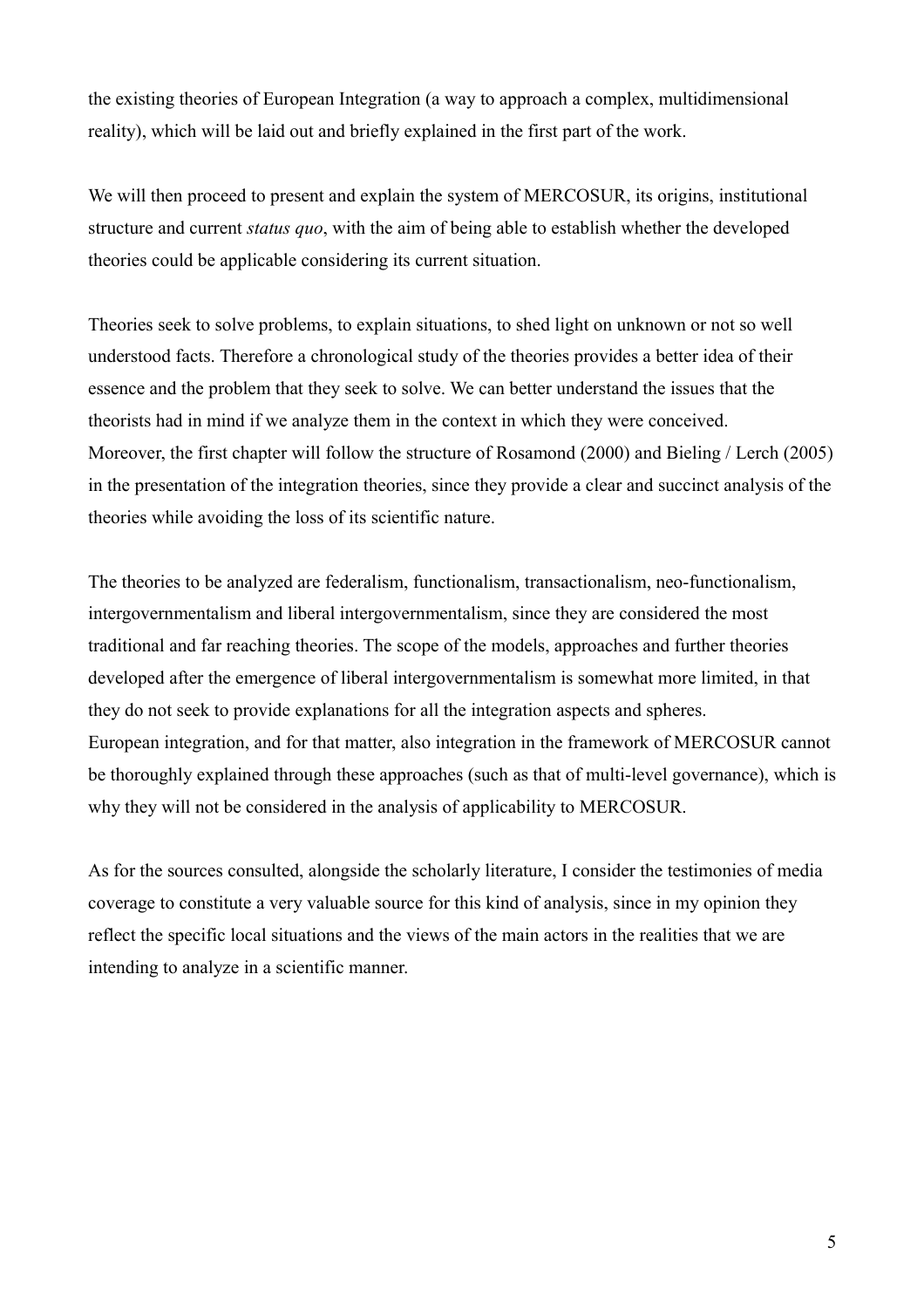### **2. Theories of European integration**

#### **2.1 Phase 1:Classical Approaches**

To better understand the logic of the three classical approaches to European Integration that are to be presented here, it is important to grasp the context in which they came up, namely the inter-war period (1919-1939) and particularly the post war period (1945 onwards).

The emergence of theories as a way towards peace-keeping did not necessarily occur, as it is commonly believed, exclusively at the aftermath of the Second World War. There were academic and political discussions about an optimal organization of Europe well before the Second World conflict.

While some advocated for a restitution of the old European states system, others argued that the war experience had resulted not as a consequence of human nature but because of the lack of authority beyond the existing nation states.

In line with this reasoning, there were already in the inter-war period many supporters of the idea of a united Europe, not necessarily all with the same concrete project.

One of them, was Aristide Briand, French foreign minister, who issued a "Memorandum on the Organization of a Regime of European Federal Union", of relevance for being, as Rosamond (2000) points out, the first twentieth-century proposal for a European Unity by a European government.

However, this kind of thinking was reborn and particularly reinforced after the Second World War, the original concerns having been intensified. During this time is that the classical approaches were conceived, mainly as an answer to the question of peace-keeping in the post-war context, this time rather as theories.

The classical theories to be dealt with are Federalism, Functionalism and Transactionalism.

## **2.1. 1.Federalism**:

As Rosamond (2000: 42) rightly notes, we must first clear out the fact that, throughout the history of its emergence, the theory of federalism has tended to be more identified with a political project than with a theory in itself, in that it has a particular goal in mind.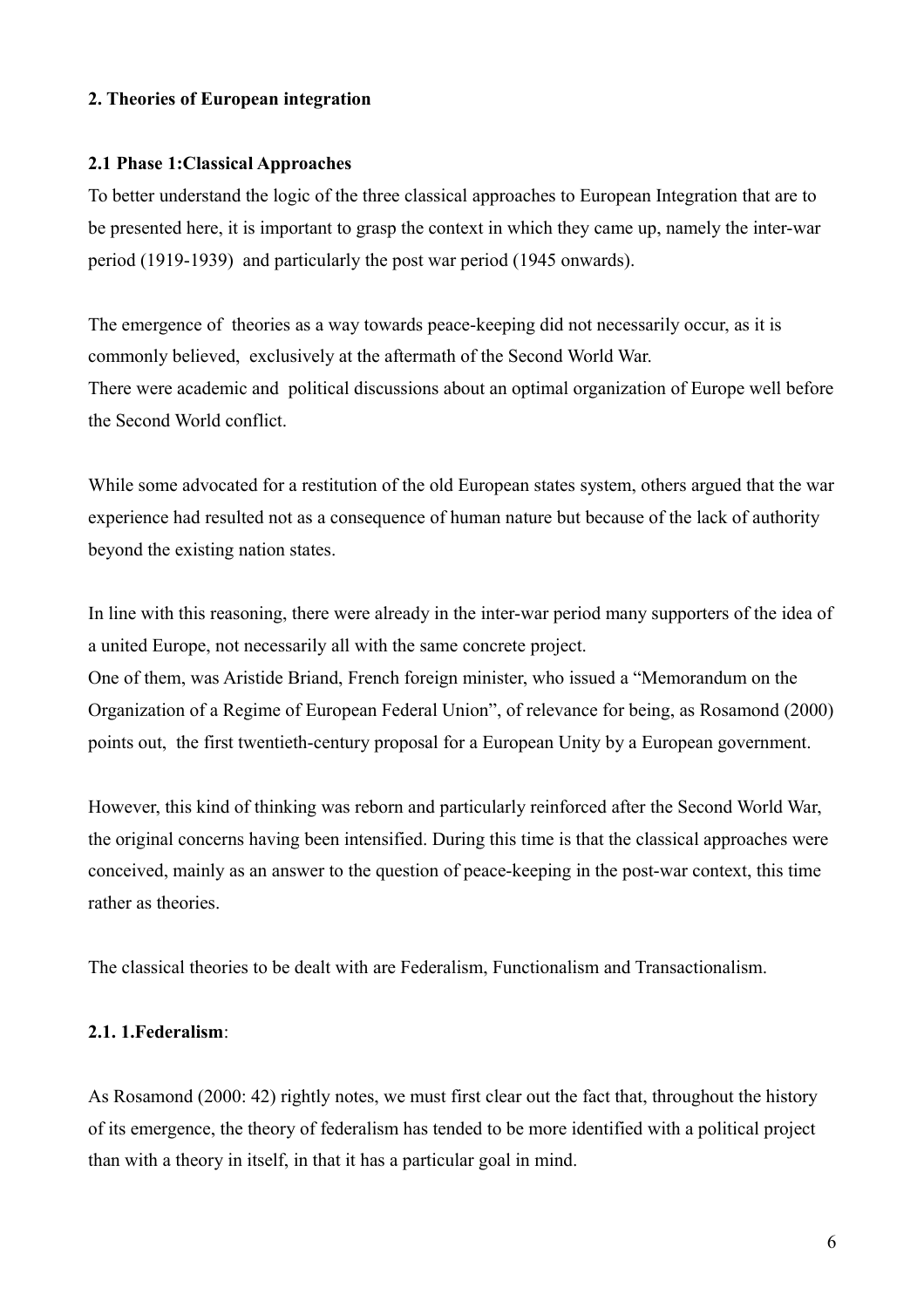Among the definitions of federalism that the community of scholars of Political Sciences has produced, one of the clearest is that of Reichardt: "an organized structure of social, political or state aggregations within which all units dispose of specific rights, autonomy and legitimacy." (Reichardt 1995: 102, quoted in Fischer / Große Hüttmann, 2005: 42)

Most people come up with the idea that the federalism theory aims at the setting forth of political systems with a clear division between a central and two or more regional governments, who coexist. However it should be understood not only as a theory "describing a certain constitutional structure, but also, and mainly, as a part of the political conflict over the goals of European unification." (Fischer/ G. Hüttmann, 2005: 42)

This statement can be explained by the conflicts that arose during the negotiations over the contents of the Maastricht Treaty, when the mention of the *F-Word*, generated strong concerns on the part of some Member States, whose prerogative consisted rather in omitting the word 'federal' and replacing it with the construction 'ever closer union': "This Treaty marks a new stage in the process of creating an ever closer union among the peoples of Europe..." (TEU, 1991, Art 2)

As an integration theory, the emergence of federalism is closely related to the initial years of the European Integration project. The devastation of the whole continent after the Second World War was total. This time all the participating forces were losers, since destruction knew no limits. Societies needed to be practically rebuilt from scratch. Not only infrastructurally, but also economically and politically. It was the perfect time for the reorganization of the European project, since everything was possible.

One of these projects was that presented by civil population as well as by some political elites at the European Congress in the Hague (1948), which came up with a federation of States as the new option for Europe ("the United States of Europe"), proposing political unity by means of a "bigbang approach" (Dinan 2004: 23 quoted in Fischer / G. Hüttmann, 2005:46), striving for a political, economic and monetary Union of Europe.

Even if the project of the Hague Congress was never translated into concrete plans of action (and was accordingly considered by many as a failure), it resulted in success in creating the European Council in Strasbourg, which embodied the compromise made by the different participants.

The next steps towards European Integration, however and partly because of this previous "failed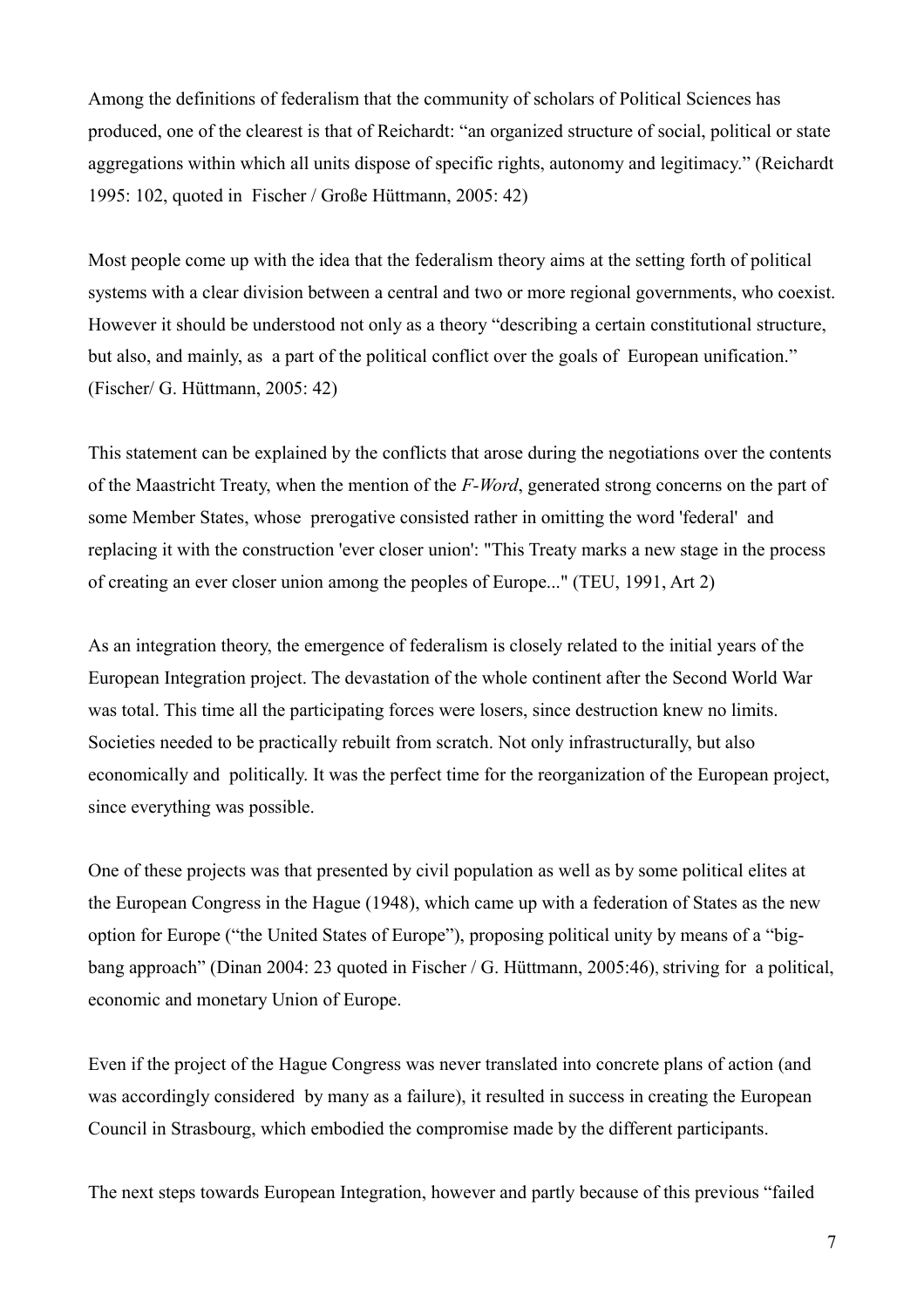attempt", were taken according to a completely different approach, opposed to the 'big-bang' concept: The Schuman plan. Conceived by Jean Monnet, the plan proposed the creation of the European Community for Coal and Steel (ECSC), as a first step leading to more complete stages of integration. This is considered by many authors the ground work for the development of European Integration.

Despite the fact that this concept of sectoral integration belongs more to the functionalist (or neofunctional) approach (to be dealt with later on), it is believed that there was a federalist goal in Schuman as well as in Monnet's proposal (Burgess, 2006: 227, Dinan, 2005: 16), since the project of the ECSC was presented by Schuman as the "first stage of the European federation" (Lipgens 1986: 294 quoted in Fischer / G. Hüttmann, 2005: 46).

This is also the view of Burgess (2006: 226-246) , who signalizes the 'Monnet Method' as a way of realizing the federal project. His conception of the applicability of federalism to European integration is thus different than that of the classical federalists (since he seems to believe in the adoption of gradual steps instead of prioritizing institutionalization): "(...) by forming functional links between states in a way that does not directly challenge national sovereignty in a formal sense, the door to federation would gradually open." (Burgess, 2006: 230)

On the other hand, according to many scholars, the theory of federalism can trace its origins back to the organization of the United States of America as a federal country in 1787, even if previous influence from authors like Kant and Montesquieu can be quoted (mentioned as early sources to the theory by Fischer / G. Hüttmann and Rosamond).

It is then not casual that the applicability of the American model still lies in the center of many political and academic discussions over the possible shaping of the European Union.

One of the main proponents of federalism as a theory of integration was Carl J. Friedrich, whose idea of a federal system is seen more as a dynamic process than as an accomplished institutional structure. Namely as "the process by which a number of separate political communities enter into arrangements for working out solutions, adopting joint policies, and making joint decisions on joint problems, and, conversely, also the process by which a unitary political community becomes differentiated into a federally organized whole." (Friedrich 1968: 7f. quoted in Fischer / G. Hüttmann, 2005, 49).

His different approach to the federalism theory (as a process and not as a static system) is what actually makes it applicable to a space where many States coexist, instead of only to single States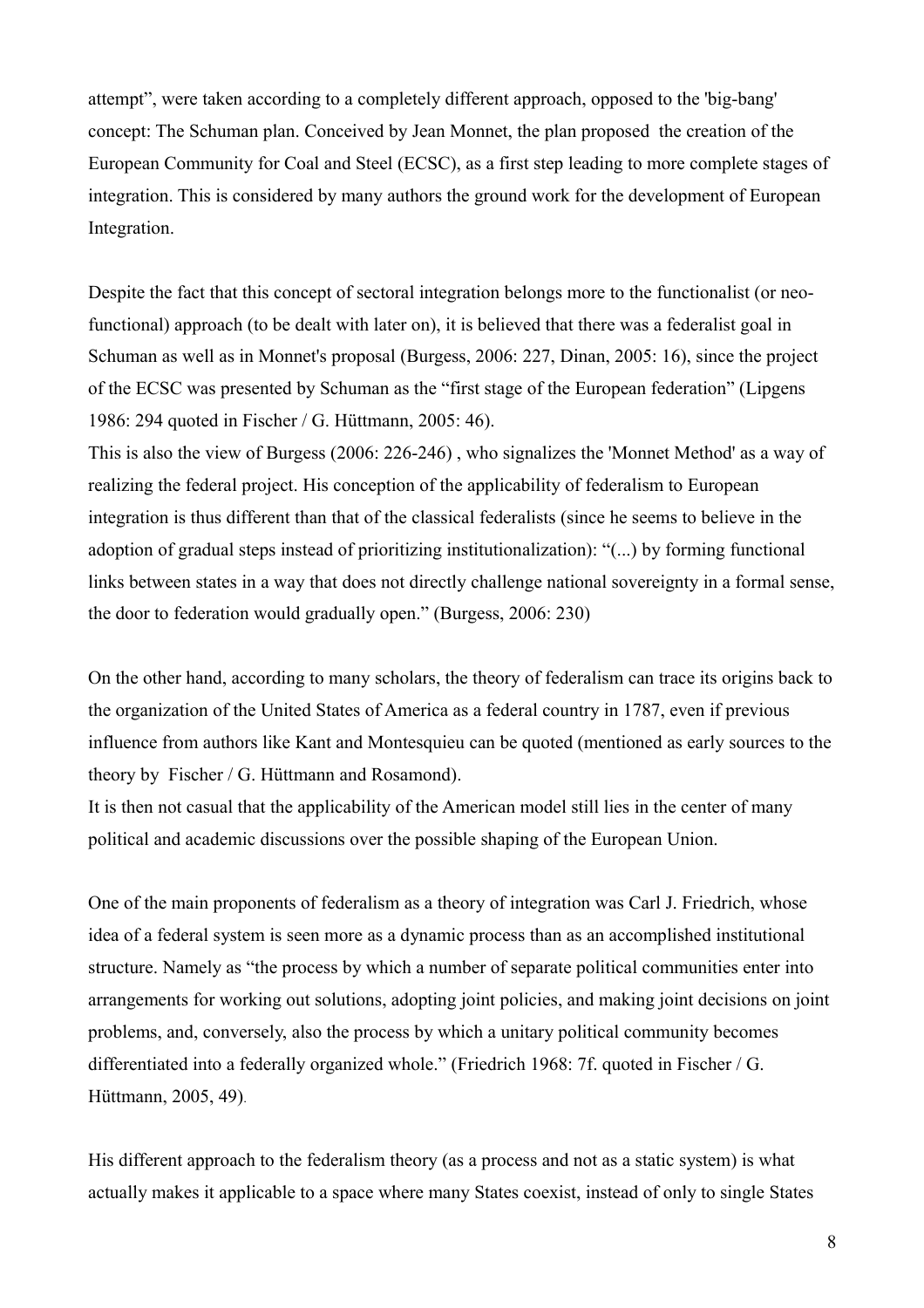and their federated regions.

As Friedrich himself explained it, federalism should be understood as "a Process through which specific, independent, politically organized units -be it States or other organizations- reach an agreement, in order to find political solutions to work on common problems through a common policy and common decisions." (Friedrich, [1](#page-8-0)964:  $40$ )<sup>1</sup>

His conception of the federal system, lacked, despite of all, a clear reference to the political structures and the power division between them. This is a shortage that Spinelli -by some considered the champion of federalism- also saw in the 'Monnet Method 'as he argued that its**'** fundamental weakness "lay in its failure to deal with the organization of political power at the European level." (Burgess, 2000: 58, in Burgess, 2006: 231)

Consequently, the concept of federalism has later been conceived as a way of bringing together autonomous territorial units, previously separate and independent from each other, to constitute a new kind of union that is based on principles that could be summarized in the dictum 'unity in diversity' (official motto of the EU), in that it is a voluntary union whose "principal purpose is to recognize, preserve and formally accommodate distinct interests, identities and cultures" (Burgess 2004 :26)

Even without any concrete mention to power and competence, Friedrich's theory bases its proposal on the existence of an institutional triangle, embodied, in Fischer and G. Hüttmann's opinion, in the actual institutional structure of the EU (European Council, European Commission, and the European Court of Justice).

The role of the European Court of Justice, seen by many authors as fundamental motor of European Integration -through its interpretation and enforcement of the community law- , was already within Friedrich's theory of essential importance.

Advocates of the federalist theory as an option for Europe have given various reasons that justify their defense of federalism as the most adequate system. These reasons have been very well comprised and summarized in Fischer and G. Hüttmann's work (2005, 54) as follows:

-It allows the adoption of proper conflict management policies, since the regions are in many cases better qualified to take more efficient and effective measures for local problems.

<span id="page-8-0"></span><sup>1</sup> Original text: "(...) Prozess durch den bestimmte, unabhängige, politisch organisierte Einheiten, seine sie Staaten oder andere Verbände, ein Übereinkommen schließen, um politische Lösungen zu finden, eine gemeinsame Politik und gemeinsame Entscheidungen über gemeinsame Probleme zu erarbeiten (….)"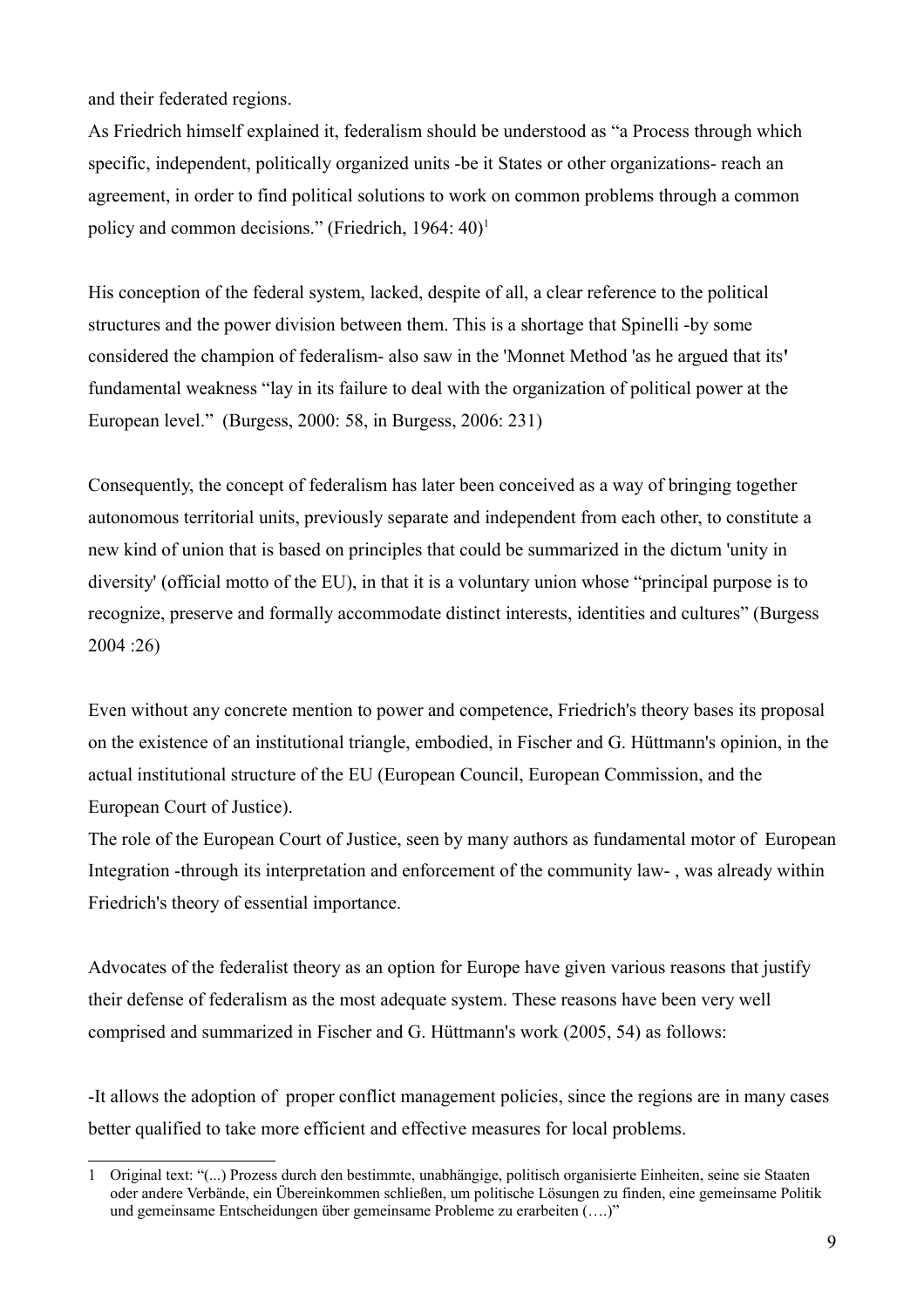-Related to the previous point, and as a consequence to it, comes the principle of subsidiarity into the argument, sustaining that decisions should be made at the lowest effective regional level. -Federalism also offers the possibility to apply a system of 'checks and balances', which allows its institutions to exercise a certain mutual control tending to avoid abuses of power and promote democracy and transparency.

-From the previously stated can be gathered that federalism also represents one of the most favorable systems to the defense and acknowledgment of (political, social, ethnic, religious, etc) minority rights.

-It presents as well the stimulation of creative "competition" between the federated regions and the federal State, or even between the regions themselves, in the strive to find the best solution to any given problem.

-Last but not least, it is specially in truly heterogeneous societies (such as could be the European Union itself) that federalism can serve as an integration factor, namely aggregating smaller communities different from each other into a bigger system.

To this list of attributes of federalism, two important advantages can be added, which were defended by its advocates (assembled in Rosamond 2000, 26):

-It prevents the domination of the system on the part of one group (and therefore by totalitarian regimes)

-It strengthens the federated state as a unit in the face of external threat.

## **2.1.2. Functionalism:**

The functionalist school is usually identified with the liberalist approach, whose arguments begin with the assumption that human nature in itself is good.

Its main proponent was David Mitrany, who, as most of his contemporaries, worked towards the aim of achieving peace. In this spirit, he wrote *A Working peace system* (1943) during the inter-war period, which didn't get published until the end of the second war. He strove to stay away from idealistic normative visions and sought to answer not to the question about the "ideal *form* of international society, but about what its essential *functions* should be" (Mitrany, 1933:103 quoted in Rosamond 2000: 32)

In this sense, as Rosamond points out, "Functionalism (…) does not begin from a rigid set of foundational propositions that are shared by all functionalists." (Rosamond 2000: 32,33)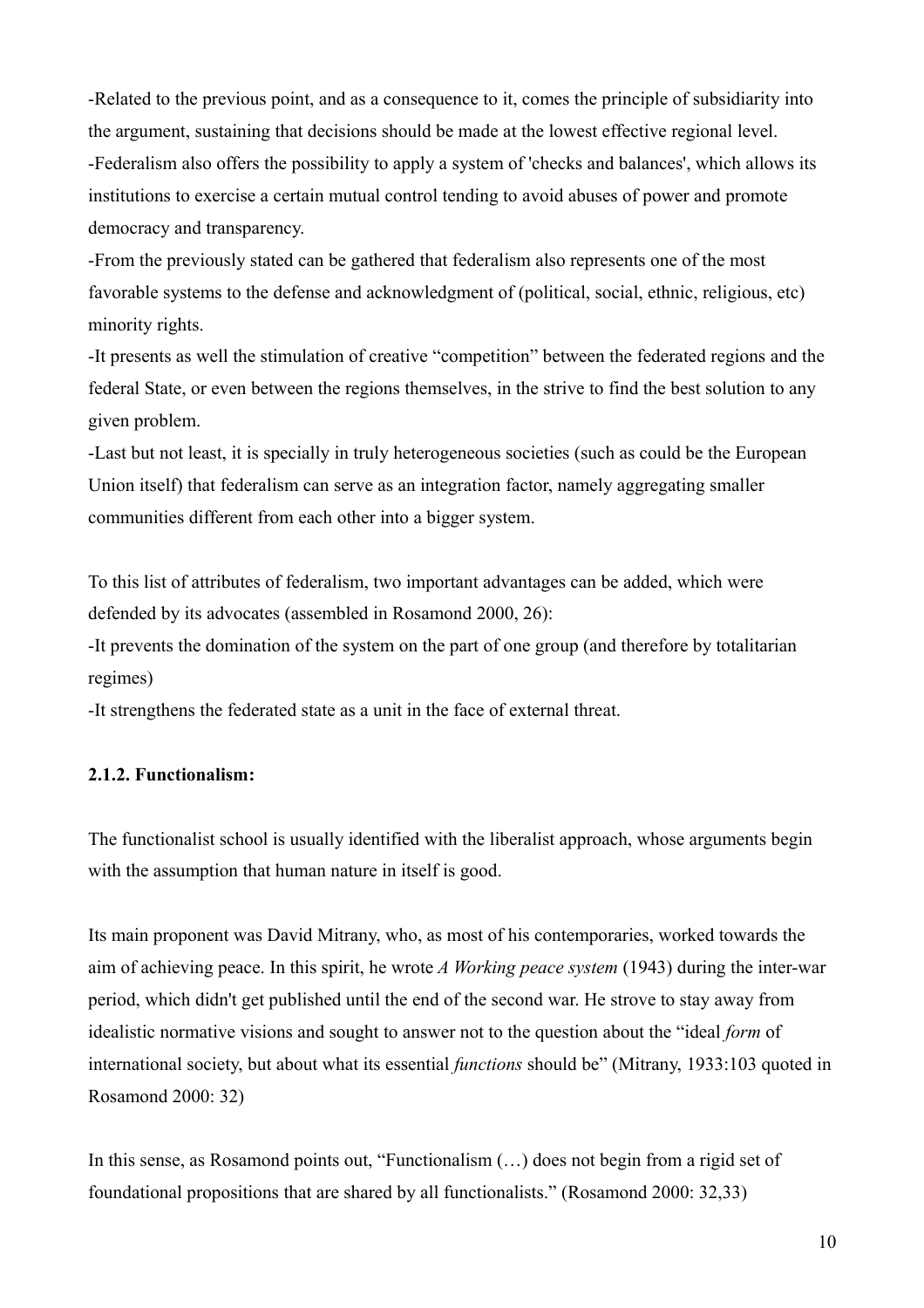However, there is a main focus common to almost all the functionalist thinkers: it is the apparent inability of the nation-states to provide welfare and the basic human needs in general. Their conclusion is that human beings need to respond to this shortages in the policies of the nation-state by being rational about their needs and creative in performing the functions that are required of them.

Being as it is that the satisfaction of human needs is the main objective of the functionalist analysis, Mitrany's approach suggests that, for the sake of a better performance in the fulfillment of these needs, the boundaries of national territories should be ignored, leaving the task to transnational institutions whose performance would be decisively more efficient.

This idea has also been very clearly explained by Kurt as follows: "Functionalists vehemently criticized the nation-state as opposed to the realists, as an irrational actor and value-laden concept. They think that the important task is to find the most efficient method of managing to the real material necessities of people. Therefore, they argued that post-national or post-territorial basis is the best way to serve human welfare." (Kurt, unknown date: 3)

This postulate by Mitrany would have according to Rosamond (2000) two likely effects: a) the transfer of loyalties from the national State to the transnational organization due to its efficiency in the creation of welfare, b) reducing of possibilities for international conflict. In this aspect of Mitrany's work is where the technocratic aspect of functionalism came together with its rationalism.

Moreover, the functionalist mantra can be resumed in the idea that form follows function. If function is more important than form, it means that the net of institutions has to be put forth in a flexible way, to adapt itself to the required functions.

As Mitrany himself put it "activities would be selected specifically and organized separately-each according to its nature, to the conditions under which it has to operate, and to the needs of the moment" (Mitrany, 1966: 70 quoted in Rosamond. 2000: 35)

In accordance with this, Rosamond (2000: 34) points out that functionalism is then not necessarily a theory of integration in itself but that integration is and end stage achieved with its application. This is due to the fact that the construction of national institutions is first of all accessory to the emergence of a function to perform, and second subordinate to transnational institutions in terms of efficiency in the fulfillment of human needs.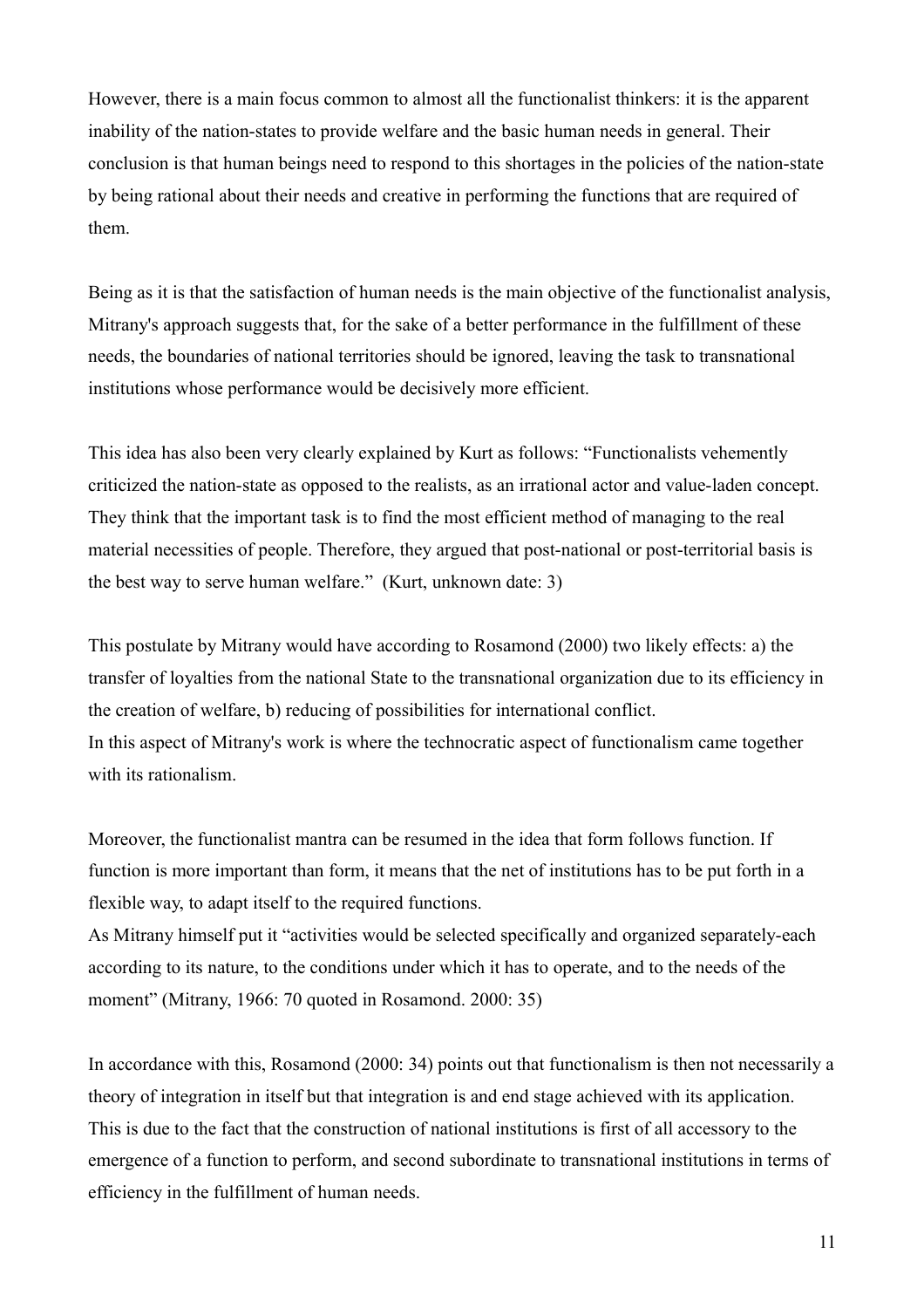As opposed to the federalist approach, institutions should then be created accordingly to the social needs and not as a foundation to the system itself.

As for the practical instrumentation of the integration process, his logic relies on the idea of interregional (or state in this case) cooperation in specific economical sectors, and creating the necessary institutions for its coordination. As Kurt explains it: "Functionalists deal with the internal dynamic of cooperation. This is principally founded on the idea that if states work together in certain limited areas or sectors by designing new bodies to direct that particular cooperation, they will diffuse it by working together in other sectors by means of an 'invisible hand' (metaphorically) of integration. " (Kurt, unknown date: 4).

If analyzed closely, this construction seems to be an anticipation of the concept of spill-over, later on studied by the neo-functionalist approach.

It is when it comes to his views on the contemporary projects of integration that his logic becomes clear. Even though the functionalist theory saw integration as an inescapable consequence of its application, Mitrany considered that there should be a distinction between mere integration through the creation of a 'continental union' and what he called a 'universal league': "The one would proceed in the old way by a definition of territory, the other by definition of functions: and while the unions would define their *territory* as means of *differentiating* between members and outsiders, a league would select and define *functions* for the contrary purpose of *integrating* with regard to the interests of all (Mitrany, 1933: 116 quoted in Rosamond, 2000: 37)

This type of organization was also criticized by Mitrany for keeping the previous decision making structures of nation-states but at a supranational level, leading this way most likely to domination by the most powerful states (Mitrany, 1966: 45-6 in Rosamond 38).

#### **2.1.3**. **Transactionalism**

If there is one endemic problematic in international relations it is the problem of war. Like the previously analyzed approaches, the transactionalist (or pluralist) theory also seeks to find a way towards peace-keeping. In this context, integration can be measured by the sense of security achieved in a region, by the elimination of the possibility of war.

For the main advocate of this approach, Karl Deutsch, international integration could be defined as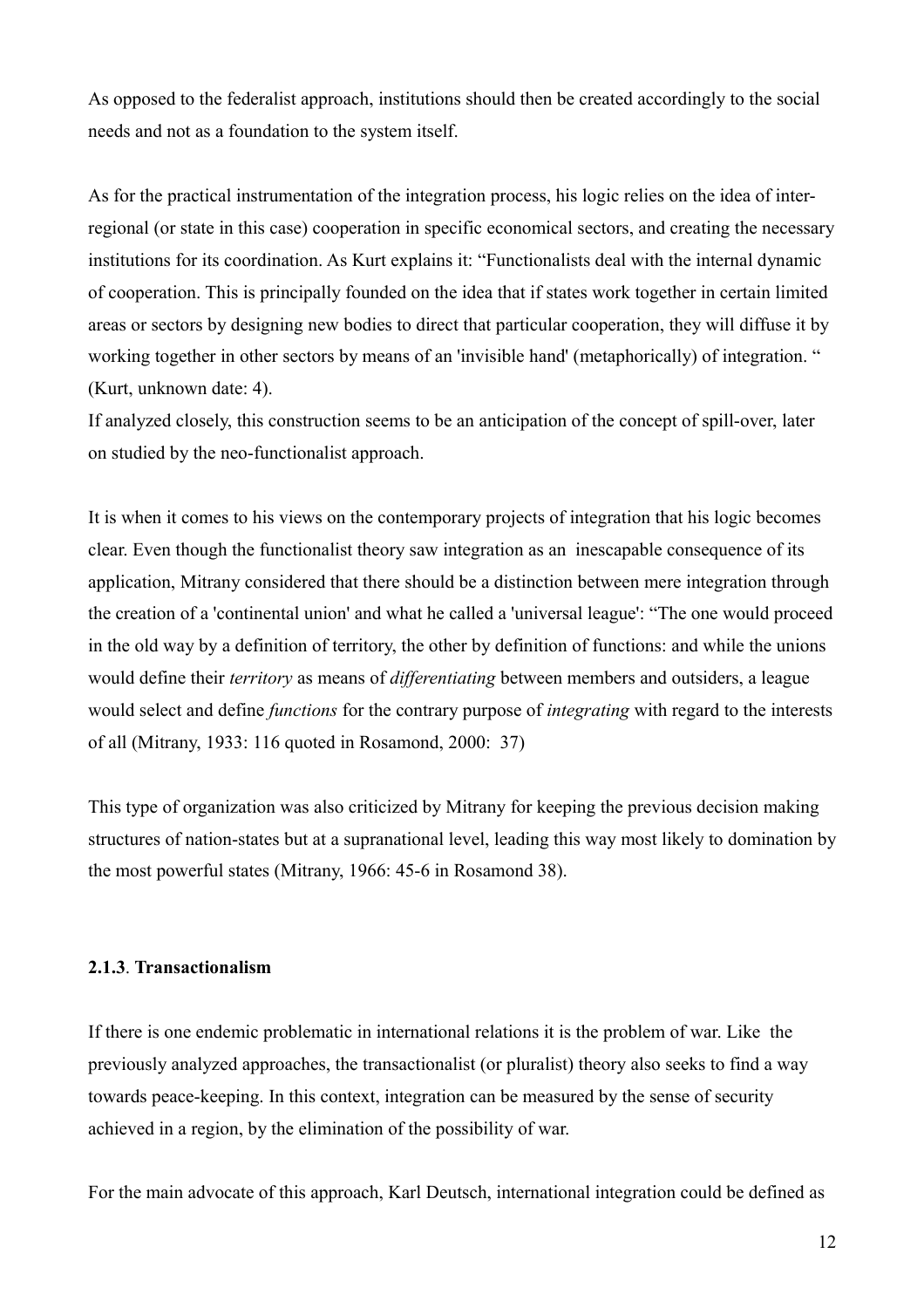"the achievement of security within a region or among a group of states. (..) being about the radical reduction in the likelihood of states using violent mechanisms to resolve their differences" (Rosamond, 2000: 42).

Deutsch builds up the concept of integration based on that of security. For him, integration is to be defined in terms of the "sense of community and of institutions and practices" (Deutsch, 1957 in Rosamond, 2000: 43) entrenched enough for its population to be able to expect a long term peace.

However, according to Deutsch, there is a distinction to be made between different levels of integration. He categorizes the integrated communities in two types: amalgamated and pluralistic security communities. The first involve "formal merger of separate units into a larger unit through some sort of institutional fusion. Pluralistic communities are those where each component keeps their own legal identities and where integration does not involve an institution to rule the parts and the functioning of the system (Deutsch, 1968 in Rosamond, 2000: 43).

Of these two types of integrated communities, Deutsch explains pluralistic ones to be the most stable, for their existence requires, in contrast with amalgamated communities, only three conditions; Namely compatibility of major values, capacity on the part of each politically relevant group of non-violent reaction to stimuli coming from others, and "mutual predictability of the relevant aspects of each other's political, economic and social behavior" (Deutsch, 1968 in Rosamond, 2000: 43)

This aspect makes pluralistic communities far more stable than amalgamated ones, since the bond uniting the parts is more than merely institutional (values are bound to have a stronger significance to the parts than institutions).

The main thesis sustaining Deutsch's theory consists in the affirmation that said sense of community results as a function of the level of communication between the parts (in the European case, States). Thus, the way to achieve a pluralistic community is to establish a rich network of mutual transactions, which will increase the trust of each in one another.

# **2.2 Phase 2: Building of a dominant paradigm 2.2.1**.**Neo-functionalism**

The theory of neo-functionalism is one of the fundamental ones for the study of European integration. It has been said to be of high importance, since the approach has been taken by many as synonym of integration theory. Another reason is the evident bond between the neo-functionalist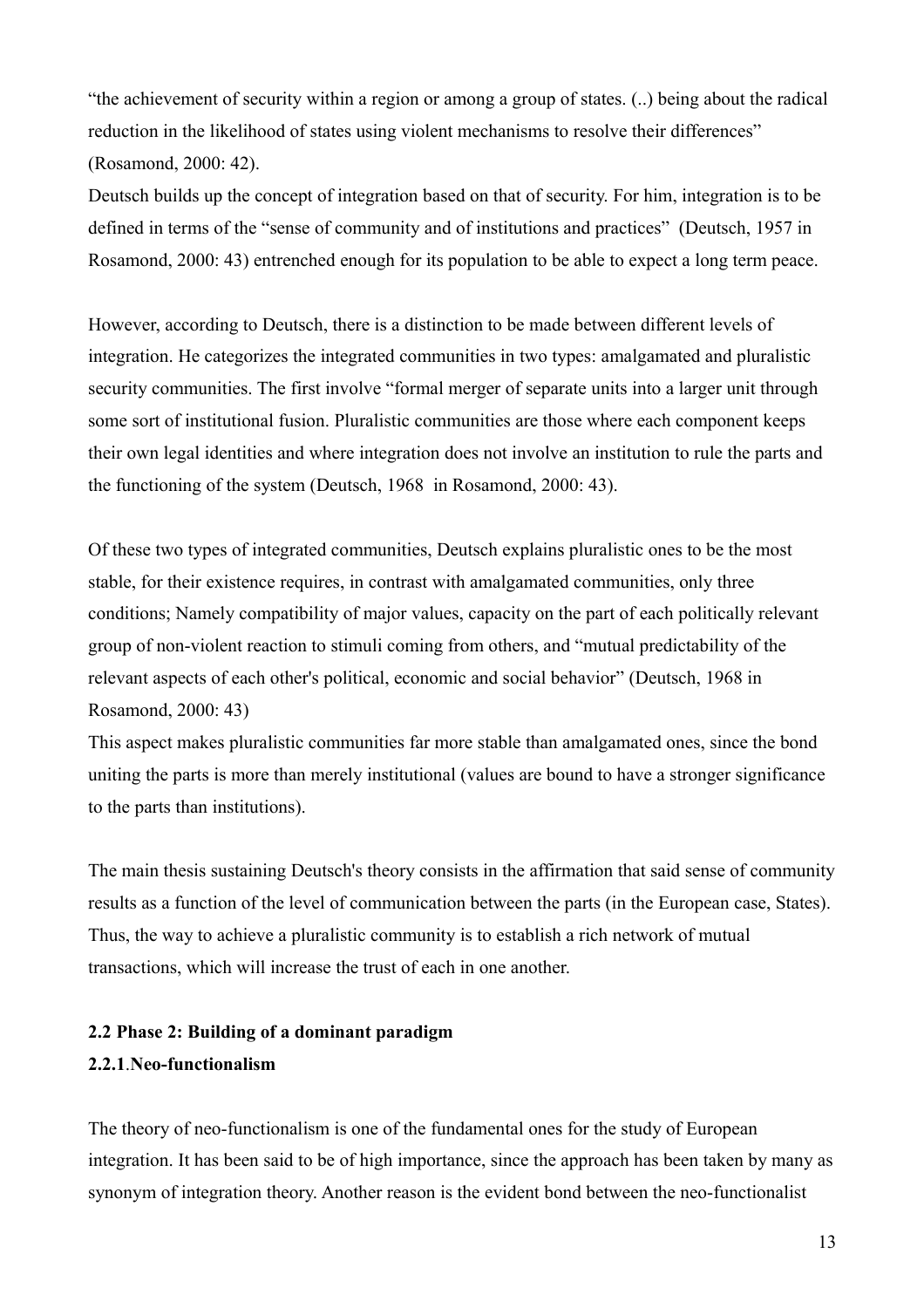theory and its apparent translation into the strategies used by the architects of the EC (often referred to as the "Monnet method").

The fact that this theory has not only remained on paper, but rather applied in reality, makes the study of this approach particularly interesting. Even if it may not constitute the theoretical response to all the issues that arose in reality, it is nonetheless clearly appealing for analysis. This previous argument can also be contradicted by suggesting (as it has been done by many) neofunctionalism to be the attempt to theorize the strategies of the elites who founded the ECSC.

The fact is that, even if creation of an integrated Europe could have been a goal of the approach, it seemed to be clear to its theorists (among which we find the most important neo-functionalist proponent: Ernst Haas) that this was not going to be achieved by applying rational arguments and constitutional design (as the federalist approached had proposed). Instead, they suggested a path based on incremental strategic means.

In line with the previously stated, the strategy for the building of the European communities is, as described by Rosamond (2000: 51-52) based on the following propositions:

- 1) Integration process should start in areas of "low politics" in the first instance, making sure that they are are key strategic economic sectors (for instance, coal and steel)
- 2) Creation of a high authority without any national interests, which will sponsor the deepening of the integration process.
- 3) Creation of functional pressures for integration of economic sectors related to the particular sectors that have already been integrated (here, the high authority would have an important role as a guide). As a consequence of this last, a gradual entangling of national economies would be achieved.
- 4) Slow shift of meaningful authority towards the high authority, because of being considered the most effective to deal with the new problematic.
- 5) deepening of institutionalization need, produced by the increase in economic integration .
- 6) Political integration as inevitable
- 7) Economic integration would comes with supranational institutionalization, leading to a longterm system of peace in Europe.

In this context, Monnet's figure is highly controversial. As pointed out by Rosamond (2000), it is discussed if Monnet himself is to be attributed this long-term plan. He is as labeled by many as a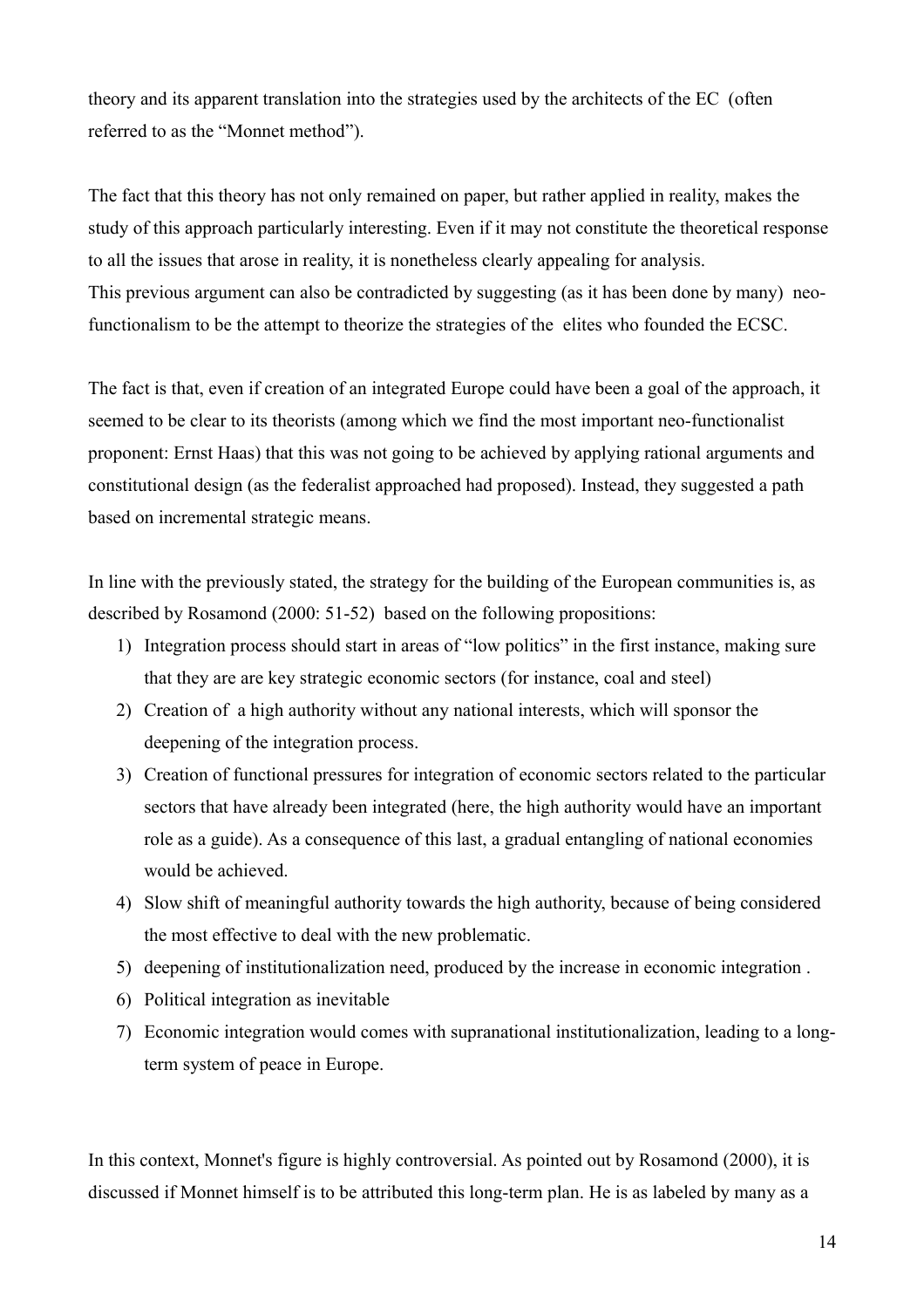federalist, by many others as a functionalist, and by many ( ex. Burgess, 1989 in Rosamond, 2000: 52) as a hybrid of the two.

As its name indicates it, neo-functionalism brings about many of Mitrany's ideas, even if refined and friendly criticized or deviated. For instance, it is in terms of the driving force of the integration process that Haas saw the strive of certain actors for the achievement of self-interest, putting emphasis on the actors and their interaction. In his view, the political system consisted on the constant competition of actors or groups with different interests over their influence on the policy outcomes.

Nevertheless, Haas did coincide with Mitrany in his assumption that the key issues to be subject to integration fields should not be those of "high politics" but those related to the satisfaction of the population's material needs.

From this point of view, it is easy to understand the importance attributed by him to supranational decision-making, seen , as described by Rosamond (2000: 56), as an inevitable outcome of rationalization and at the same time a solution to the organizational problems.

Moreover, it is also to be highlighted that according to Haas, it is through the central institutions' autonomy that the integration process will succeed, eliminating the tendency of nation-states to strive for more control. As he himself put it, the common institutions have to be "capable of overcoming the built-in autonomy of functional contexts and of surviving changes in the policy aims of the Member States" (Haas, 1961: 376 quoted in Rosamond, 2000: 62). According to him, this constitutes one of the central reasons why some regions integrate and some don't.

The reason why this school of thinking is associated with the actual strategies applied by the founders of the ECSC (and later the EC) is that it was the neo-functionalist approach that developed and officially studied (in academic terms) the concept of Spill-over: the idea that after coordinating integration between two regions (or countries in the European case) in one key field for economic development, cooperation (and later further integration) will be required in other related sectors, leading up to the development of a supranational authority for decision-making.

Interestingly enough, Lindberg produced a very clear definition of spillover which renders it almost inescapable. It consists, according to him, in "a situation in which a given action, related to a specific goal, creates a situation in which the original goal can be assured only by taking further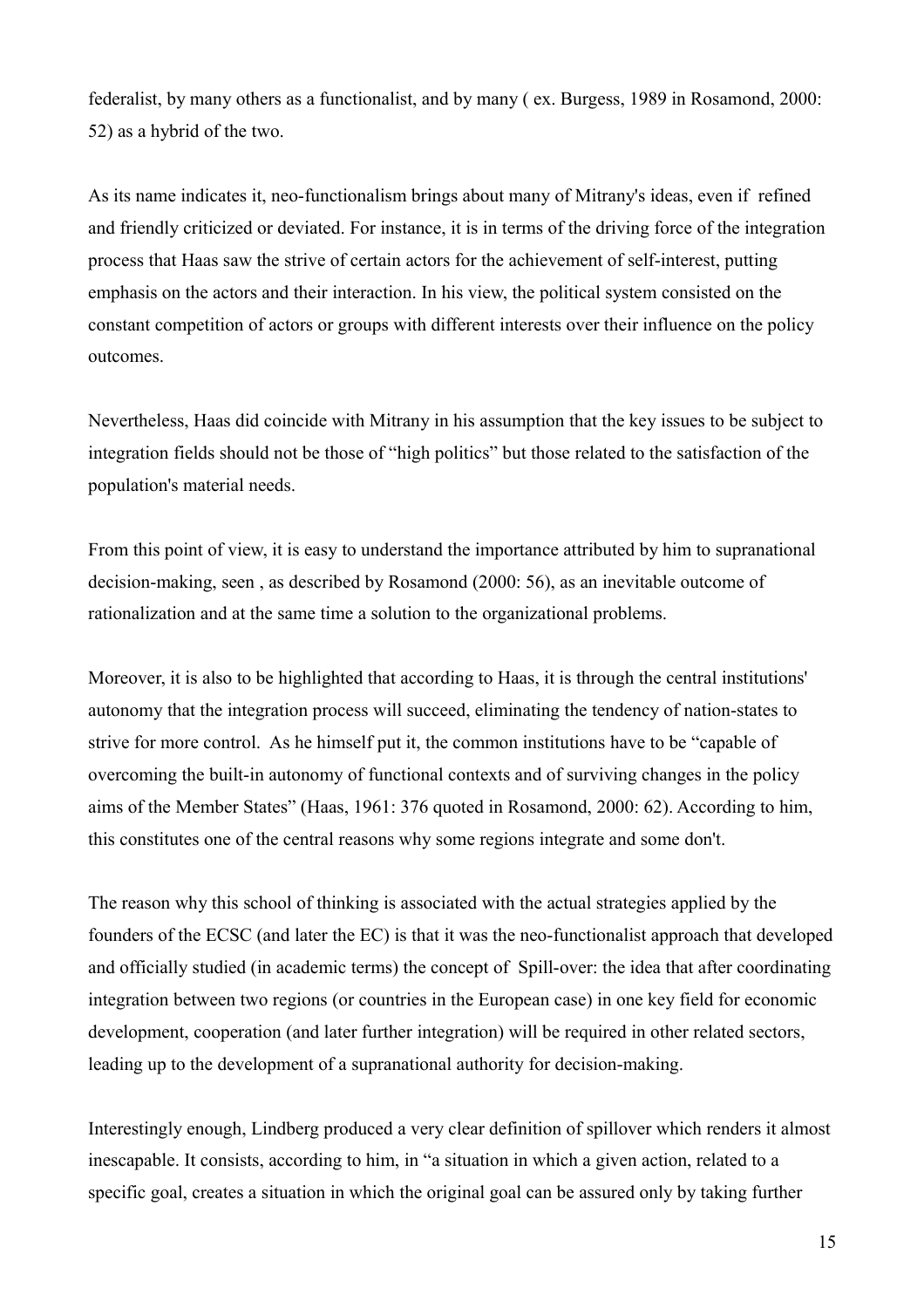actions, which in turn create a further condition and a need for more action and so forth" (Lindberg, 1963: 10, quoted in Rosamond, 2000: 60)

In Haas' opinion, however, this inevitability is not so much of a given. In his view, it is not only the field of economics which can be held as sole accountable for the integration process: political action is as well required in this context, to guide spill-over towards the wanted results.

Consequently with what has been exposed as the strategy of European integration in its early years, it is clear that theory and practice are bound in some way.

# **2.2.2. The neo-functionalist approach and its applicability to other regions**

Even though many aspects of the neo-functionalist theory were conceived in order to conceptualize the European reality during its evolution, it was questioned in the mid 1960s whether it was possible to attribute it any applicability to other contexts whatsoever (as there was a clear tendency towards integration in other regions of the world).

Haas himself wrote about this, developing a range of background conditions that would make up for a successful integration process in any region. Rosamond summarizes them as follows: a) pluralistic social structures b) substantial economic and industrial development c)common ideological patterns among Member States d) creation of supranational agencies with tasks that respond to the common interests. (Haas, 1961, 377-8, in Rosamond, 2000: 69-70)

Moreover, with views to the contemporary founding of the LAFTA (ALADI)- Latin American Free Trade Area- Haas and Schmitter (1964) analyzed the possibilities of integration in this region, concluding that "background conditions may have been partially conductive, but a mixture of ambiguous governmental purposes and weak powers for the putative regional institutions were suggestive of minimal advance beyond a simple free trade area" (Rosamond, 2000: 71)

The main assumption of their work was that politicization of technical-economic tasks via mechanisms of spill-over was the key to a successful integration process, no matter what region was at stake. Along this line of thought, they developed a scheme that pointed out the background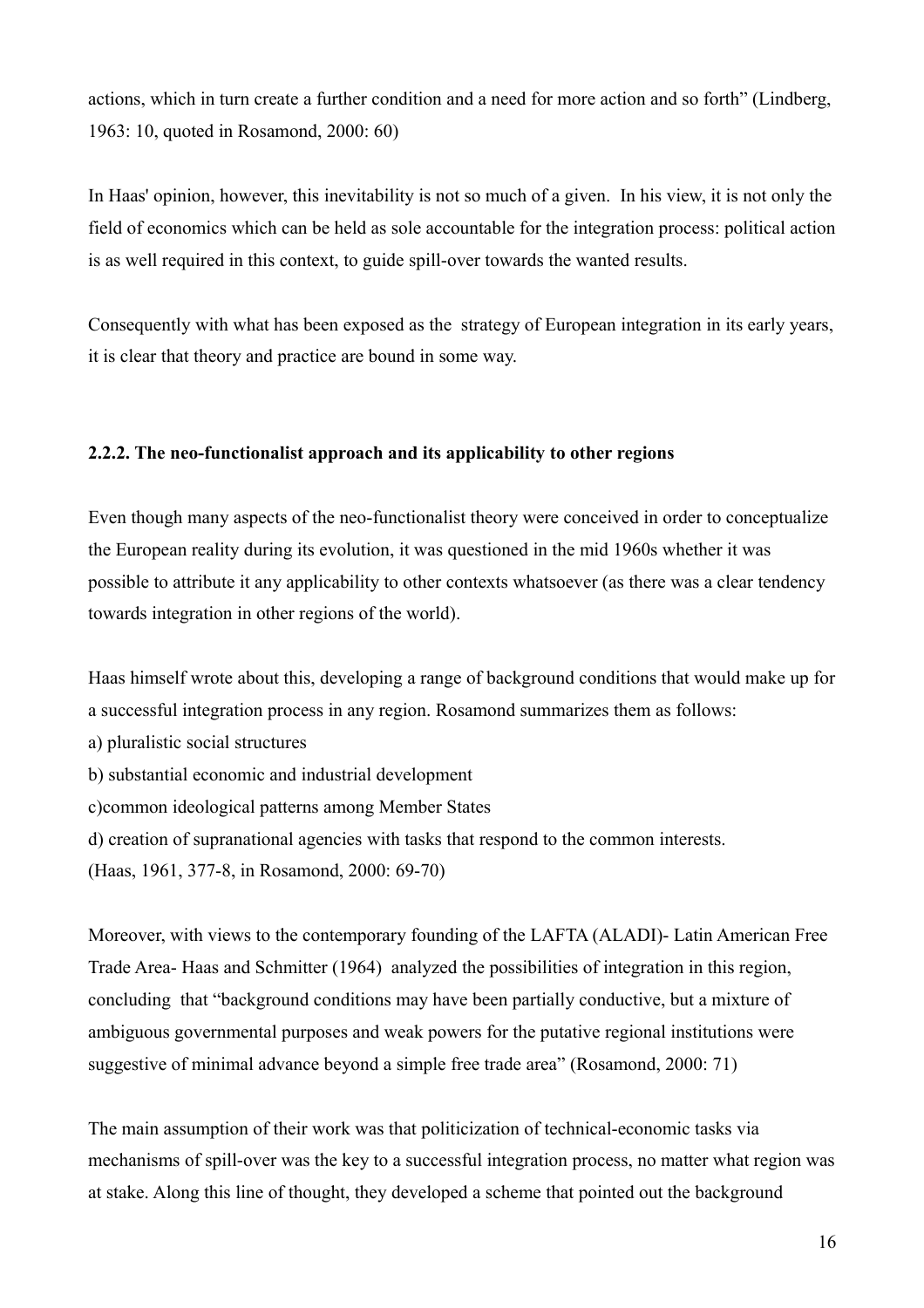conditions, the conditions at the time of economic union and the process conditions that were necessary to integrate a region successfully.

Their conclusions were however challenged by Joseph Nye (1965) who developed a theory of his own concerning the required conditions for integration in other extra-European regions. As much important as background conditions are, they entail many dimensions. He spoke then of two sets of conditions:

a)Structural conditions; namely symmetry of the units, their capacity to respond and adapt, levels of pluralism, complementarity of values)

b) Perceptual conditions, highlighting the importance of subjective interpretation of objective contexts. In this way, "advances in integration could be explained by common perceptions of external threat combined with agreement about appropriate policy strategies (Rosamond, 2000: 72) Additionally, accidental historical factors were also considered important within his theory.

# **2.3. Phase 3: Critics to the Neo-functionalist approach**

Up until the mid 1960s', the arena of integration theory was dominated by functionalist ideas, which, as explained, were still proving to be in many cases a truthful explanation to the developments in European integration.

However, the setbacks suffered by the integration process during the emergence of nationalist tendencies (embodied for instance by French president Charles DeGaulle and the "empty chair crisis" in the 1960s'). It was clear in light of such events that the Luxembourg Compromise was representing a trend towards intergovernmentalism as opposed to supranationalism. In this way, the criticisms to the neo-functionalist theory were posed with the development of new theories, whose foundations contradicted the neo-functionalist principles.

#### **2.3.1. Intergovernmentalism**

In the described context, the first serious criticisms to neo-functionalism were developed by scholars like Stanley Hoffmann, whose claims were based in the realist argument that holds states as basic units in the international scene.

His main criticism to neo-functionalism was, as explained by Rosamond (2000: 77), that the attempt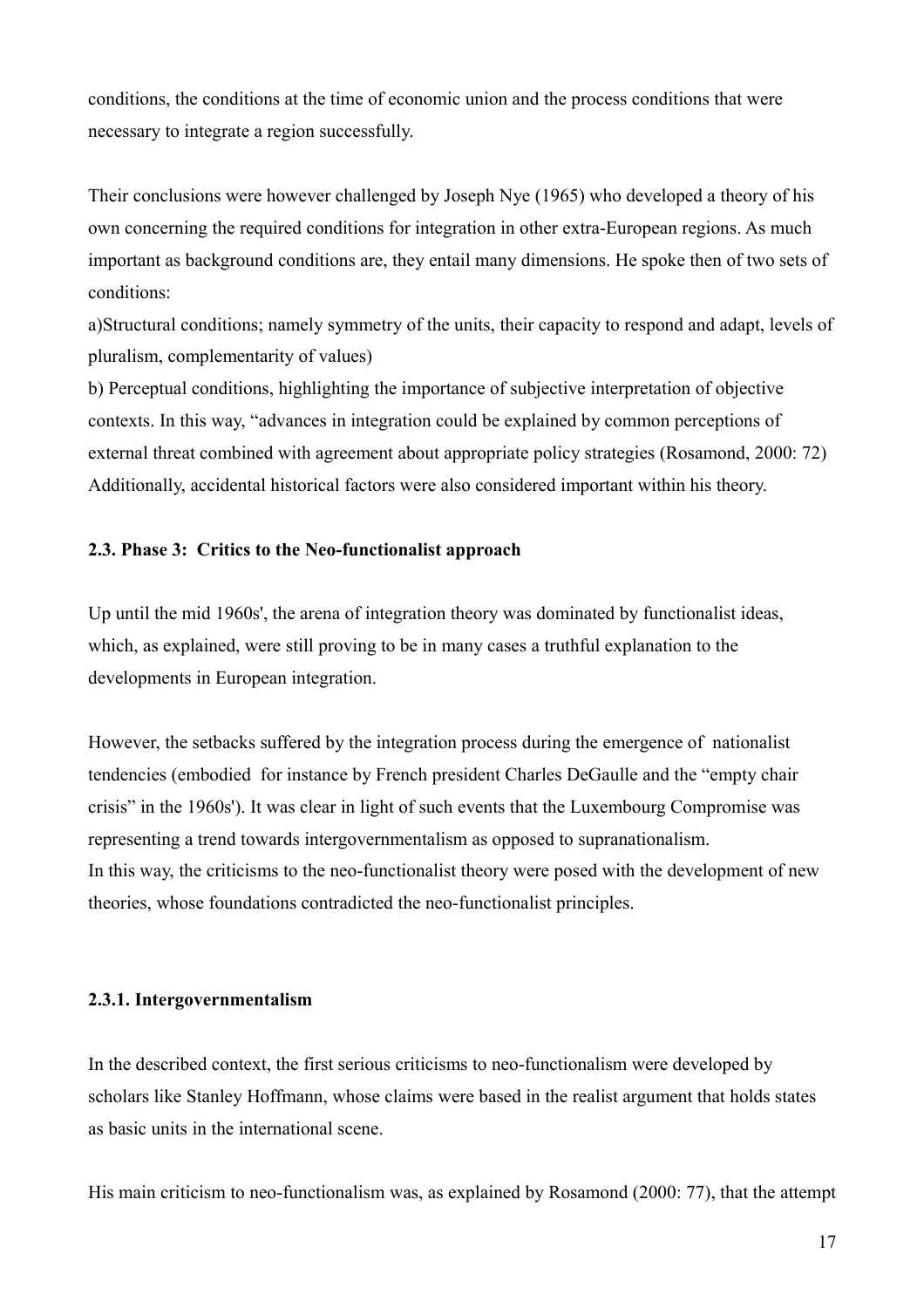to apply a supranational approach on controversial fields would raise tensions among the participants. This leads to his differentiation between high and low politics, which explains why integration is possible in some fields but a source of conflict in areas where the core sovereignty and national identity issues of member states were put at risk.

Following from this logic, he argued that the Monnet-Haas method would only be viable as long as integration guaranteed perpetual positive sum outcomes.

In his own words: "The functional process was used in order to 'make Europe'; once Europe began being made, the process collided with the question: 'making Europe what for?'. The process is like a grinding action that can work only if someone keeps giving it something to grind. When the users start quarreling and stop providing the machine stops" (Hoffmann, 1966: 886 quoted in Rosamond, 2000: 78)

This quote also implies the idea that the growth (in tasks, importance, etc) of supranational institutions with their own agendas could pose a threat to the national institutions, who might react against them.

Based on Hoffman's work, Roger Hansen proposed a list of three theoretical errors of neofunctionalists, enumerated by Rosamond (2000: 79) as follows: a) denial of the problem presented by the difference between high-low politics b) failure to analyze the European experience in terms of an appropriate international perspective (the external factors and the international situation) c) denial of the fact that supranational institutions didn't necessarily imply mutual economic gains.

#### **2.3.1.2.. Liberal intergovernmentalism**

Within the modern debate on integration theories, Moravcsik's critique on the intergovernmentalism theory -coined *liberal intergovernmentalism* or *LI*- is perhaps more debated than that of the 1970's. Consequently with the International Relations realist approach, LI considers the States as the unitary actors (Schimmelfennig, 2004: 77); nonetheless, as opposed to realist beliefs that the intergovernmental theory is based on, liberal intergovernmentalism bases its claims on the idea that national preferences are dynamic, and arise in the contexts of State-society interaction (and are not fixed, coming from the sovereign State's self-perceptions).

Then, as explained by Rosamond (2000: 136-137), these interests (also known as integration supply,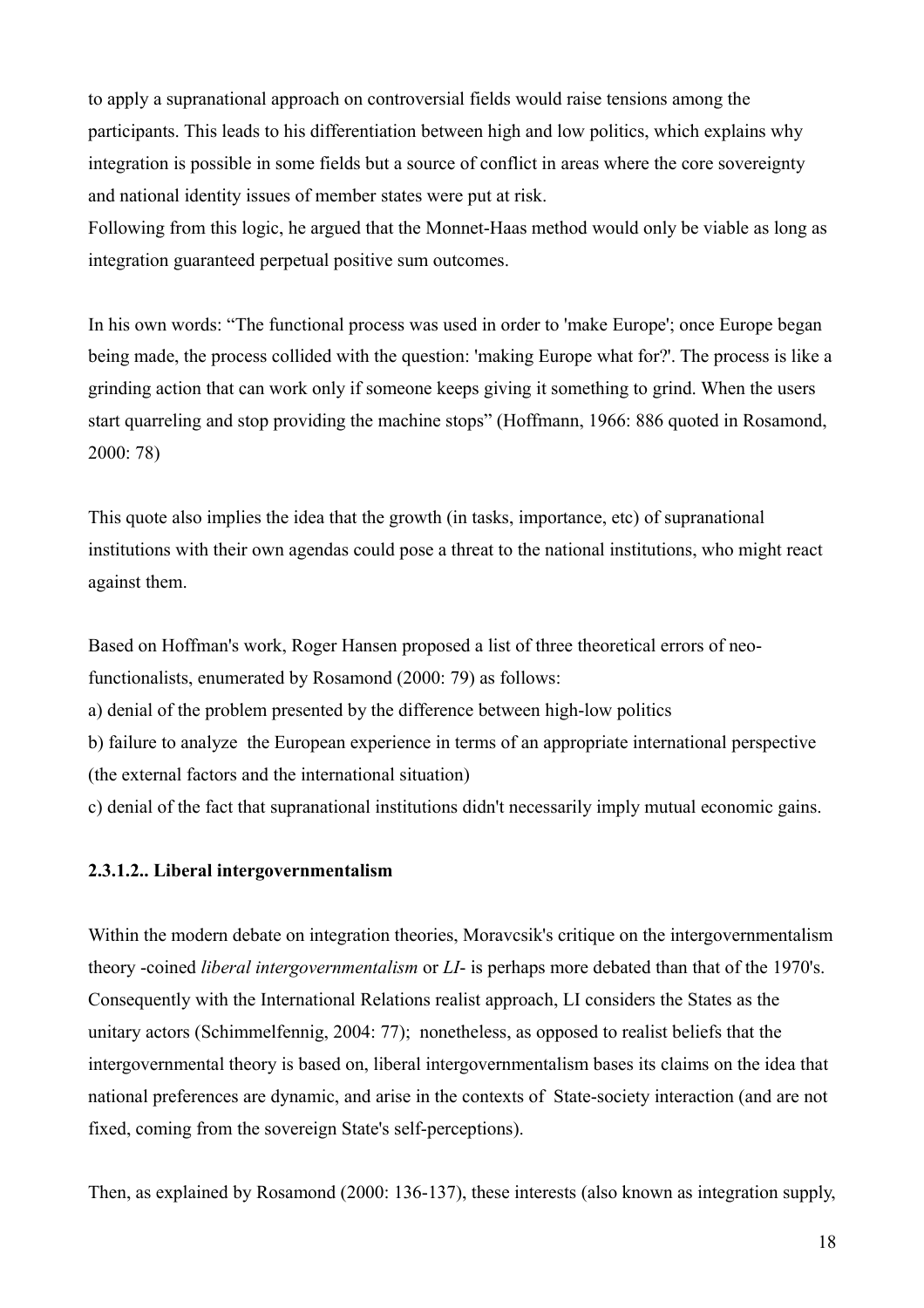embodying the restrictions of possible integration outcomes) are weighted against the integration demand (perceived advantages of cooperation and coordination of policies). Both sides function in a complex manner. However, it is to be pointed out that, although dynamic and varying from case to case, the supply side usually depends on the desire of governments to stay in office and consequently the orientation of their actions towards this goal -or at least not against it-, taking actions that will not diminish their decisions to be re-elected.

The outcome on this bargaining (whether and how cooperation will take place) will depend on the distribution of information between the actors and on the benefits that possible agreements could bring them (Schimmelfennig, 2004: 77).

In other words, Moravcsik's development consists in three phases: formation of national preferences, bargaining between the States and institutional choice. The result of this will be determined by the demands from society and the supply from politicians (Laursen, 2009:4).

In Moravcsik' view, EU integration can be seen as a "series of rational choices made by national leaders (…) responding to constraints and opportunities stemming from the economic interests of a powerful domestic constituents." (Moravcsik, 1998: 18, in Schimmelfennig, 2004: 78). This is to say that governments seek to cooperate with others and delegate part of their sovereignty as a means to obtain advantages for local producer groups.

Contrary to the belief of classic intergovernmentalists that the participation in an integration process would only weaken the State's influence, liberal intergovernmentalism sustains that the effect can give the opposite result. This ideas were summarized by Milward, whose proposition consists in the hypothesis that integration helps preserve the national governments' capacities at national level and not diminish them. (Rosamond, 2000:139).

# **2.3.2. The Marxist contribution**

Even if theory of integration has been dominated since the mid 1960s' by the debate between neofunctionalist and intergovernmental approaches, there have also been attempts to explain the integration process in terms of the influence of capitalism and the instrumentation of an historical change.

In this sense, it was Ernest Mandel who first developed an argument that placed the developments of the EC in the dynamics of capitalism. As Rosamond describes (2000: 82), Mandel argued that the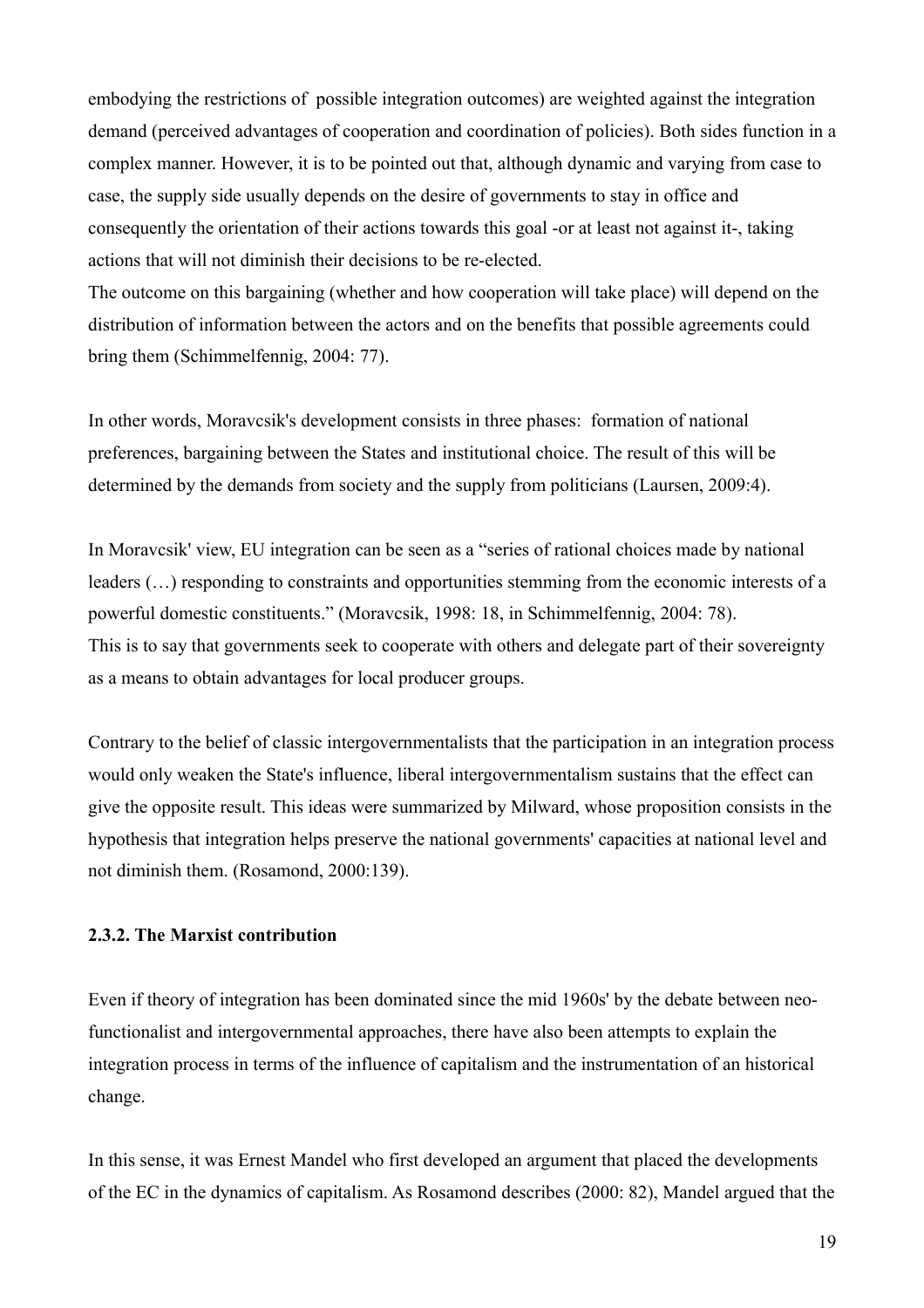EC was a consequence of and a means for capital concentration in Europe.

One of his fellow scholars, Peter Cocks followed this first assessment and developed it further, to find, as Rosamond illustrates (2000: 84), that European integration should be associated with interdependence, where this last is conceptualized as a capitalist phenomenon. In this context, integration can be understood as "an attempt to deal with dilemmas arising in the course of capitalist development (…) and could be seen as an exercise in state-building where the growth of political institutions represented an attempt to impose capitalist state functions" (Rosamond, 2000: 84-5) adequate to capitalist relations of production.

#### **2.3.3. Other views and critiques**

Along with the events of the 1970s there was a clear tendency to criticism and review of the theories of integration, since, as it has been explained, none of them managed to account for the European reality.

From within the specialized scholarship emerged many observations and critiques to the already established theories, leading in many cases to the construction of models, which without necessarily constituting theories of integration, rather focused themselves on the general nature of EU studies and the way they should be approached, with the nature of the EU (or EC before 1992) political system as their main concern.

With the publication of Donald Puchala's paper (1972), came the popularization of the idea that no existing theoretical model can fully describe the integration process accurately. In his view, this is due to the fact that "all the models present images of what integration could be or should be rather than here and now" (Puchala, 1972: 276, quoted in Rosamond, 2000: 89)

His reading of reality in turn showed the EC as what he called *concordance system*, which consists in a complex entity that holds the importance of the nation state as the main actor in most cases, but where there are many spheres of political action, with the state's level of influence changing according to the area. (see Rosamond, 2000: 89)

The social and institutional context is described as a very complex network where actors relate to each other and collaborate with each other, named by authors such as Haas *turbulence* system. As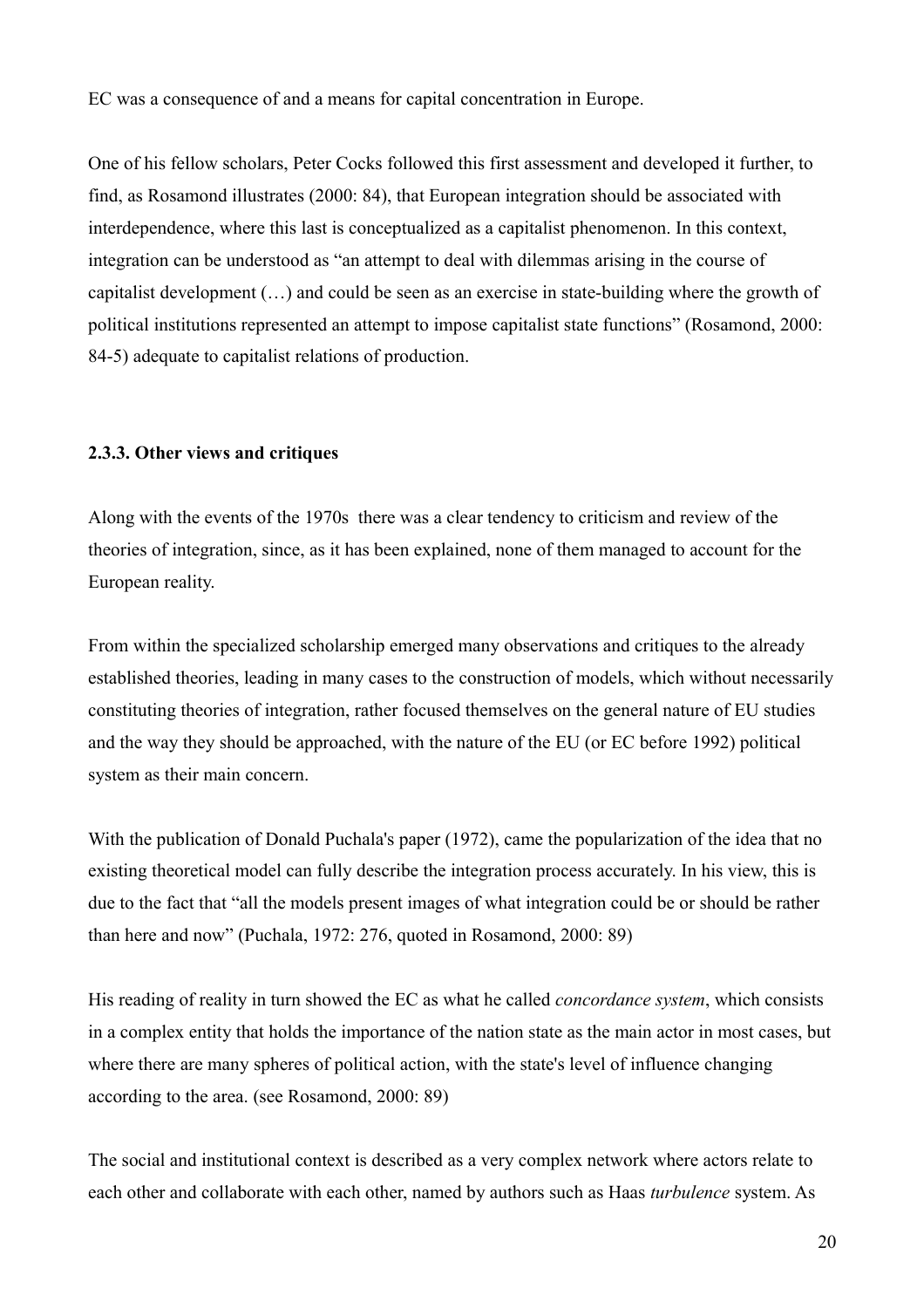he himself explains it: "Each actor is tied into a network of inter-dependencies with other actors which are as confused as the first. Yet some of the objectives sought by each cannot be obtained without co-operation from the others." (Haas, 1976: 179, quoted in Rosamond, 2000: 92).

For Haas, the EC comes up then as a strategy to cope with this turbulence in a more effective way. On the other hand, the lack of interest in the exogenous factors, recurrent criticism to the neofunctionalist theory, triggered a series of observations and shifted the focus of scholars towards the external context. In this way it was also Haas who in the spirit of self-critique established, as Rosamond explains, that in fact external factors are even decisive in the integration process, since they can be used to account for the failure of other non-European integration experiences.

Another factor towards which scholars turned their attention was the interdependence of the parts, as Haas asserted that "the study of integration (…) should become an aspect of the study of interdependence" (Rosamond, 2000: 94), opposing this way to the dominance of the realist image of the state as the center of the international system.

#### **2.3.4. Modern viewpoint on European Integration**

With the obvious revitalization of the integration process brought by the advent of the Single European Act in 1986 and the following activism of the institutions (embodied by the single market program carried out by Jacques Delors' Commission), came naturally a revival of the academic interest in European integration.

These events clearly triggered a revision of the old paradigms: the long-standing debate between neo-functionalism and intergovernmentalism. Despite the self-critique by the founding fathers of neo-functionalism, there were realities that indicated that the theory was not obsolescent as Haas had argued (Rosamond, 2000: 100)

For instance, it was obvious to Jeppe Tranholm-Mikkelsen that the concept of spill-over was still -and more than ever- present in reality. As Rosamond illustrates (2000: 100), he spoke of three forms of spillover: functional spill-over (e.g. in the negative integration strategy posed by the removal of barriers and regulatory controls apposite to positive construction of a common market space), political spill-over (positive orientations of the common market program made by interest groups) and cultivated spill-over (intentional sponsorship of integration initiatives, seen in the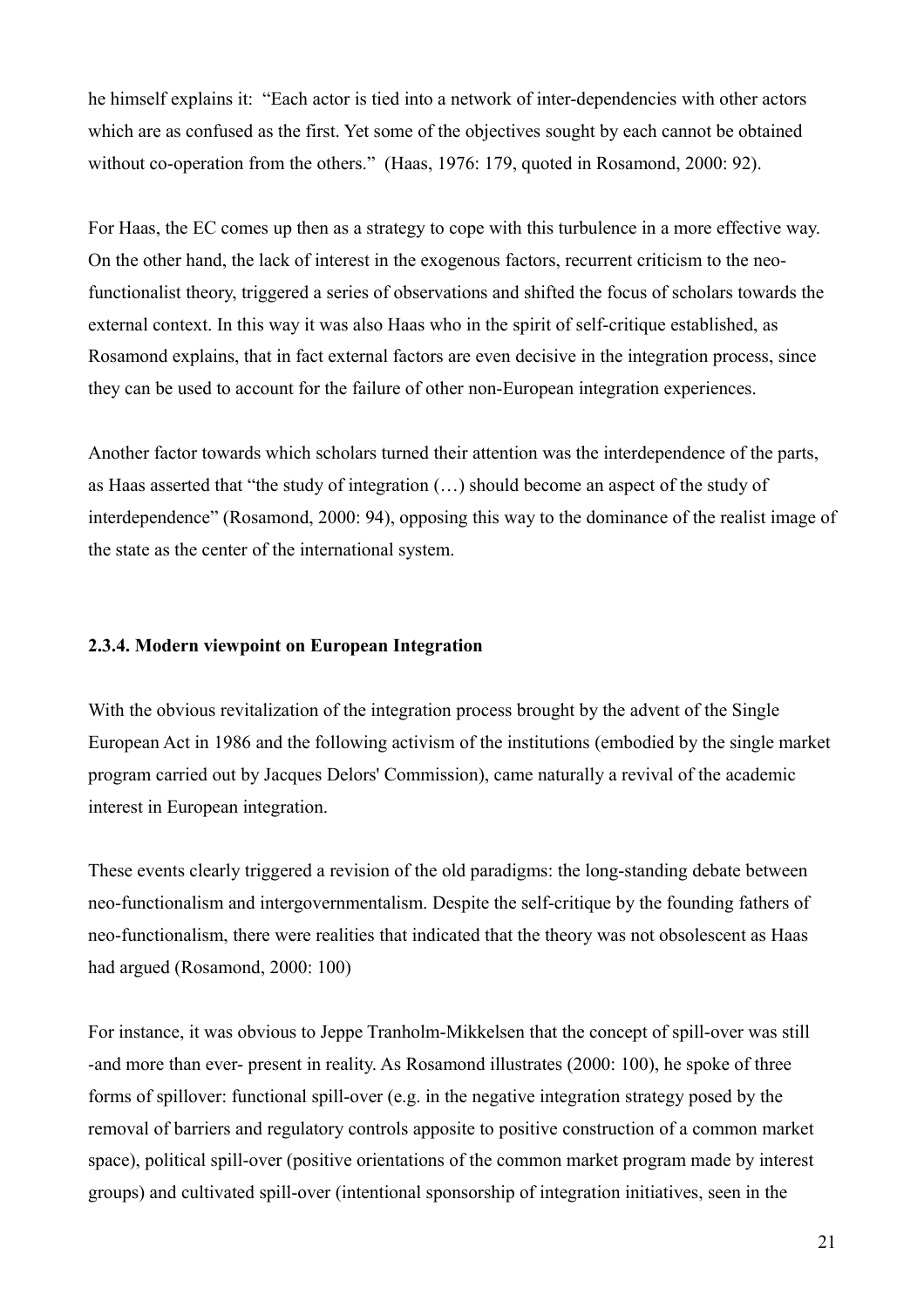approach of Commission under Delors).

Even if this was shown to be accurate, it was also clear that European integration -and furthermore, the EC/EU political system itself- could not be explained solely with the two extreme scenarios, since they are not able to completely capture the complexity and dynamism of the European polity.

As rightly expressed in Rosamond's work (2000: 106), to focus only on history-making moments or crises, leaving out the day-to-day aspects of politics in the EU would be a very simplistic and narrow approach.

Along these lines of thought is that the contemporary scholars devote themselves to the study of the *sui generis* character of the EU, not only analyzing the theories of integration but also attempting to comprehend the political system as a whole with all its complexities.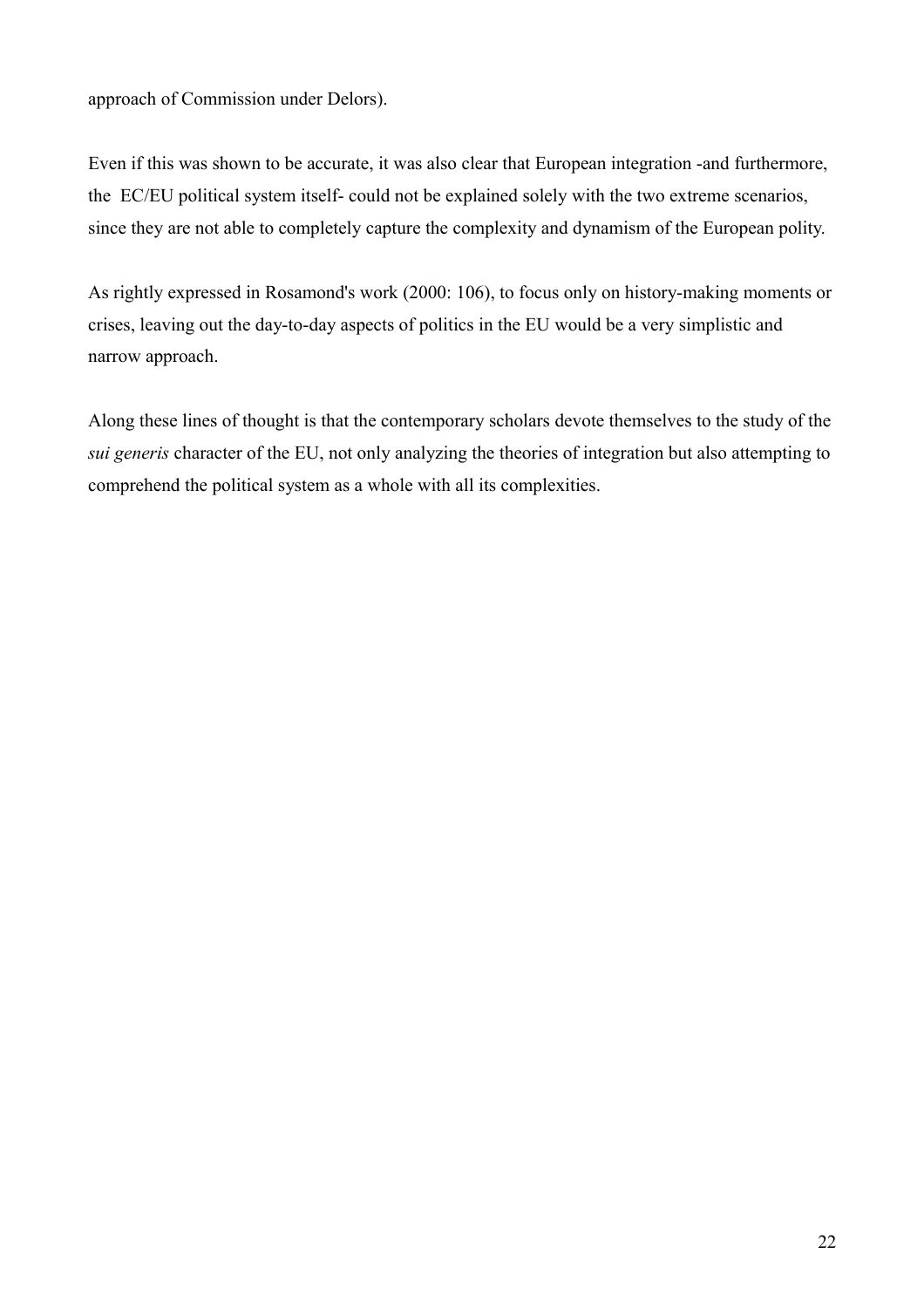## **3. MERCOSUR**

*"(...) to create a true community and not a mere economic association"*  Raúl Alfonsín (2001: 6 , in Malamud / Shmitter, 2006)

#### **3.1. Precedents of cooperation in the region and origins of the bloc**

In many aspects MERCOSUR is often compared to the EU in its origins. However, perhaps one of the most explicative (and probably most overlooked ) aspects in the study of both integration processes is the dimension of the historical context.

Guedes de Oliveira develops further on this point, asserting that the security implications of the first step towards integration in the case of the EU (the ECSC) were for instance not present in the Latin American experience. In this sense, it can be said that the meaning of integration itself is different in both cases: "for European nations a matter of life or death; for Latin America (…) a facilitator to overcome backwardness (…), and indicates a way to overcome its past and to foster economic and social development" (2007: 10)

In his view, it is vital to grasp that not only are both views on integration different, but also their self-perceptions (as generator for the respective integrative conducts) are completely different: European States saw themselves as States in decay (who's best option was to unite and create in principle a common economic network), and Latin American States thought (and still think) of themselves more in terms of States "under construction" with concrete economic and political goals.

According to Guedes de Oliveira (2007), this is one of the key issues that define the main difference between the intergovernmental MERCOSUR and the (mostly) supranational EU.

In the case of MERCOSUR, even if it comes to countries with a short history and whose democratization processes are not yet entirely consolidated, there has been a record of cooperation between them before the formal and outspoken integration process was put in place.

Said cooperation could even be dated back to the start of the decolonization process, when South America sought independence from Spain (except for the Brazilian case of voluntary concession of independence on the part of the Portuguese), and formed freedom coalitions.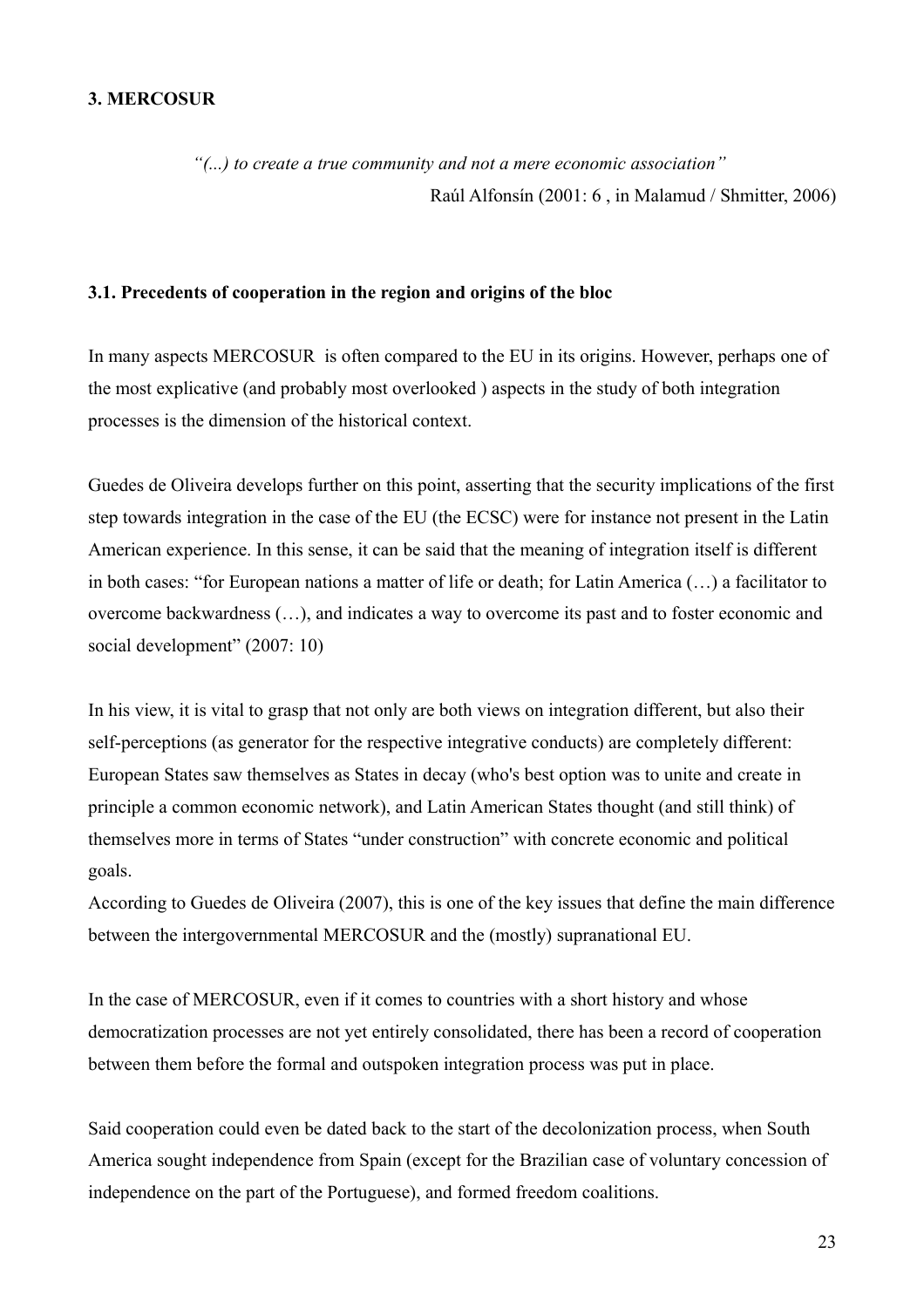However, I feel that it is more appropriate to refer our analysis to economic cooperation, with or without the vision of an integrative future, in areas such as energy, infrastructure, etc; namely those which present a precedent of economic integration in the area.

This way, the first relevant event of the sort came up in 1979, with occasion of the Tripartite Agreement, which was signed by Argentina, Brazil and Paraguay with the object of sharing their hydroelectric dams Itaipú and Corpus Cristo.

Back then, the cooperation in particular project took place as a stabilization policy, since Argentina and Brazil were involved in bilateral conflicts regarding energy sources in the context of military dictatorships in both countries (ECLAC , 2009: 22)

After this, the agreements for bilateral cooperation between Argentina and Brazil did nothing but to increase. "Only between 1984 and 1989 both countries signed twenty-four bilateral protocols" (ECLAC, 2008: 22), mostly of economic association. The most relevant of them was the signing of the Program of integration and economic cooperation in 1986, with the political goal of strengthening their freshly attained democracies.

The signing of a joint Act on the need for integration, leading up to the Integration, Cooperation and Development Treaty (1988), in which they both engaged themselves to form an economically integrated region within the period of 10 years. This would be achieved through the elimination of tariff and non-tariff barriers and gradual liberalization of bilateral trade. (Dabène, 1995: 4-6) The liberal-oriented presidents in power in both countries at the beginning of the 1990's made significant progress in terms of integration, and even decided to reduce the ten year deadline for the achievement of a common market to five years through the Buenos Aires Act (1990).

These last developments led to the creation of the Common Market of the South in 1991, when Uruguay and Paraguay decided to join the until then bi-national integration project. In a similar way to the European Community, MERCOSUR then saw its origins with the signing of a multilateral Treaty: the Treaty of Asunción.

This treaty established the creation of a framework for integration of its four members (Argentina, Brazil, Paraguay and Uruguay), while fostering their own and each other's economic and social development, increasing the dimensions of their respective national markets through integration, a fundamental condition and "keeping in mind (…) the importance of achieving an adequate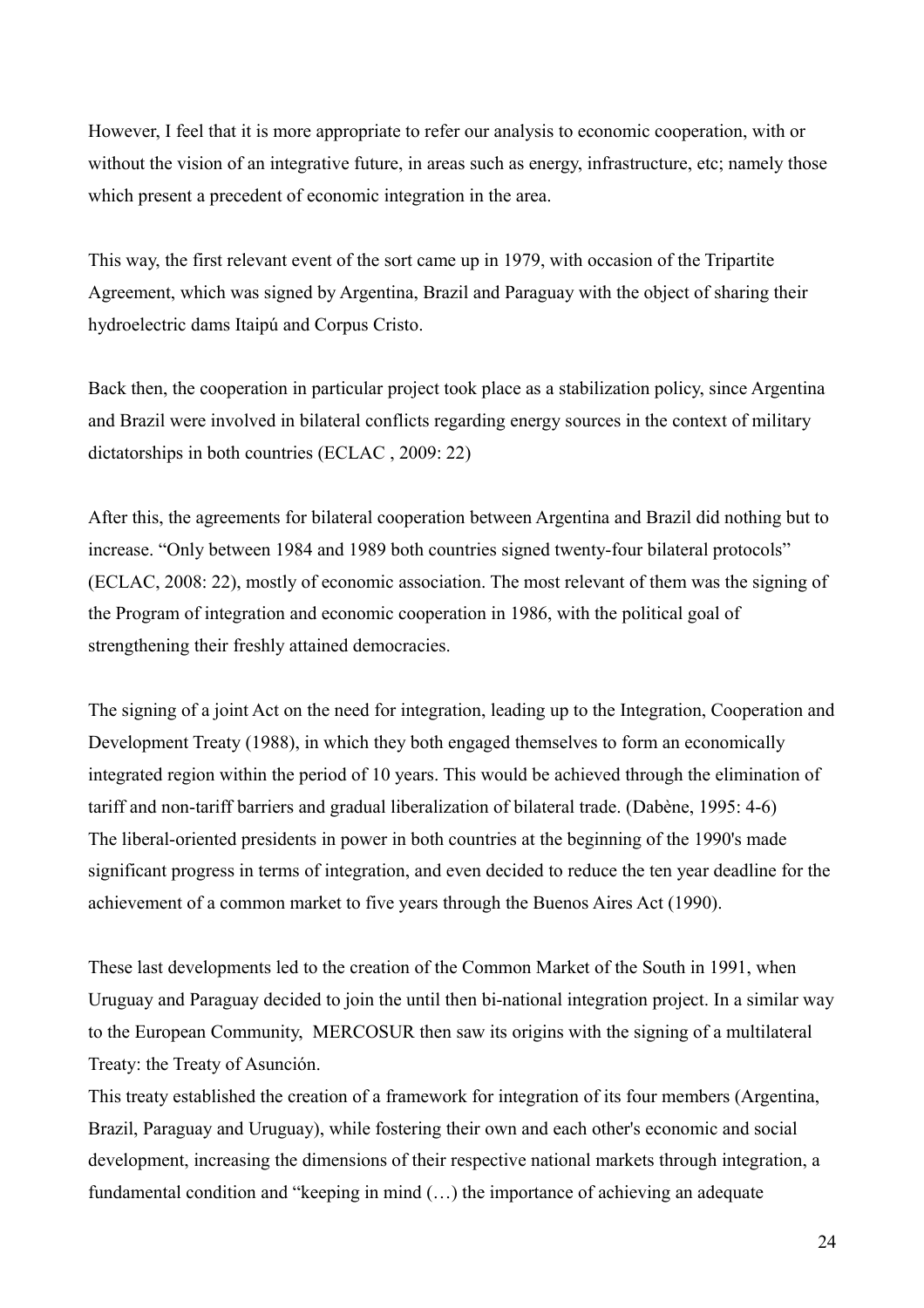international insertion for its countries" (Treaty of Asunción, 1991: preamble).

Interestingly, along with these declared aims (not at all modest in my view), the Treaty itself establishes the goal of creating a Customs Union with the perspective of achieving a Common Market (Treaty of Asunción, 1991, Art. 1).

In this opportunity, some transitional institutions were created, with the prerogative of the definition of a permanent structure by the end of 1994 (date in which the common market would be in place). The provisional institutions served to the gradual preparation for the functioning of the common market, and were to be redefined more concretely (in terms of functions, norms, structure) through a subsequent Treaty.

More concretely, the Treaty of Asunción (1991, Art.5) put in motion four mechanisms to move towards the common market: 1) a program of trade liberalization, to be concluded before end of 1994; 2) adoption of a common external tariff from the beginning of 1995 (that is to say the evolution into a customs union); 3) macroeconomic and sectoral coordination; 4) deepening of liberalization of intra-regional trade flows through sector agreements. Of all these mechanisms, however, only the first one entailed a detailed enforcement system, specifically regulated by the Treaty, including concrete deadlines and the practical treatment for controversial products. (ECLAC, 2009: 23)

On the other hand, the Protocol of Brasilia was signed at the end of the same year, and set a system for the dispute settlement -completed later on by further provisions- whose nature was conceived from the beginning to be intergovernmental (see *Dispute Settlement System*).

Within the integration surge, this short period saw very positive predictions for the development of the bloc. This attitude, along with the stipulated by the Treaty of Asunción, lead to the signature of the Protocol of Ouro Preto (1994), where the institutional structure of the MERCOSUR was consolidated and thanks to which the bloc was granted international legal personality. By 1995, tariffs on most goods had been removed (except for some sensitive products like automobiles and sugar), the external tariff structure was set (also with exceptions which were not included), and an anti-dumping regulations had been introduced. (Ochoa, unknown date: 4; Gazel / Paiva, 2003: 8).

Up to this point (that is to say, halfway into the integration process), it becomes clear to me that not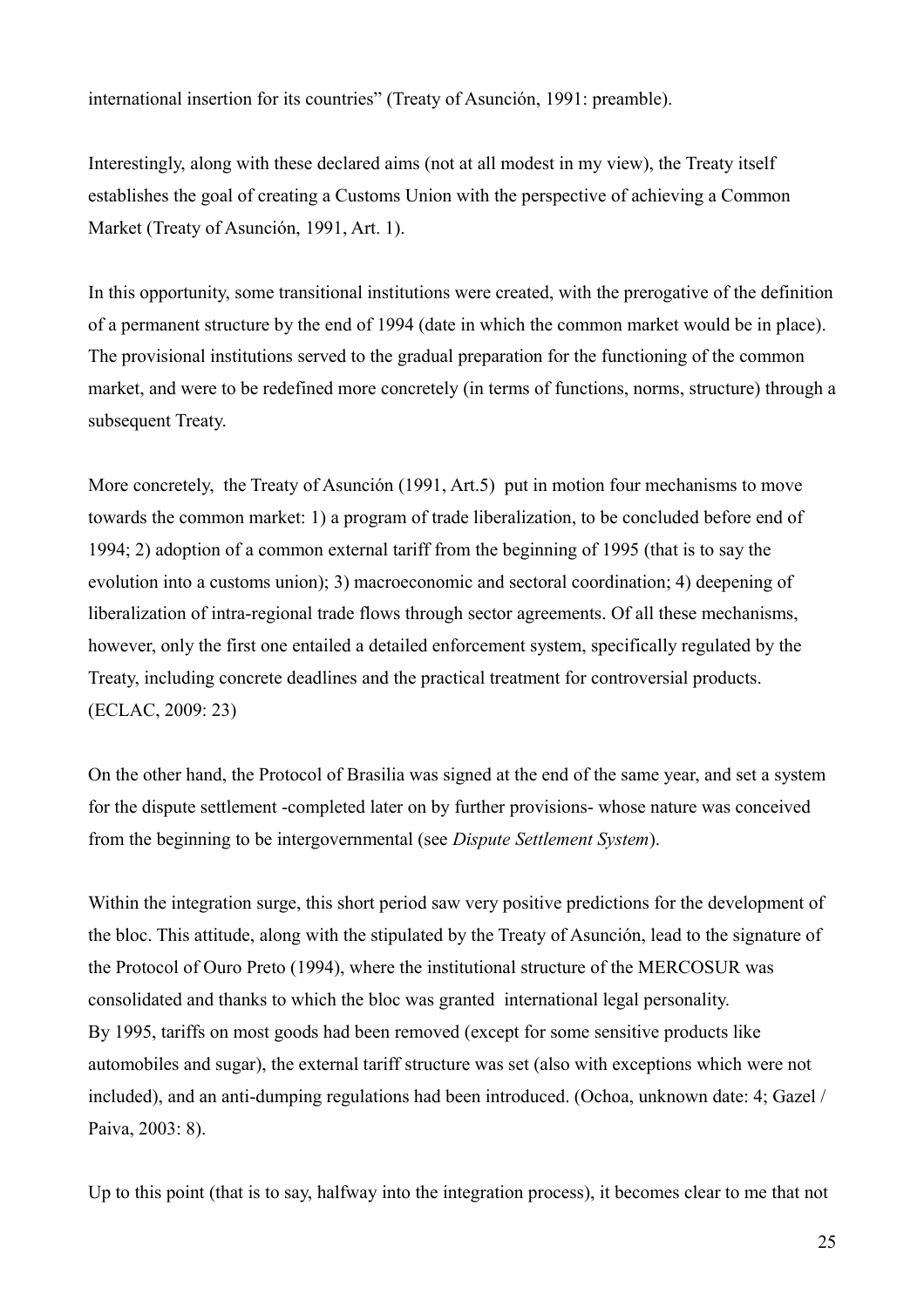only the goals but also the nature of the project started out being far too ambitious and perhaps not realistic, specially if the European experience was to be considered as an example. It would seem, judging by this, that the Member States were either in agreement to the big loss of sovereignty that this would suppose, or that otherwise, if the project featured more formalities than political will, it was likely to fail from the start.

However I find important to note that, even with an institutional structure that resembled that of the EU (one that had taken a long time to achieve and consolidate), its functioning was conceived in an intergovernmental fashion, since the control of all the institutions was kept by the Member States.

In this sense it can be said that "MERCOSUR characterizes itself for an internal asymmetry between its ambitious constitutive purpose and the fragile means that were put in its disposition by the Member States"( Ventura, 2005:56), view also sustained by Bouzas (2005)

Be the institutional structure suitable or not, in economic terms the first period (that started in 1991 and ended in 1998, with the impact of the Russian and Asian crisis) showed a considerable growth in the indexes of the Member States in particular as well as in those of the bloc as such**.** However, with the increase of exports within the region, the Member States soon started to tend to the use of non-tariff taxes (since the simple taxing couldn't take place in the free trade area). This lead to a period of consultations before the CCM (489 between 1995 and 2003) and claims before the GMC. This in part, led up to the need to perfect the dispute settlement system crystallized in the Protocol of Olivos. (Ochoa, unknown date**:** 5-12)

Within this growth period, in 1998 the Protocol of Ushuaia was signed, of considerable importance for the consolidation of the bloc as an engaged defender of the democratic principle and the respect for human rights. Another step towards the building and keeping of a peaceful region.

It was with the Protocol of Olivos (2002) that the first institution with a semi-supranational orientation was created: the Permanent Review Court (TPR) for the settling of commercial disputes and the object to serve as an appeal court. Nonetheless, due to its structure and functioning (to be developed under *Institutional structure*), its supranational character is to be questioned.

In 2006 a new Protocol was signed in Caracas (Venezuela), which regulates the latter's accession to the bloc as a full member (its previous status was that of an observing country, along with Bolivia, Chile, Peru, Ecuador and Colombia, with the right to participate in the framework of the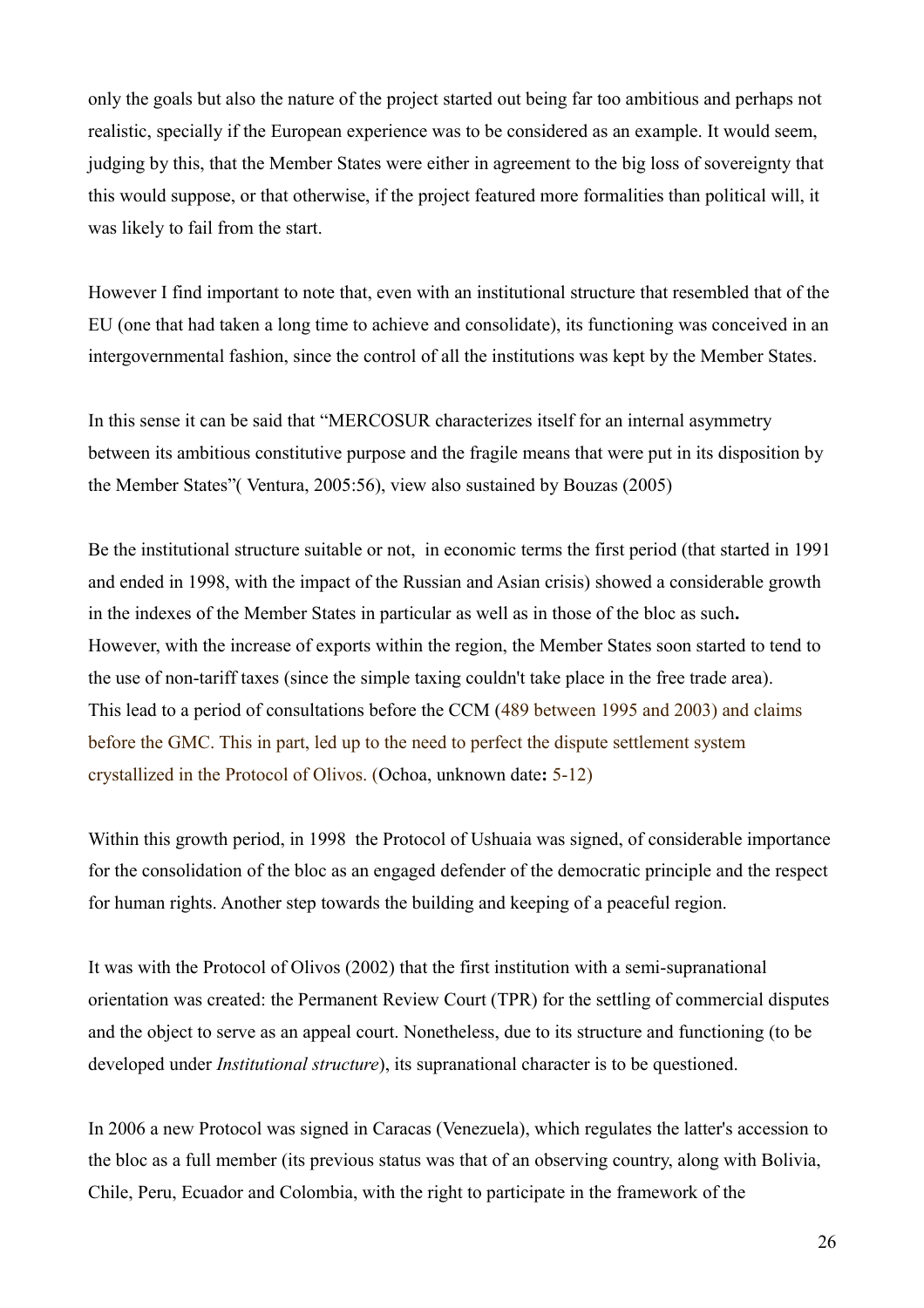institutions' meetings without the right of vote). The ratification of this Protocol has been seen through in Argentina, Brazil, Uruguay and Venezuela, and lacks to the date the ratification of the Paraguayan Congress.

Up to date, the commercial situation in MERCOSUR is very similar to that of 1995. Some progress has been made in terms of advancing towards a common market. Despite these, the Common Market of the South paradoxically still needs to harmonize its way towards the realization of a common market (e.g. by concluding negotiations on mutual recognition of university diplomas, facilitating labor mobility) and continue to achieve convergence of many products within the common external tariff schedule to consolidate the customs union. That is to say, MERCOSUR is nowadays a half reality.

# **3.2. Institutional structure**

The main institutions within MERCOSUR are:

a)the Common Market Council (CMC), the highest decision-making institution, which exercises the political leadership of the group, made up by the foreign affairs and economy ministers of the Member States, with a *pro-tempore* presidency (rotating every six months). Together in summit with the heads of State (twice a year) they deliberate and create decisions (MERCOSUR law, binding for all Member States).

The Council's meetings are significant from a political point of view for "sending political signals within and outside MERCOSUR" (Pena / Rozemberg, 2005: 2)

b)the Common Market Group (GMC), as the executive organ, has four permanent and four substitute members, representatives of the ministries of Foreign Affairs and of Economy as well as of the central banks of each of the Member States.

Their main role is to regulate and enforce the compliance to the decisions that the Council adopts and to ensure that the integration process works properly, controlling the technical work necessary to further economic integration (the co-ordination of macroeconomic and sector policies included), by means of issuing mandatory resolutions that will aid consolidate MERCOSUR.

However, the ability of the GMC in this field has diminished ever since the Council delegated a number of its responsibilities to it (Pena / Rozemberg, 2005: 5).

Within the explicit competences of the GMC also falls the ability to negotiate with third countries, although it has to be done under the explicit mandate of the CMC.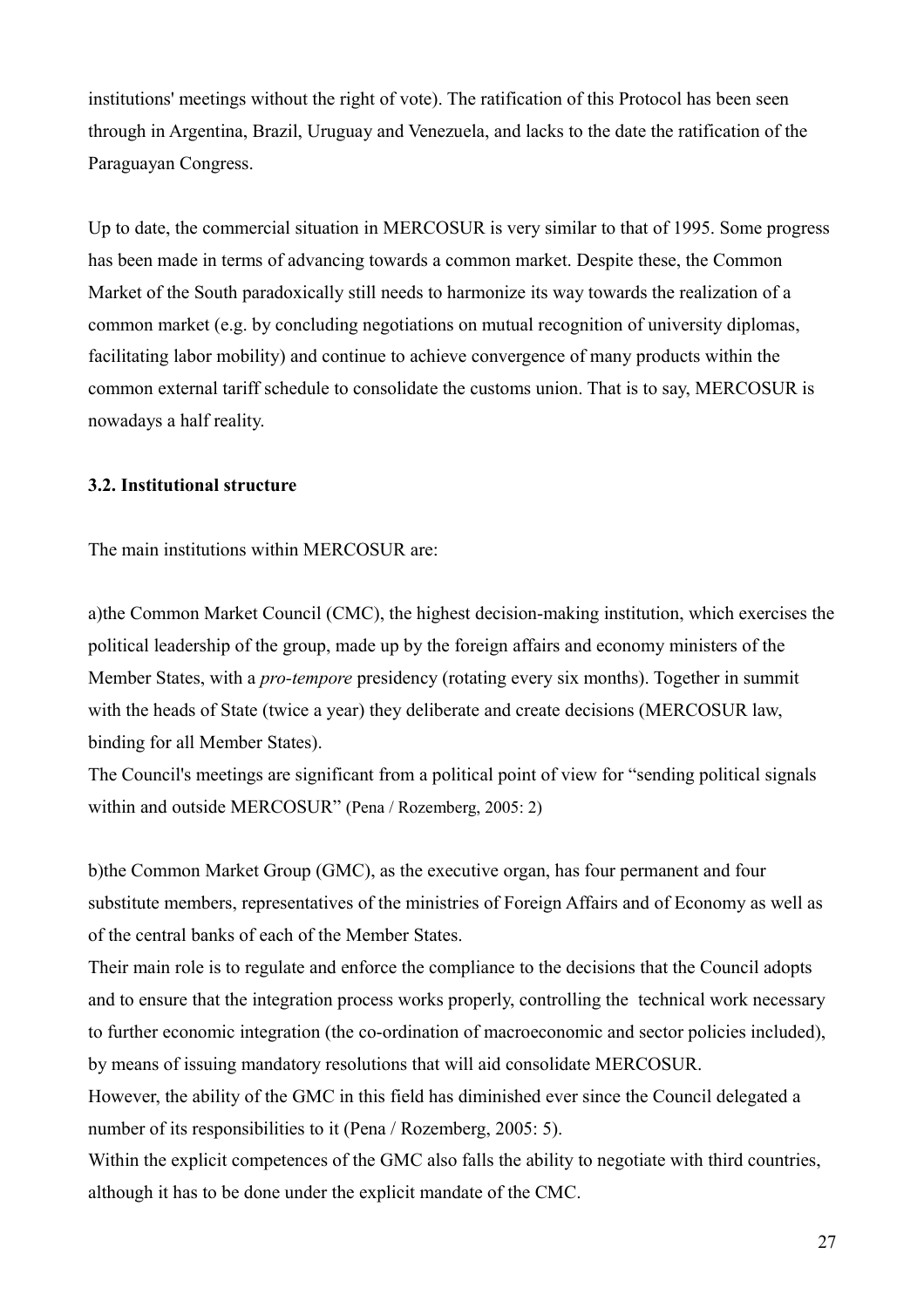In order to be able to follow through all these tasks, the Group works closely with consultative and negotiating teams, known as Working Subgroups (currently 14 in total), constituted by officials of the four countries. [2](#page-27-0)

There are also many Specialized Groups and Committees and auxiliary organizations on many, diverse issues (ranging from drugs, science and tourism to woman's issues and family). The coexistence of such a wide variety of disciplinary groups has led to great coordination problems and an "overload of decision-making in the GMC" (Pena / Rozemberg, 2005: 2-3)

c) the Trade Commission of MERCOSUR (CCM), which supports the GMC with its four permanent representatives for each country (plus four substitutes). It proceeds to create mandatory directives and also proposals in its monthly meetings. The CCM is responsible for developing proceedings for consultations and claims for the resolution of conflicts.

Its main role is the enforcement of common trade policies, the administration of intra-regional trade-related issues.

It also constitutes a consultative institution for the Member States, who can consult before it on trade -related issues as an instance before the use of the dispute settlement system. Between 1995 and 2008 a quarter of these consultations were referred to discrimination and tax measures. (ECLAC, 2008: 63). This reinforces Ochoa's assessment that non-tariff barriers constitute a real menace to the functioning of the free-trade zone. (unknown date: 11-12)

The work is divided between technical work teams (committees), who take care of the technical negotiations necessary to enforce common trade policy instruments, and who perform the follow-up on cases, but whose effectiveness suffered from similar problems as that of the GMC structure due to coordination issues. (Pena / Rozemberg, 2005:3; Bouzas / Soltz, 2001: 3).

In its directive C.M.C. 18/96, it approved the Protocol for the Defense of competition**,** through which the CCM gains jurisdiction in order to judge over competition defense issues, this time including individuals (mostly firms) in this context through the Committee for the defense of competition (CDC).

<span id="page-27-0"></span>2 The existing subgroups are: communications, institutional aspects, technical rules and regulations, financial affairs, transport, the environment, industry,

agriculture, energy and mining, labor affairs, healthcare, investments, electronic trade, and follow-up of the economic and trade situation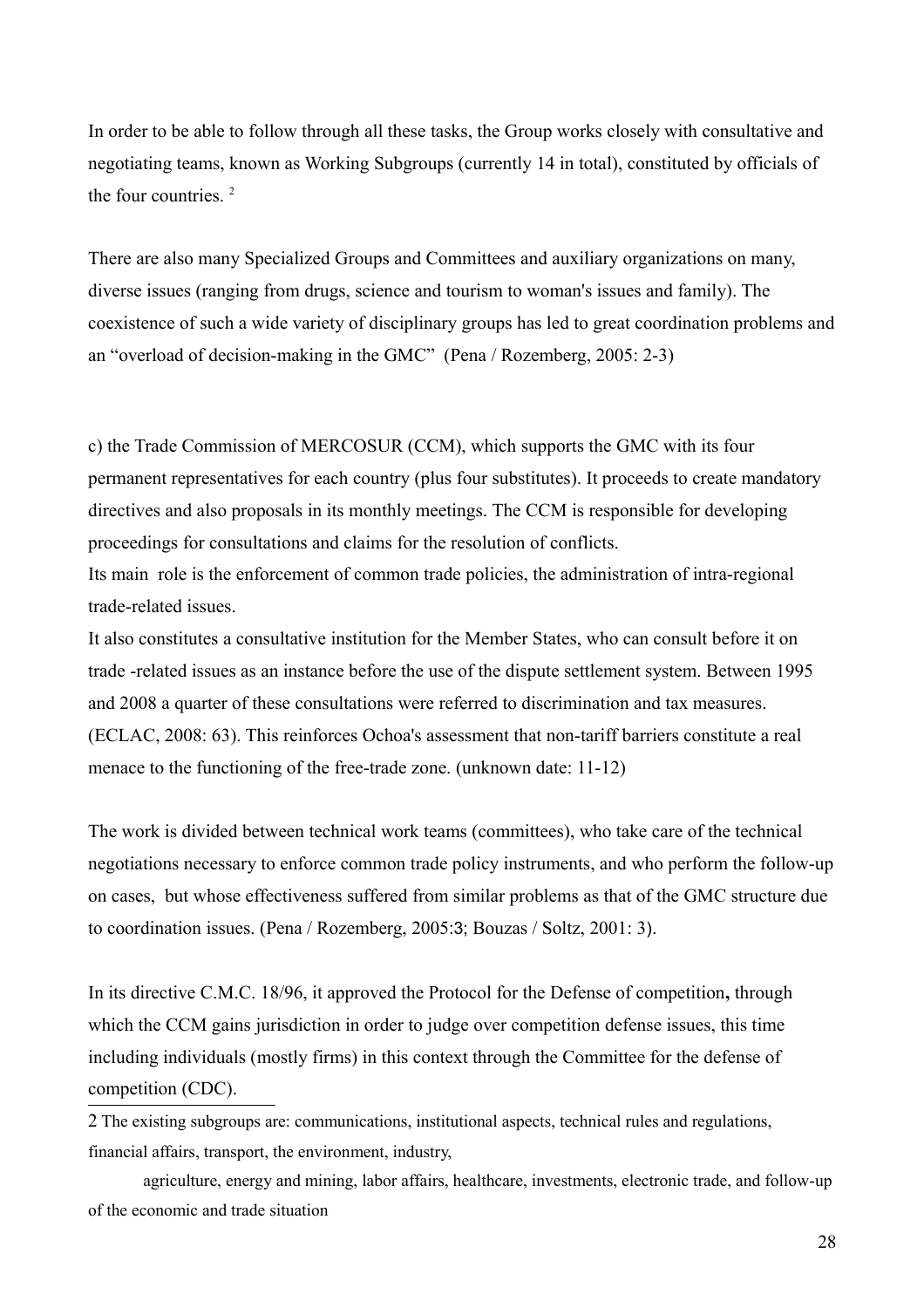The difference it presents to the processes began at the arbitration courts is that the CCM would acquire enforcement competence and guarantee direct access to individuals, making it the first nondeclared step towards a more supranational system. (Deluca, 2003: 205-206). However, even if this could be for the moment affecting a small number of individuals, until present there have been no evident advances in said way towards supranational institutions, since the protocol still lacks ratification on the part of Argentina and Uruguay, and has thus not entered into force yet.

d)the Parliament of MERCOSUR (PM), consists in the evolution of the Joint Parliamentary Commission (JPC), which had been created as a consultative organ, mainly in charge of ensuring the incorporation of the MERCOSUR secondary law into the national legislation. It was originally made up by 16 officials for each Member State.

In accordance to the Parliamentary Protocol (2005), the JPC gives way to the PM, whose main purpose will consist in popular representation, with the goal to achieve "civil society actors' participation in the integration process, and to stimulate collective conscience and community values." (Parliamentary Protocol, 2005, Art. 2 Sections 4-5). This is conceived to take place by submitting the choice of the Parliament officials to universal suffrage.

The evolution towards universal suffrage has been conceived in a very gradual manner, consisting in many stages. According to the Protocol, 18 parliamentarians for each State will be appointed by their respective national Congress from the end of 2006 until the end of 2010. By 2014 the first popular elections will be held, and by end of the following year they will occur simultaneously in the four countries.

Its functions are not legislative, but rather those of vigilance of the rule of law, human rights and democracy, as well as control of the rotating presidency of the CMC. It is within their competence to elaborate recommendations and to formulate non-binding law proposals to for the CMC. However, as seen in the European experience, it is quite possible that the PM will evolve to progressively encompass more tasks and gain more legitimacy through the popular elections.

Interestingly enough, it will have its own budget, coming out of contributions from the Member States (in accordance with their respective GDPs and their own national budgets). The similarity to the European Parliament cannot be overlooked in this aspect, since the EP evolved out of the Parliamentary Assembly, which had no own budget; and did not gain its economical independence until almost 20 years after its creation.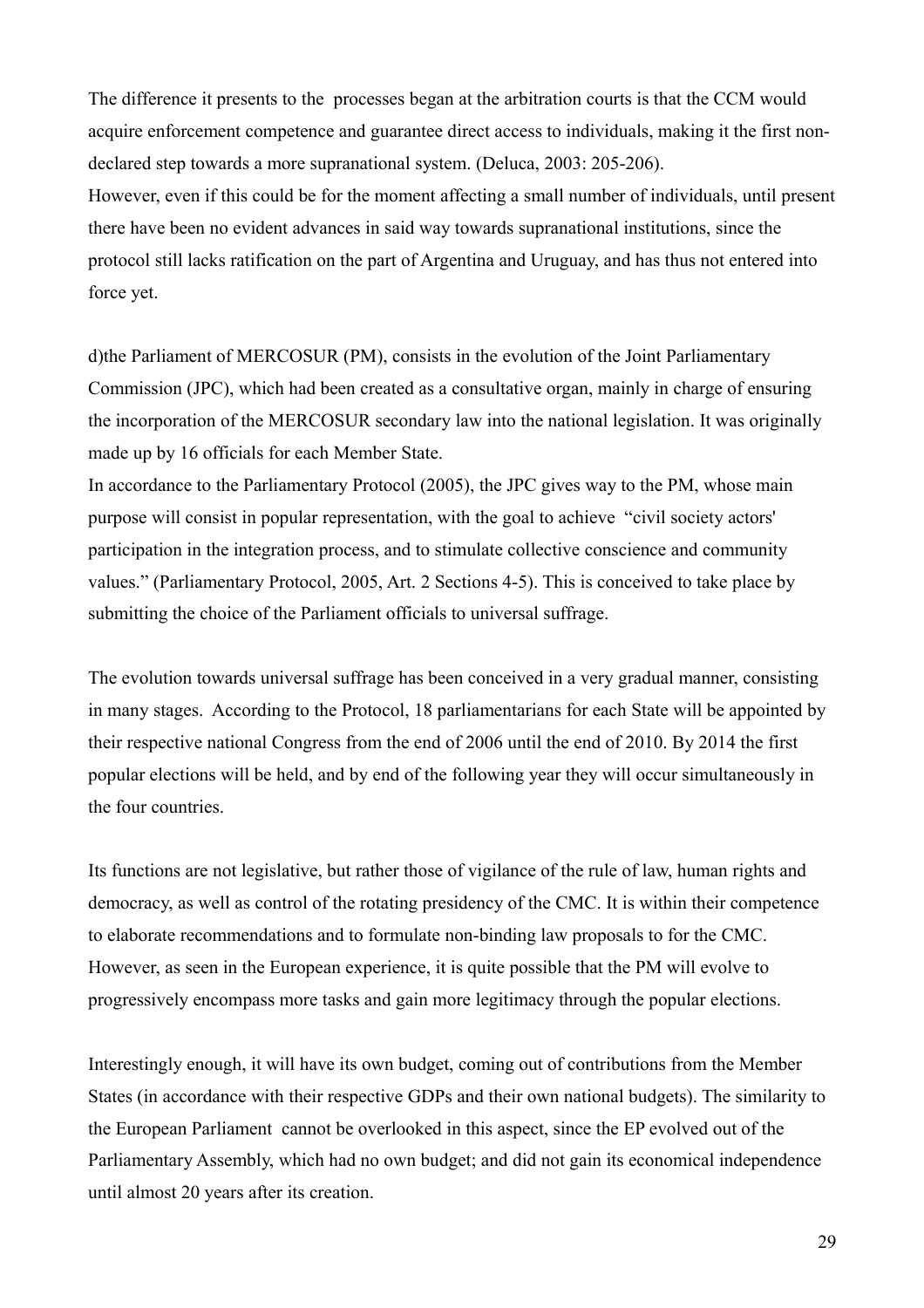f)the Secretariat of MERCOSUR constitutes an assisting body for consultancy and technical as well as administrative support for the rest of the institutions. It is divided in several areas run by experts (administration, legal advisory, production, support, etc) and headed by a director and his coordinator.

Among its responsibilities it is important to mention the register and archive of decisions made by the other institutions, the publishing of the MERCOSUR Official Bulletin and the provision of operating and logistical support for the meetings of the different groups.(Jarnagin / Pang, 2008: 106).

Its budget proceeds from community sources (contributions of the member States) and its officials are exclusively dedicated to their tasks within the Secretariat.

g)the Economic and Social Consultative Forum ( FCES) was originated in 2003 with the intention to create a channel for citizen participation, crystallized with the meeting of the different economic and social sectors of the Member States. For this purpose it was granted consultative functions. However their level of influence is fairly low in the context of a mere exchange of opinions, reason for which those sectors that can afford it prefer to exercise their influence at the national level. (Bouzas / Soltz, 2001)

e) the Permanent Review Court (TPR), which was added to the MERCOSUR structure with the Protocol of Olivos (2002) in order to complete the dispute settlement system. Unlike the *ad hoc* Arbitration Courts, the post of arbiter at the TPR lasts three years and their availability must be permanent.

The purpose of the TPR is to constitute a channel through which any parts in the arbitrating process described in the Protocol of Brasilia can claim a revision of the resolution of said arbitrage. This renders the dispute settlement system a contestable one, since through the revision of its resolutions, the TPR can dictate contradictory sentences that will be final and mandatory.

On the other hand, just like in the case of the Protocol of Brasilia system, the TPR is not completely independent. Despite the fact that its arbiters should be "unbiased and independent of their governments" (Protocol of Olivos, 2002: Art.35, section 2), the access to the court and its ruling depends for the individuals on their "national sections" in the GMC.

On cases when the parts are two Member States, the court's effectiveness is also to be questioned on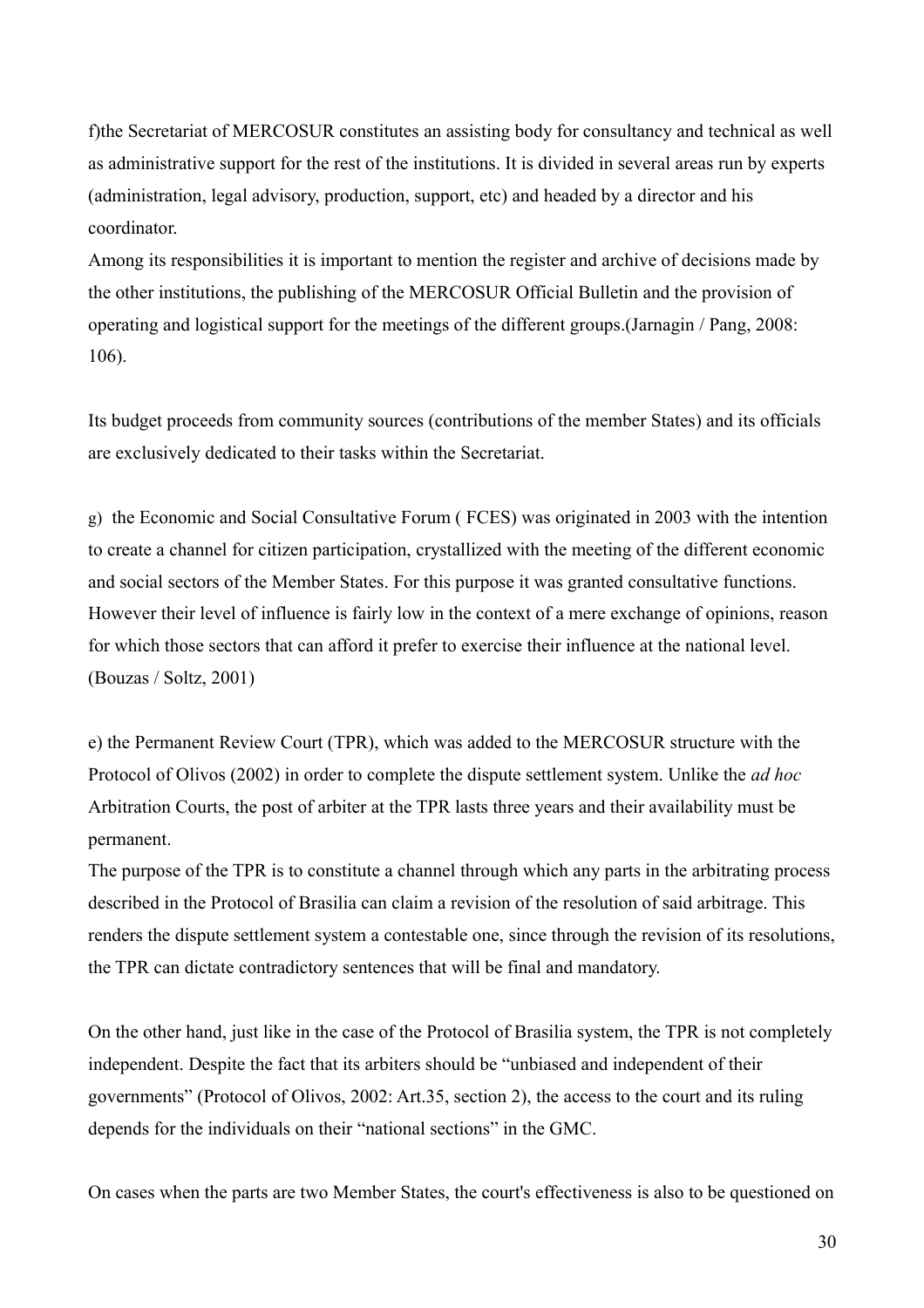the basis of the weak enforcement competence it possesses. In the case of non-compliance of the court's resolution, compensatory measures can be taken by the winning part only lasting a year long; period after which their application is no longer valid, even if the violation persists.

As we can see, the structure characterizes itself for its notably intergovernmental nature. The fact that the Member States hold the control of all institutions could suggest that the principles of the founding Treaties were contradictory to the structure they created, since -even if at first sight the institutional network shows clear traits of the European influence-, it would appear that there is no intention of achieving a deepening of the integration process through the creation of supranational entities.

However, it is asserted by many experts, that the Protocol of Ouro Preto based itself in a philosophy which intentionally held these structures as temporary, contemplating possible future changes towards a more supranational network. This was probably done for the sake of local stabilization, seen as a necessary previous step to a deeper integration: "Those politically responsible for the integration process were aware that any 'supranational jump' in this preliminary phase of implementation could compromise national macroeconomic stabilization objectives or alter the delicate equilibrium existing between national and collective decision-making powers" (Almeida, 2002 in Pena / Rozemberg, 2005: 2).

According to some (Bouzas / Soltz, 2001:18-19), it must also be kept in mind that the flexibility of the institutional system has not depraved its Member States to make "hard policy" decisions, and turned out very effective in the first stages of integration, as a deeper interdependence level was still to be achieved. Nonetheless, with the decreasing credibility gap of the institutions, and the fact that the concrete benefits brought by the process are perceived as diminishing, the structure is facing a sizable demand for re-structuring (specially on the part of the smaller States), which competes with the tendency to favor flexibility on the part of the bigger States (due to the asymmetrical level of interdependence).

#### **3.3. Dispute settlement system**

The dispute resolution system in MERCOSUR was first introduced by the Protocol of Asunción in its III Annex. At this stage, however, it was conceived in a very primitive matter, since it only contemplated resolution of conflicts through diplomatic negotiations (leaving out the regulation of possible complaints of individuals, and those originating from the application of secondary law and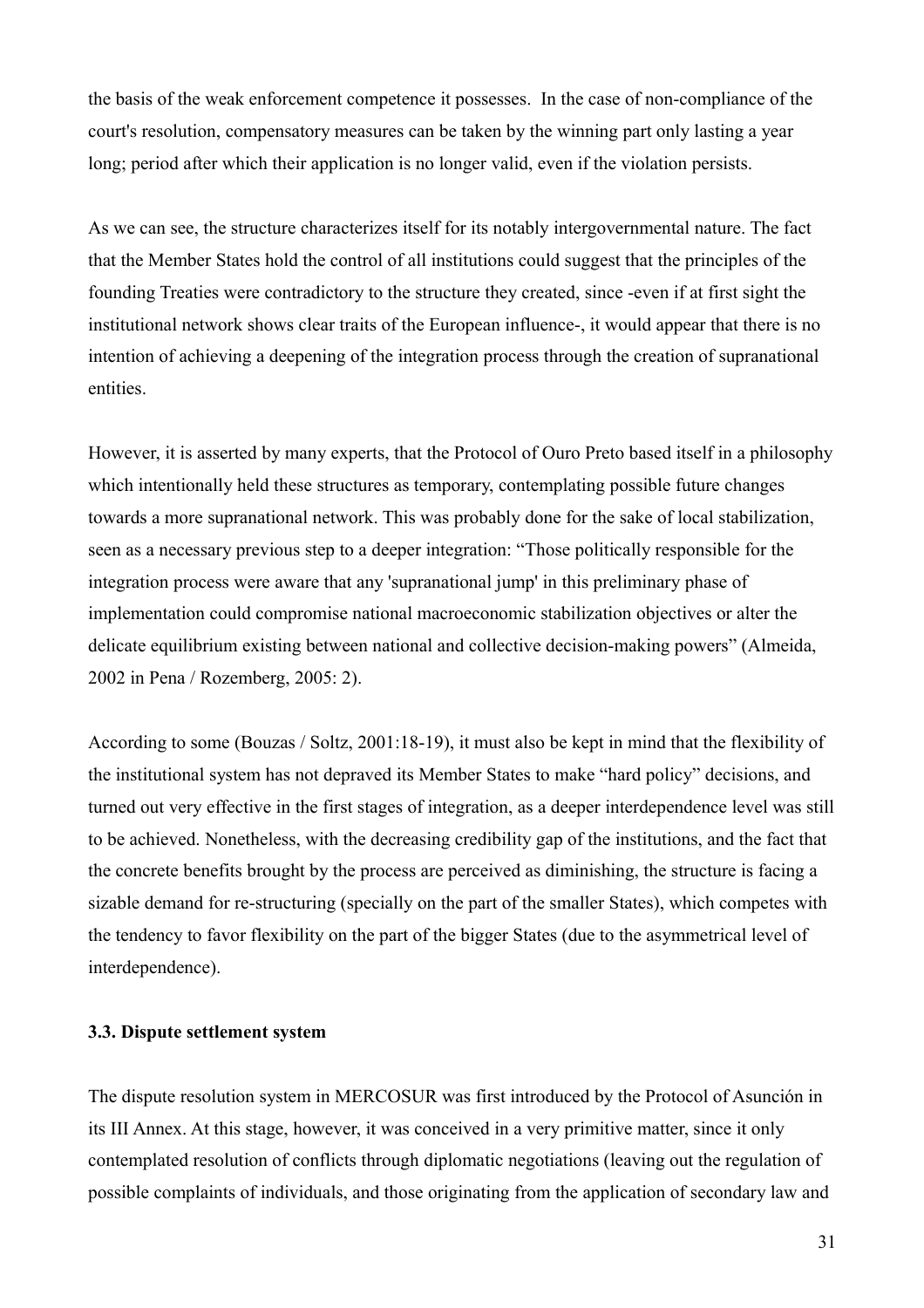non-compliance).

It was through the Protocol of Brasilia (which entered into force in April 1993) that the system was modified, to regulate those areas that had had been absent from the previous framework. The procedure hereby established is simple enough. It consists on three phases: the first one features direct diplomatic negotiations between the countries involved. Should this fail, there is a second phase in which the GMC intervenes with a conciliatory purpose, and is able to issue recommendations. In the case of failure of this last stage, comes a third one, where an *ad hoc* Arbitration Court is created. It is composed of three arbiters (two of them chosen by the parts in conflict and the third one appointed by mutual agreement).

The ruling of this *ad hoc* Arbitration Court is reached by majority, binding and was not subject to appeal (except for explanation purposes) until the Protocol of Olivos (2002) introduced the TPR to the dispute settlement system.

In case of non-compliance of the *ad hoc* Court's resolutions, the possibility for compensatory measures is open (for instance, the suspension of concessions), although these don't contribute to the definite solution of the controversy that originated the claim, since these "retaliatory measures" can be applied for a limited period of time and don't assure compliance. (Bouzas / Soltz, 2001)

In short, "the dispute resolution format was (…) characterized by the search for diplomatic or negotiated answers, rather than solutions based on rules, with an intergovernmental-type institutional design in which those that negotiated or litigated were the States themselves, with individuals maintaining a marginal function." (Pena / Rozemberg, 2005: 1)

The role that the ECJ played in the development of the integration process of the EU does not seem to be that of the TPR or the *ad hoc* arbitration courts. In the first place due to the unnecessary bureaucracy that characterizes their processes which are not able to find definite solutions for the problems presented. (Deluca, 2003) The main issue according to the author is the lack of access to the system for the civil society. However in my view, the main shortage in the role of the TPR vis à vis that of the ECJ consists in the limitation of its functions to a mere appeal court, instead of granting it a role of guardian with competence to enforce its ruling independently of the sphere of the Member States.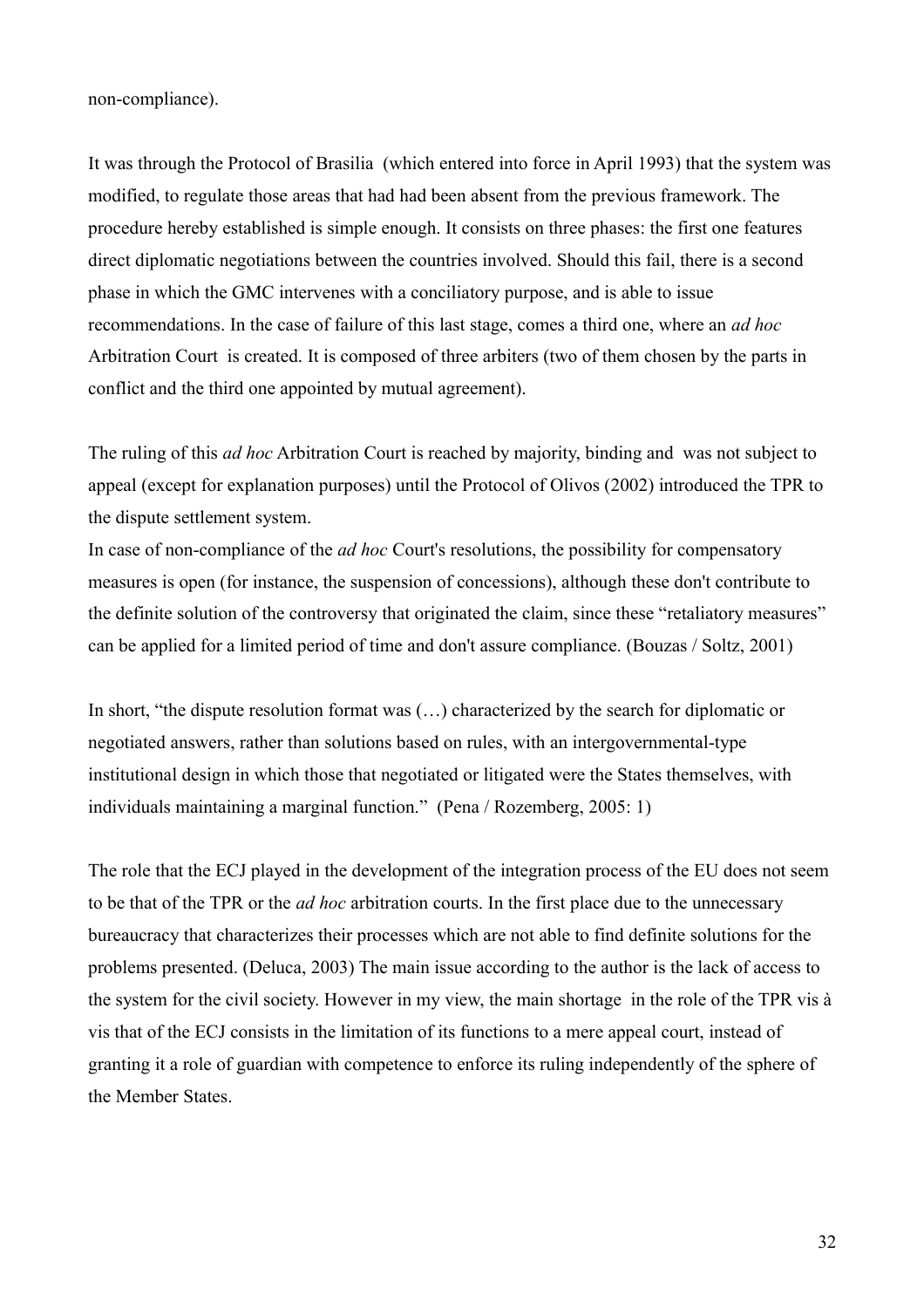#### **3.4. Practical aspects of the system and rule of law**

Even if not with the ambition to undertake neither an analysis in matters of comparative studies nor a juristic posture, it is still of importance to briefly take some technical facts into consideration; namely the main features of Community Law (specially keeping in mind their significance in the EU experience), since it is through the legal framework and its applicability that many aspects of the current situation can be explained.

According to Deluca (2003, 21-93), there are four main qualities that Community law should fulfill in order to be conducive to a successful integrated area (using as comparison means the European legal system). These are:

-Autonomy *vis à vis* the Member States'own legal systems. However, different to the nature of ordinary international treaties, the Treaty of Rome and the subsequent ones which added to it and modified it, create a legal system of their own, that has to be integrated to the State's own legal systems.

-Preeminence before the law of the parts (impossibility for the Member States to create opposing laws or to keep those existing ones that oppose community law)

-Immediate application and direct effect on its subjects (either States or individuals, since it is ultimately they who are the subjects of community law and it is expected that it will create value for them), independently on each Member State's fulfillment or not.

-Responsibility of the State towards the individuals in the case of violation of the community law.

In analyzing these features of community law, one can note that each of them finds itself present in the EU legal system, where Member States are obligated to fulfill the mandates of both constitutive treaties and those of secondary law (norms coming from EU institutions) are guaranteed to be not only respected but anchored in the Member States' own legal systems.

On the other hand, it becomes harder to make such an assertion in the case of MERCOSUR, where its system is undoubtedly based in an intergovernmental structure rather than a supranational one (Deluca, 2003; Laursen, 2009; Guedes de Oliveira, 2007) even if, as it will be developed further, the system shows some tendencies to a supranational functioning.

Concerning the preeminence of community law, for instance, it is in the first place already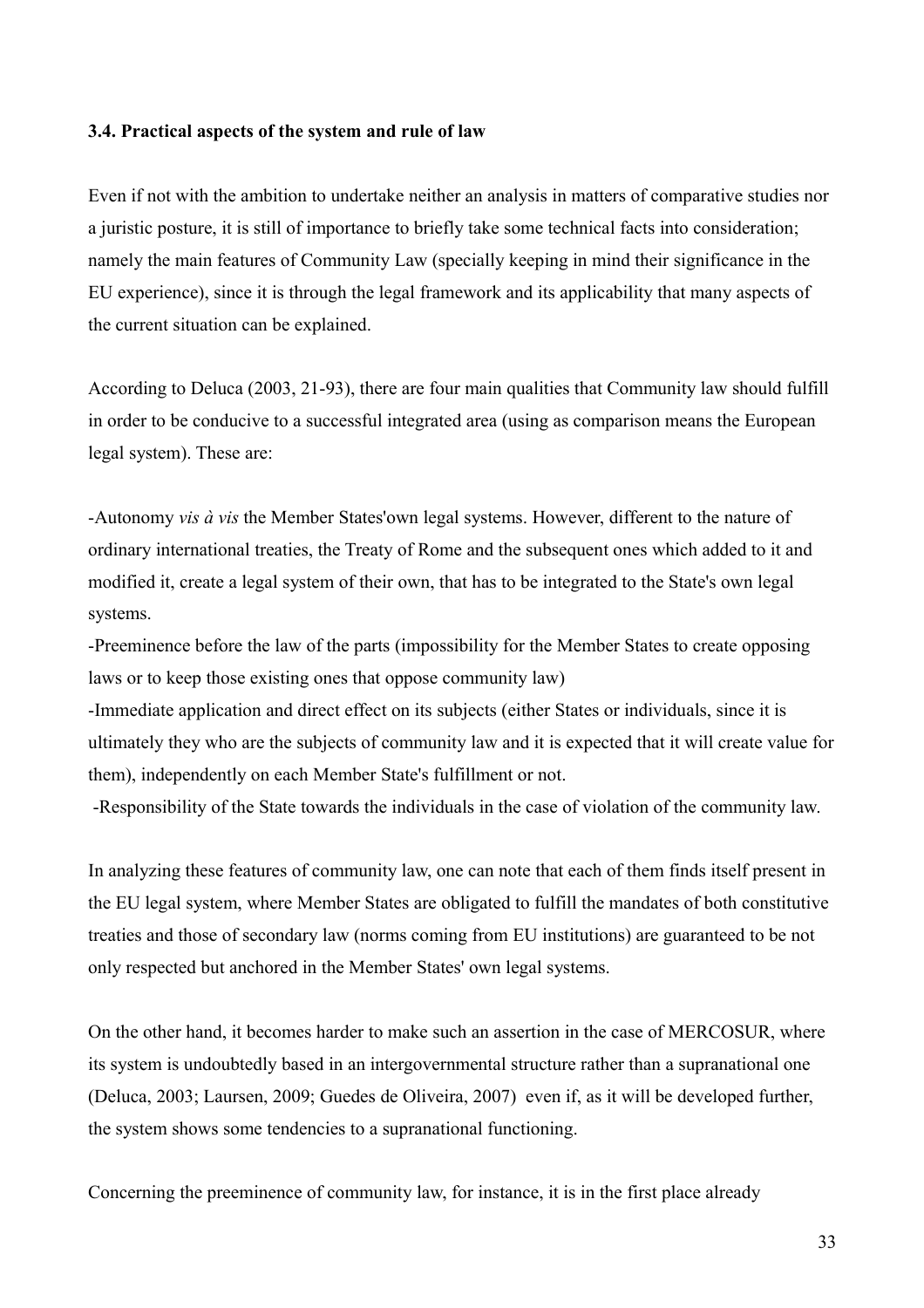surprising that there is no prevision in the two main constitutive treaties of MERCOSUR (Asunción Treaty and Protocol of Ouro Preto) of the relation between the community legal system and those of the Member States.

Even if they could (and in my opinion should, considering the commitment they assumed with the signing of the constitutive treaties) make constitutional guarantees for the preeminence of community law *vis à vis* the national law, the Member States do not make any mentions to this supremacy, except for the Paraguayan and the Argentinean Constitution in its 1994 reform (Art. 75, section  $24$ <sup>[3](#page-33-0)</sup>

As Deluca (2003: 68) rightly notes, this constitutional recognition was also absent in the case of the then EC. However, here is where the integration process has been empowered by the ECJ's rulings, which from the very beginning supported this principle and saw to its enforcement. This analysis then renders the constitutional differences between the Member States a secondary inconvenient in the application of MERCOSUR law.

This is, in the view of the author, a key element that the MERCOSUR system is lacking: a permanent court of justice in front of whom individuals as well as States can make their cases directly, and which will be vigilant of the fulfillment of all community norms. If these conditions are to be fulfilled, the TPR does not act as a watchdog for the compliance to MERCOSUR norms, and the access to individuals is limited as is the enforcement of its verdicts.

Moreover, as Deluca continues to explain (2003: 69-74), it is in analyzing the principle of direct applicability of community law that another key shortage can be found in the system put in place by the Southern bloc: the Protocol of Ouro Preto provides the MERCOSUR institutions with competence to legislate obligatory norms with no direct applicability, since the actual subjects of these norms are the member States and not the individuals.

On this point, Pena and Rozemberg seem to agree: "An agile and transparent mechanism to incorporate MERCOSUR norms and to make them operative has not yet been attained, nor has a system guaranteeing the hierarchy of these norms over national ones. " (Pena / Rozemberg, 2005: 5)

This responds to the dual nature of the system, by which the individuals are only bound by

<span id="page-33-0"></span><sup>3</sup> Section 24 of Art. 75 of the Argentinean Constitution stipulates that the national Congress will have the competence to "pass integration treaties that delegate competences and jurisdiction to supranational organizations in conditions of reciprocity and equality, and which respect the rule of law and human rights. The norms dictated in its consequence will have a hierarchy superior to that of national norms."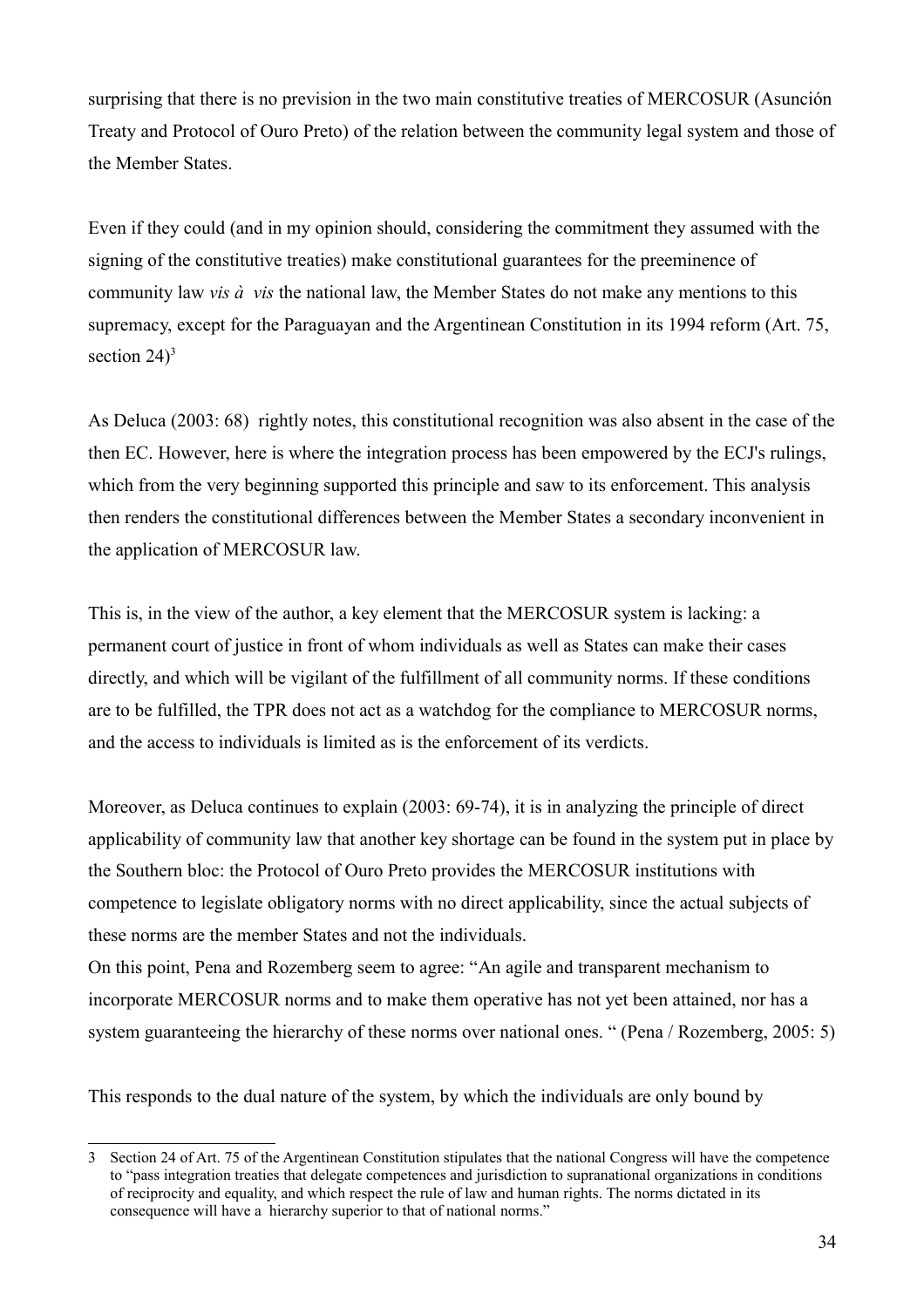MERCOSUR law only after their States sanction internal norms that will reproduce it, making the Member States the only subjects of community law and also leaving the individuals unprotected, since not being the direct subjects of these norms, the procedure to appeal against them becomes complicated, bureaucratic and in most cases ineffective (Deluca, 2003)

This was also noted by the ECLAC (2008: 4): "The main institutional characteristic of MERCOSUR, unlike the European Union and the Andean Community, is the lack of automatic imposition of decisions, resolutions and directives originating from its main MERCOSUR organs into the national laws".

By 2005 of the regulations approved by MERCOSUR institutions only about 45% come finally into force, even when Art. 40 of the Protocol of Ouro Preto had created an enforcement system, which apparently have not been enough to guarantee that all actors and individuals in the four States be bound by the same obligations and contract the same rights simultaneously (Cozendey, 2001 in Pena / Rozemberg, 2005: 6)

These facts seem to help shed light on the discrepancies between MERCOSUR's formal structure and its reality, since the integration practice is very closely related to the way in which the Member States'systems (willingly) submit part of their sovereignty and unify their legal systems, conditions that are barely present in the Southern bloc.

Moreover, it is striking at first sight that, as presented previously, the institutional structure of MERCOSUR responds to a profoundly intergovernmental logic, since nearly all its institutions are controlled by the heads of state and different functionaries of high ministerial level (mostly the ministers of external relations and those of economy for each Member State).

This also helps explain the (according to many) slow progress of the bloc in integration terms, since, as Guedes de Oliveira (2007: 15-16) pointed out, presidents and ministers do not have such a free schedule that permits them to gather so frequently, which leads them to be obligated to deal with problems that could very well be solved by lower levels of authority within the blocs instead of being able to discuss a positive agenda.

The fact that Brazil is clearly a leading force of an integration process that is occurring mainly in the basis of intergovernmental structures, its government could, according to the concerns of some, become tempted to use its influence unilaterally to favor its own individual interests.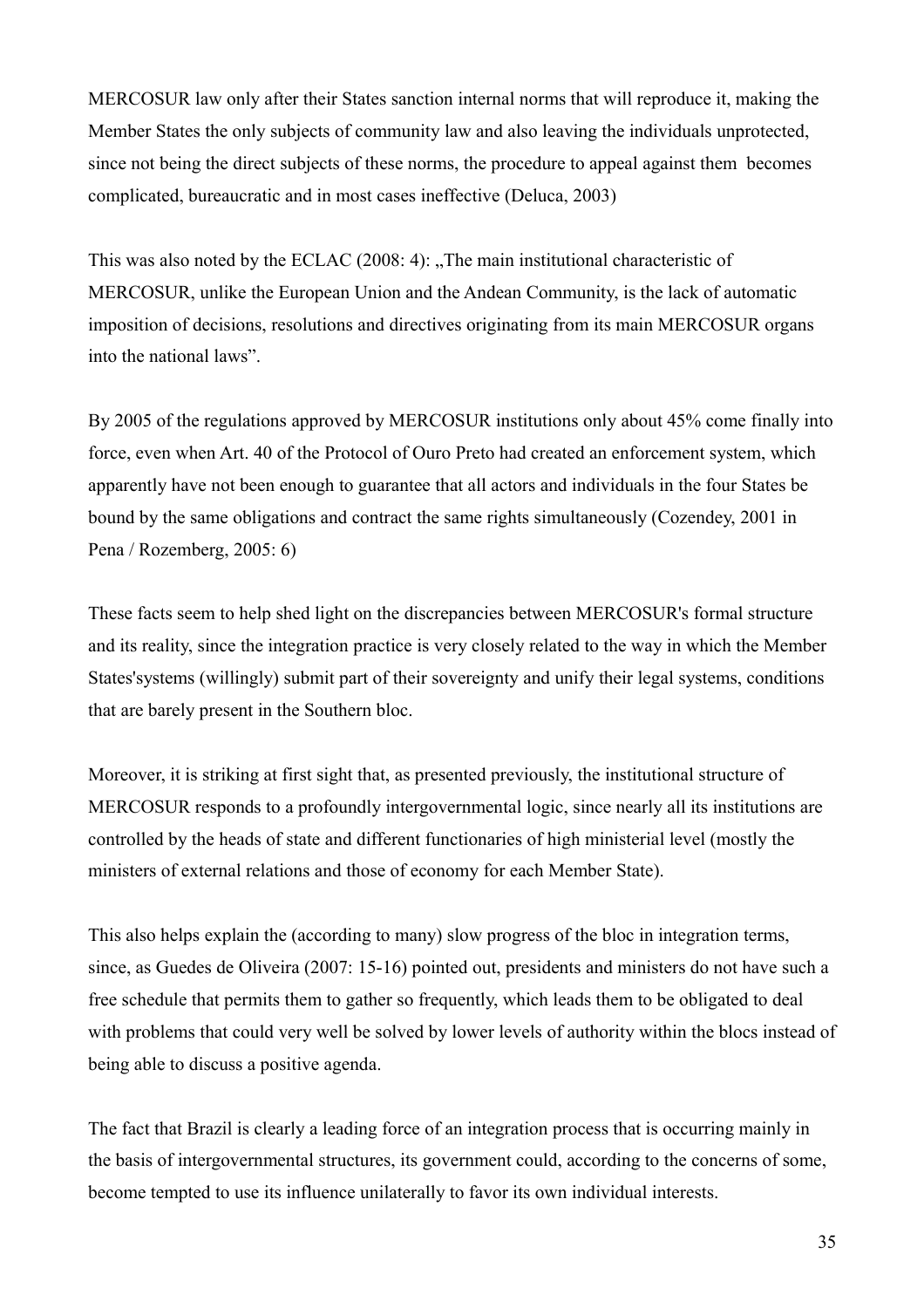## **3.5. Citizen participation**

As can be extracted from the given layout of the institutional settings and their functioning, the margin for citizen participation (in the framework of the MERCOSUR system at least) is rather narrow.

As Deluca (2003) detailed, the judicial system in MERCOSUR is lacking the proper and effective legal ways for the individuals to resolve their conflicts with the Member States or with other individuals in a bloc scale. (despite the fact that they have access to the *ad hoc* courts and the TPR, this occurs in a context of great dependence from the Member States).

As for the Protocol for Defense of Competition, the Trade Commission and the Committee for the Defense of Competition could play an essential role, as both a channel for citizen participation (because the Protocol provides access to this new instrument for the individuals) and a sort of guardian of the integration process (even if only on what refers to trade and competition), as did the ECJ during the European process. However, keeping in mind that it has not yet been ratified by all Member States, it is still not certain what kind of application it will be given -or even if it will ever enter into force at all-.

Regarding the involvement of civil society and the private sector in the decision-making process, there was an attempt tending to its strengthening: the Economic and Social Consultative Forum. However, as explained above, its effectiveness when it comes to enabling the active involvement of the private sectors is fairly low.

In this sense, it probably becomes important to mention that the role of NGOs in the process has increased radically since 2003 and during the First Meeting of the Social Umbrella of MERCOSUR in 2006 (in my opinion, a very positive sign of interest on the part of the citizens).

As a conclusion to this meeting came out the need to strengthen the active participation of NGOs. Consequently, many networks have started to gain more importance in the bloc's scene, such as the MERCOSUR Cultural Network (which works for the circulation of cultural products in MERCOSUR) as well as that of the Coordination of Trade Union Centers of the 'Cono Sur' (present at all official MERCOSUR meetings).The areas in which NGOs have more prominent participation are mainly urban, and in the education, social promotion, habitat development, assistance and research. (ECLAC 2008: 20-28).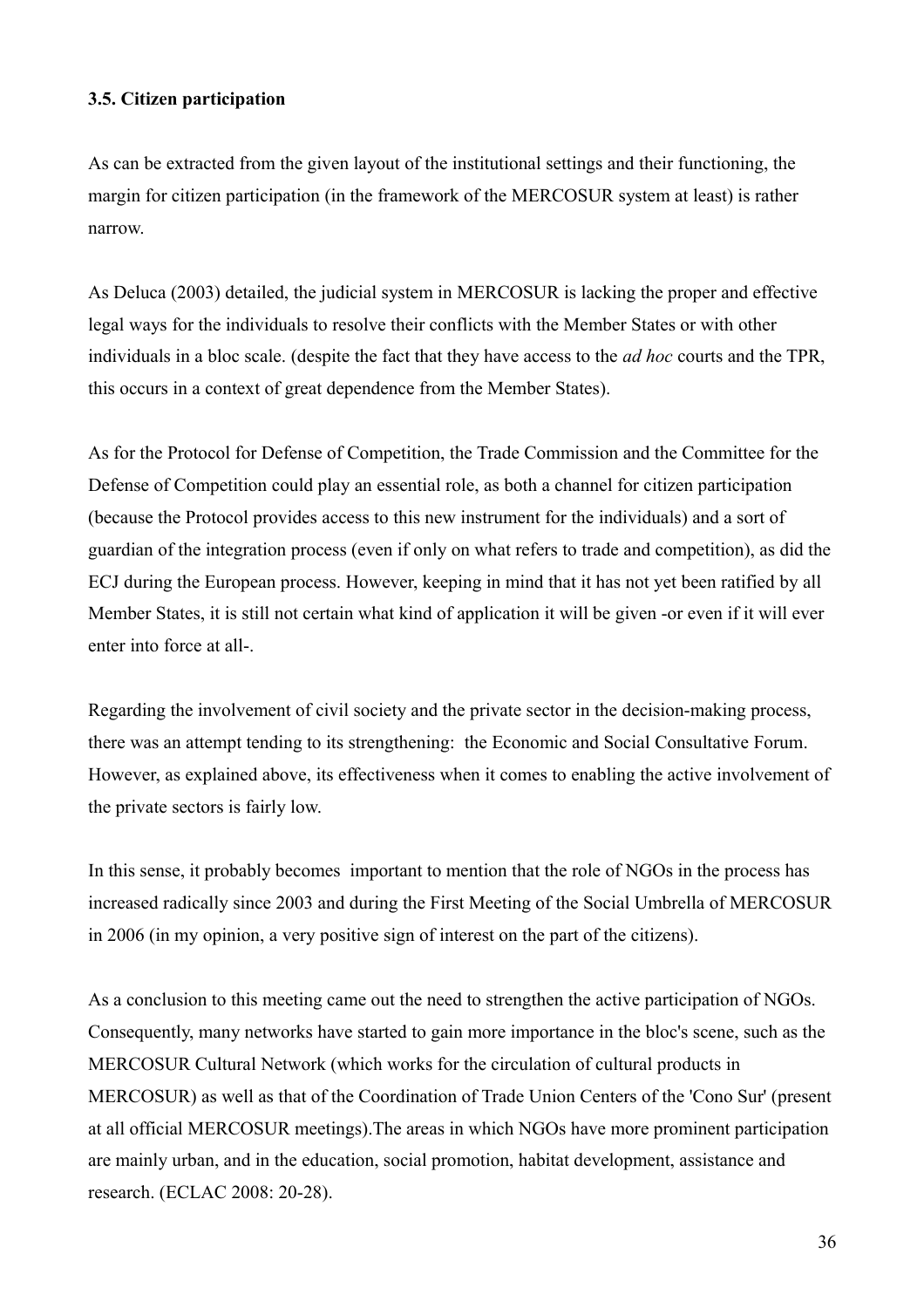This -together with the forthcoming parliamentary elections- is an important step towards the increase of citizen involvement in the system, although it is to be noted that if the European integration process is to be taken as a paradigm and example, citizen participation wasn't at all active for the first 20 years of the process, and is still one of the issues to improve under the current Commission.

### **3.6. Internal asymmetries**

Ever since the conception of MERCOSUR, its nature has been asymmetrical, mainly to be noticed upon superficial study of its Members, who differ greatly one from another. From the point of view of total population alone, Brazil holds 78% of the total MERCOSUR population and nearly 65% of its size in territory. These factors have conduced among others to a very uneven economical development between the big States (Argentina and Brazil) and the small ones (Paraguay and Uruguay).

The importance of the bloc and its functioning is as uneven between its Member States as are their internal structures. One evidence of this is presented by the local press in each of the four countries. Paraguayan press refers to MERCOSUR daily and makes it the main subject of many communications. The process is here observed with a great deal of interest, specially in comparison with that in the Brazilian press, where news about the Brazilian situation in the world stage seems to be more recurrent.

The argument raised by many authors (Ochoa, unknown date, Bouzas 2005, ECLAC, 2008, Deluca, 2003; Jarnagin / Pang, 2008) that these asymmetries constitute some of the main reasons for which MERCOSUR has not achieved a better stage in the integration process -also contested by others (Guedes de Oliveira, 2007)-, has been taken up by the CMC in an attempt to provide a solution to them. In this context, the Fund for structural convergence of MERCOSUR (FOCEM) was created in 2004.

In any case, there are also experts (Malamud / Schmitter, 2006) who assert that the asymmetries between the Member States should not be considered the main problem for the development of the process of integration, since it was also the case in the EU with the inclusion of members like Greece, Spain, Portugal and Ireland) which were clearly not as prosperous as Germany or France.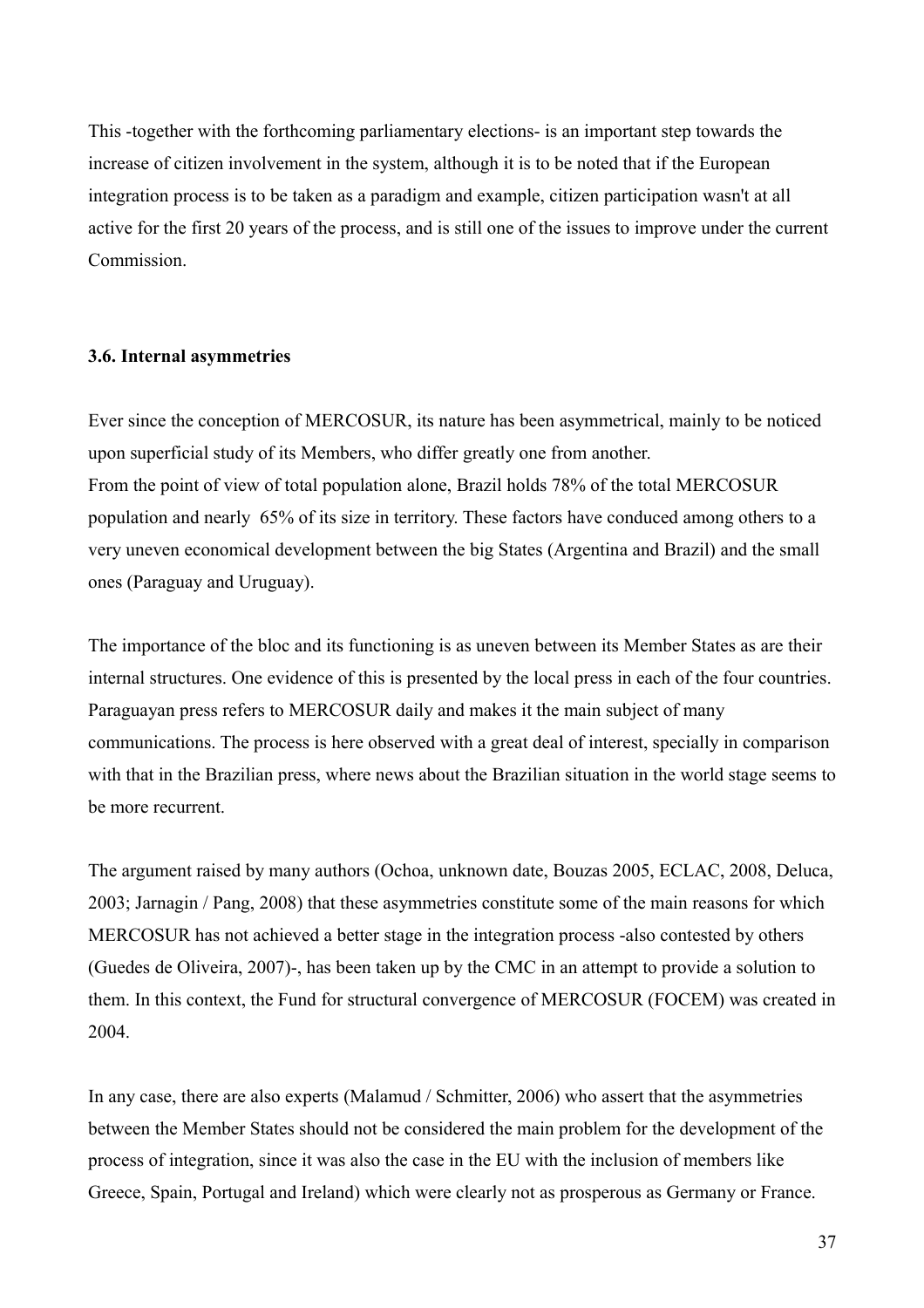From this point of view, if the European experience is to be kept in mind, the EU enlargement resulted in the improvement in the structures where the cohesion funds were applied. In this sense it could be said that MERCOSUR could be in the way to a more effective cohesion. However, according to the authors the main issue in MERCOSUR are not the differences between its regions but within them, since the four countries harbor big gaps between the rich and the poor.

Be that as it may, the FOCEM program aims at the "financing of programs in order to develop competitiveness, promote social cohesion,particularly in the smaller economies and the less developed regions to support (....) the strengthening of the integration process" [\(http://www.MERCOSUR.int/focem/index.php?id=focem,](http://www.mercosur.int/focem/index.php?id=focem) unknown date).

These goals constitute also the essence of the projects that are developed in the framework of the FOCEM, whose budget is made up of contributions from the Member States (Argentina 27%, Brazil 70%, Paraguay 1% and Uruguay 2%).

Even if this structure coincides with the lines traced by the example of the European Cohesion Fund, the FOCEM's efectiveness is still contested by the scholars (Arce, 2010, no page given) and by the Member States themselves -e.g. Paraguayan minister of foreign affairs Lacognata ( ABC-Paraguay 03.11.2009)-. According to their claim the fund, however a good idea, is insufficient to overcome the huge gaps between the national structures that compose MERCOSUR.

In the course of this year so far the total of the budget has not been yet asigned in terms of approved projects Paraguay has presented 14, Uruguay has presented six, three have been presented by the Secretariat of MERCOSUR, one by Brazil, anotherone of a regional (pluri-state) nature has been approved, and none on the part of Argentina [\(http://www.MERCOSUR.int/focem/index.php?](http://www.mercosur.int/focem/index.php?id=focem) [id=focem,](http://www.mercosur.int/focem/index.php?id=focem) unknown date).

Despite the fact that Paraguay is the Member State with the biggest need for funding of projects, and clearly its main target, the system does not represent absolute gains, in that the beneficiaries of the projects have to finance a part of their realization (even if in percentage a small one, it usually represents an important economical effort).

In this sense, I suscribe to Arce's view (2010, no page given), according to which the FOCEM system is not entirely effective, due to the contradiction in the fact that the regions who most need the means to finance their projects, have to provide a part of those means, while probably not being able to afford them, which created the need for the funding in the first place.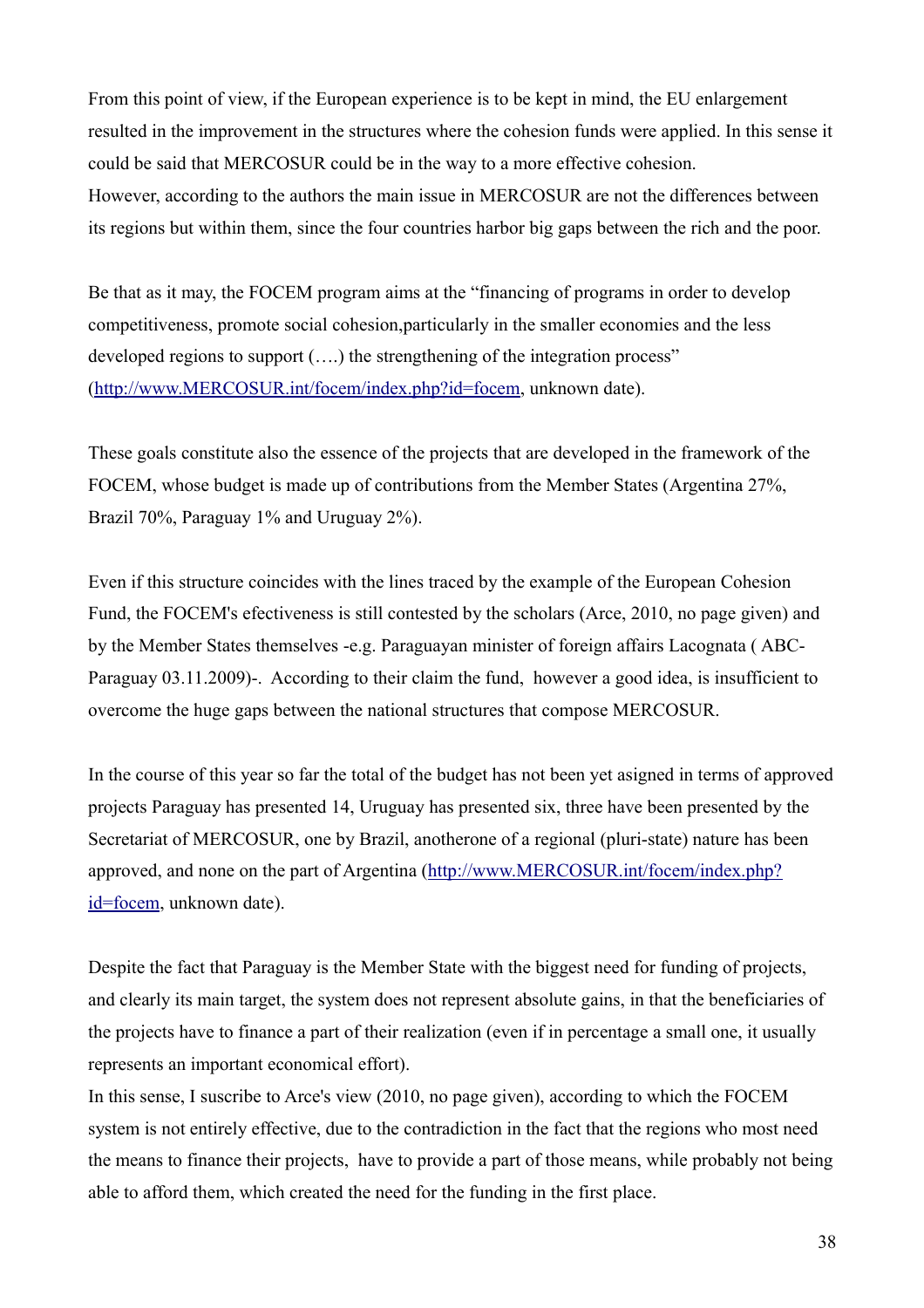For the time being, even if Paraguay has benefited from the funding program, many asymmetries are still present. For instance, the country pays an over-cost of 44% in transportation in comparison to the other three Member States, that seems not to be ameliorated by the abundant projects approved to be realized (or in progress) in its territory. (ABC Paraguay 03.11.2009).

If the persistence of these internal differences (in part due to the -by some invoked- failure of FOCEM) is a product of the lack of political will on the part of the bigger States, or to their (mainly Brazil's) fast growth compared to its slow paced nature in the small ones, is still in debate.

#### **3.7. Concrete approaches to integration, Practical examples, Latest developments**

### **3.7.1. Dispute settlement (***ad hoc* **court): a practical case**

One of the most concrete proofs of the effectiveness -or ineffectiveness- of a system is constituted by the way in which its legal dispositions are applied in reality. Consequently with the assessment made on the arbitrating courts and its lack of enforcement mechanisms, a practical example of consistent and ongoing non-compliance to the legal resolutions can be illustrated. This segment will show the application dispute settlement system in practice, showing the basis of its ineffectiveness.

The case presented is that of the ongoing dispute between Argentina and Uruguay over the settlement in 2003 of a pulp mill of European origin on the Uruguayan side of the Uruguay river bank , which both countries share.

Argentinean environmentalists from the border region (mainly the city of Gualeguaychú) raised the argument that the mill would cause grave damage to the river and its surroundings, and demanded the cancellation of the settlement. However, after some environmental investigation, it was concluded on the part of Uruguay that the project would have no impact on the region, and decided to carry on with its development.

In 2005 the presidents of both countries agreed to settle a control group to perform a follow up of the environmental situation in the area. Nonetheless, the Argentinean government continued to express its disagreement with the fact that this activities were authorized unilaterally, in violation of a 1975 Treaty (Uruguay River Statute) where both countries had engaged themselves to consult any such measures involving the shared river.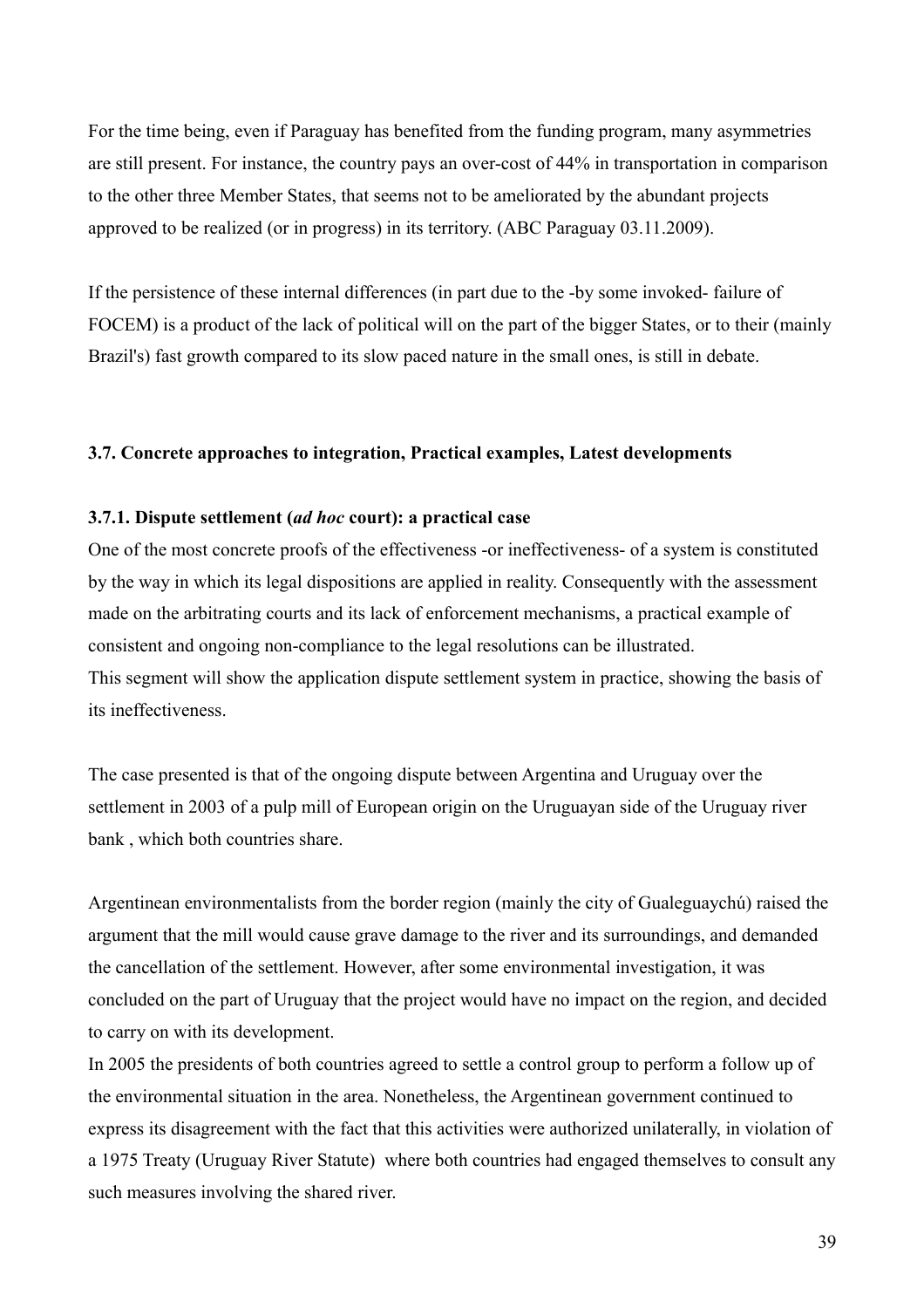As a response to this violation and the consistent inaction on the part of both governments, the environmentalists from Gualeguaychú raised a 45-day block in the access routs that joined Argentina with Uruguay in their latitude, independently from the negotiations at a governmental level.

This unilateral measure on the part of the civil society hindered the free movement principles established on the Treaty of Asunción and the Protocol of Ouro Preto, and was according to the Uruguayan claim, in violation of them. The claim consisted in compelling the Argentinean government to take measures to dismantle the block. This led Uruguay to initiate the procedure of dispute settlement stipulated by the Protocol of Brasilia, according to which -after failed diplomatic negotiations of the parts and intervention of the GMC- the case was handled by an *ad hoc* court in September 2006, whose verdict established that Argentinean government had acted in "good faith" (Arbitration verdict, 06.09.2006, Section IIG, Art 142) and decided not to impose any sanctions.

However its resolution was fairly contradictory, in that the court also recognized that the blocks and the government's inaction towards them were in violation of the Treaty of Asunción (Section II E, Art. 111-115) , and declared that the method had been losing legitimacy (Section II I, Art.158) because of the great loses that it originated in Uruguayan tourism and transport, and due to the fact that the protest had been sustained in time and did not respond to urgency anymore. On the other hand it raised no sanctions and refused to establish a compulsory pattern of reaction on the part of the Argentinean government, under the argument that future actions of the governments do not correspond with its jurisdiction. (Section III, Art 191).

With the mill project still advancing and unsatisfied with the development of events, the environmentalists in Gualeguaychú raised a new block at the end of 2006, this time for an "indefinite period" of time. (LA NACION 17.04.2007). The block is still ongoing, and both governments have restarted diplomatic negotiations in a friendly manner.

Up to this point it can already be concluded that the dispute settlement system is inefficient, since in a case where the verdict was vital to the resolution of an internal problem concerning the respect and enforcement of the Treaty of Asunción, the *ad hoc* court did no more than to recognize a violation without punishing it, providing no enforcement of the legal basis that it is supposed to favor. Moreover, this shows that despite the utilization of this legal instrument, controversies within MERCOSUR can very well last for indefinite periods of time.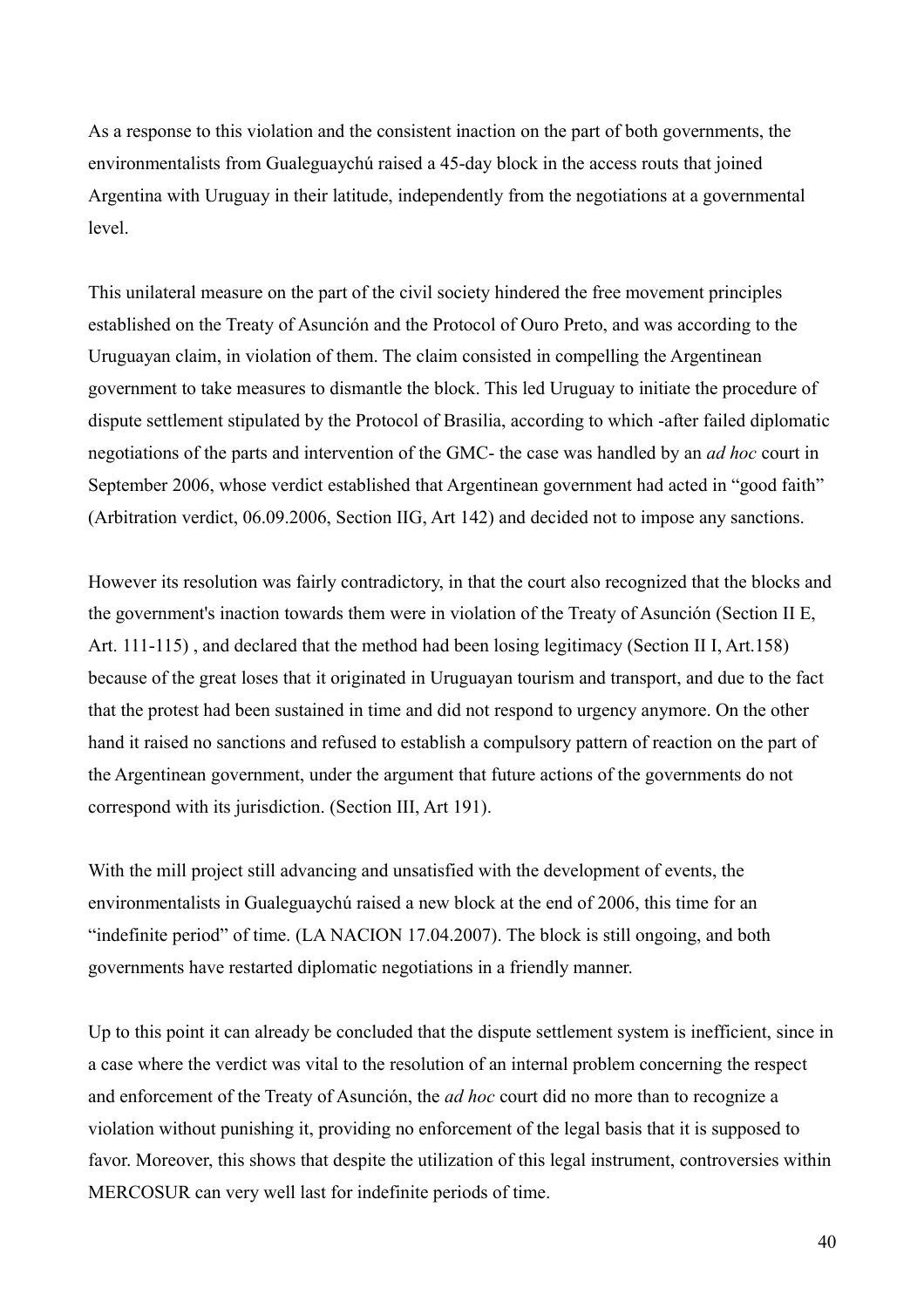### **3.7.2. Cultural** *rapprochement*

Over the past few years, there has been an outstanding strengthening of the cultural bonds that unite the countries of MERCOSUR, more so than in the first ten years of its existence. Be this due to the external context or to the governments' actions tending to it, the traits of union in the cultural sphere have grown perceptively.

Paraguayan minister of foreign affairs Lacognata commented on this as follows: "(...) in the last summits there have not been significant improvements on the economic and commercial areas, as opposed to the cultural and social ones" (ABC Paraguay 03.11.2009).

Another example of the cultural engagement of the MERCOSUR governments can be seen in the ratification of a new law regulating Argentinean media. In its text, the new law binds radio and television channels to broadcast in their emissions a richer content originating from MERCOSUR countries, as an encouragement to the creation of the MERCOSUR culture and identity: "The television services that work by subscription will have to include among their broadcast channels a minimum originated in MERCOSUR countries" (Argentinean Law N°26.522, 2009, Art 65, Section h).

Even if the law has been perceived by the private sector as somewhat arbitrary on the part of the government (involving limitation of their freedoms), this measure undoubtedly shows a certain commitment on the part of the Argentinean government to the creation of a closer cultural bond between the MERCOSUR countires.

Additionally to these signs of a closer cultural bond between the MERCOSUR members, a tendency to closeness within Latin American countries has emerged in the last five years. This has lead States even surpassing the MERCOSUR boarders to debate the possibility to achieve joint positions on current affairs and to associate with each other. A practical example of this is the agreement reached in the last summit of the Community of Latin American and Caribbean States (February 2010) that ended up with the support of all Latin American countries to the Argentinean claim to Britain in the matter of Malvinas -or Falklands-. (LA NACION; 22.02.2010) With the support of the other MERCOSUR Member States, Argentina has put forward this claim in the framework of MERCOSUR negotiations with the EU Situations like this create a community conscience (of belonging to MERCOSUR or in turn to Latin America).

There are also some more every-day phenomena that leads to the thought that the forming of some kind of MERCOSUR identity is in the making, since needless to constitute grand statements of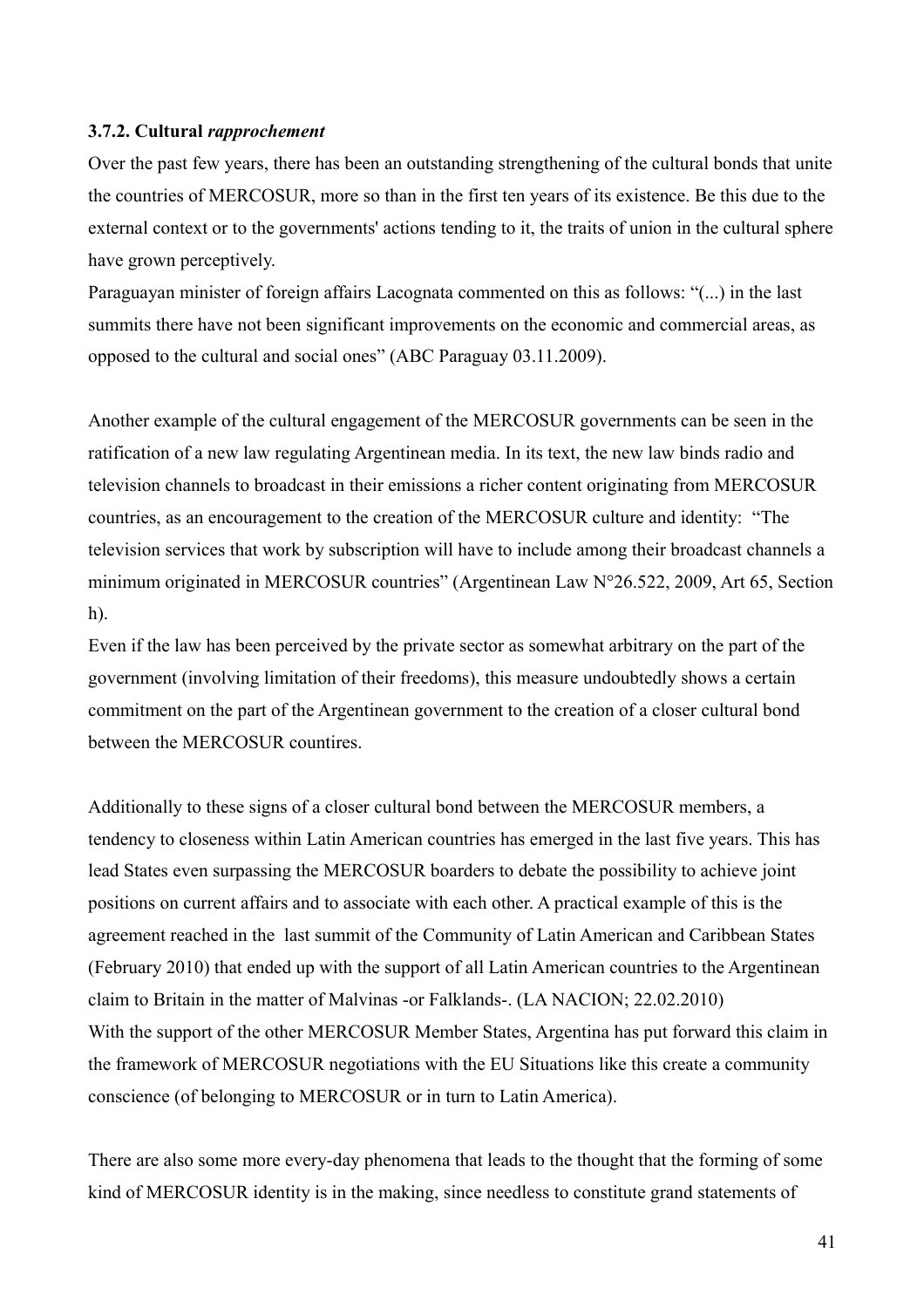political content, they are gaining importance. This refers mainly to the organization of cultural festivals or fairs featuring MERCOSUR productions. Concretely the organization of the *Raymundo Glayser* contest on the part of the INCAA (Argentinean Institute for audiovisual arts), with a conscription including the other MERCOSUR countries as participants. (Oglobo, 10.04.2010; [http://www.incaa.gov.ar/castellano/index.php,](http://www.incaa.gov.ar/castellano/index.php) unknown date).

Also interesting in this context is the organization of MERCOSUR commercial fairs on the part of the private sectors of landworkers and breeders. One of such events was the "Brangus MERCOSUR" fair, set on the  $16<sup>th</sup>$  of April 2010. (ABC Paraguay, 16.04.2010)

### **3.7.3. IV EU-MERCOSUR Summit 2010 and its possible effects on the integration process**

The summit that took place on the  $17<sup>th</sup>$  and  $18<sup>th</sup>$  May in Madrid constituted another step forward for MERCOSUR. In the first place because its Member States participated as a bloc and not as isolated negotiators, which signals their willingness to continue consolidating the integration process. Moreover, it meant the reactivation of negotiations between the EU and MERCOSUR with the goal to construct a free trade area between the two regions. These negotiations had been suspended since 2004, because of the impossibility to make large concessions on both parts. The fact that both blocs decided to restart negotiations and promised to offer concessions also shows a great deal of political will and could have very positive impact on both economic systems.

There have been a number of optimistic statements coming from the political sector in MERCOSUR, where the general opinion considers that should the agreement be achieved it would not only provide economical benefits for MERCOSUR but also serve as a boost for the integration process.

According to the EU Press release on the summit, cooperation between these two regions would result on mutual advantages and "positive spillovers at global level" ( IV EU-MERCOSUR Summit Joint Communiqué, 2010)

The Uruguayan foreign affairs minister recently declared to believe that the deepening of the bloc's relations to the world will contribute to diminish some of the internal imbalances. (EL PAIS, 17.05.2010)

On a recent radio interview with the program *Hora América* broadcast on Spain's external radio ("Radio exterior de España"), Carlos Alvarez -part of the MERCOSUR COREPER until December 2009- discussed his views on a possible agreement.

Among other statements, Alvarez declared that an agreement would be very important for "both blocs because there are presently certain questionings of the integration processes -in Europe with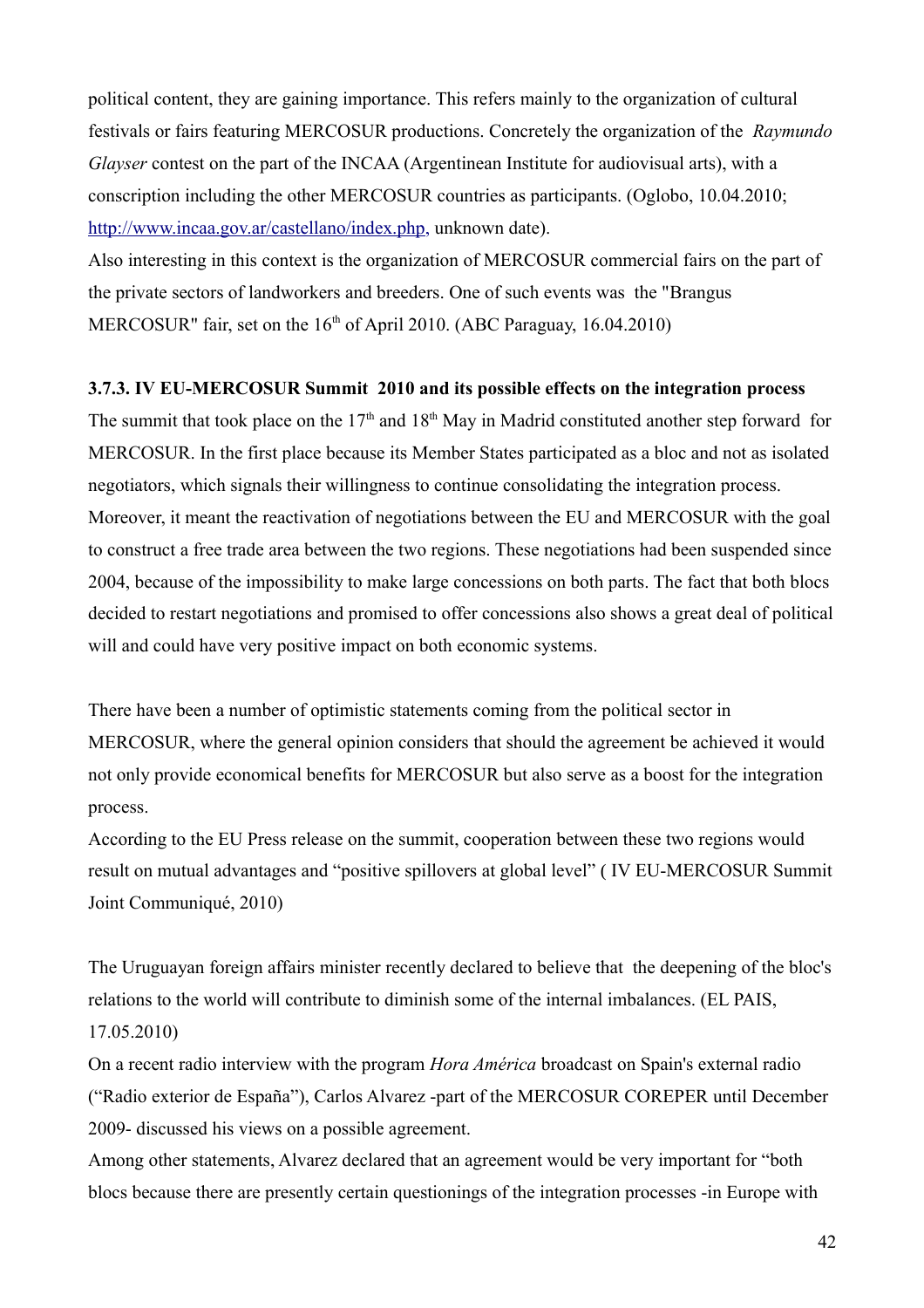the Greek situation and in MERCOSUR with the deficit of commercial agreements with important countries or regions-" (Alvarez, 2010). In his view this would also guarantee a more important role of the two regions as international actors.

Alvarez also spoke of the political will he sees "for the first time after a long period" on the part of the MERCOSUR governments (specially Argentina and Brazil), pointing out the fact that in his view they are more ready to leave aside commercial differences for the sake of a possible agreement. (Alvarez 2010). This also shows that the bloc could indeed be moving forward into a growth stage, since the advances in the integration process will depend in a great measure on the willingness of the governments to make concessions.

In providing his assessment as to what a positive result could be for the summit, Alvarez pointed out that the greatest success would consist in the awareness on the part of the involved citizens, business and political sectors that there is a perspective to come to an agreement in the shortest time possible. (Alvarez 2010).

This also highlights the need that the bloc -in my opinion- has of creating a collective consciousness with the final object of citizen involvement in the process and its legitimation.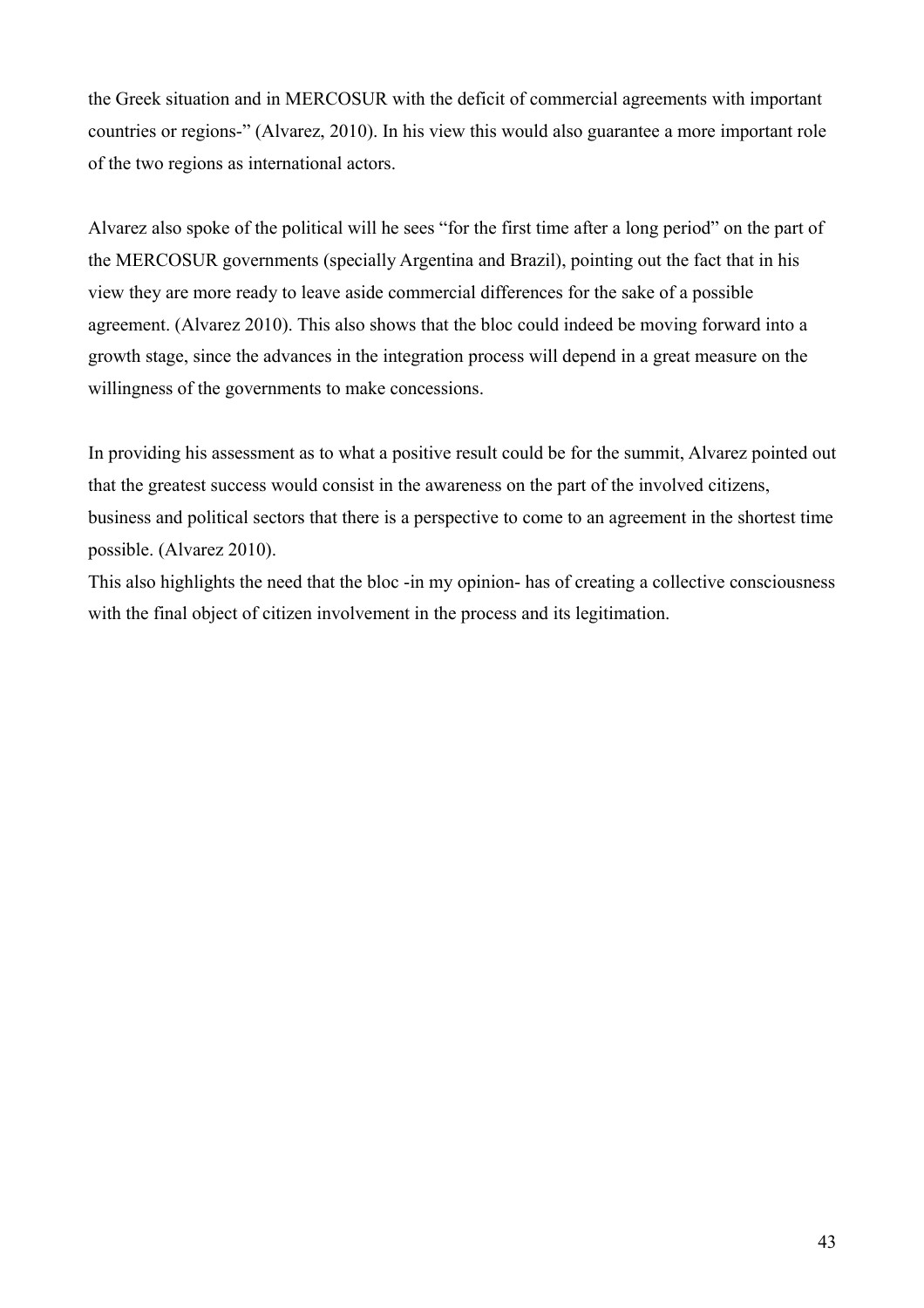## **4. Applicability of the reviewed theories to the MERCOSUR area**

# **4.1. Federalism applied to MERCOSUR**

The debate presented about the use of the *F-word* is as controversial in the area of MERCOSUR as it is for the EU, exactly for the same reasons: the sovereignty issue imposes itself, be it on higher or lower stages of the integration process.

It has been shown in the analysis of the MERCOSUR structure that the bloc's conception was from the beginning intergovernmental rather than supranational, and that this has remained unchanged until today (in a general scope).

The fact that the national governments haven't submitted major aspects of their sovereign dominion explain why the application of the theory of federalism would be too hard to achieve in the Southern bloc.

Meanwhile, even if the federalist model cannot be applied entirely in the EU structure (at least at present), there are certain elements in the European integration process that could be attributed federal-like characteristics.

One of them is the application of the principle of subsidiarity (placing competences in the lowest level possible unless they are more efficiently managed by higher levels), ever present in the EU discussions. Even if just of political philosophy and not legal nature, it is enunciated in the treaties of Maastricht and most importantly Lisbon, and always considered of vital importance to the Member States.

In the case of MERCOSUR, the analysis is less clear. To begin with, the subsidiarity principle is not expressed "on paper" as it is in the European case. Considering the institutions and their working, it is to be noted that, even though most tasks are performed by lower levels (mostly within each individual Member State), this does not obey the principle of effectiveness, since in many cases the subjects would be better managed at a community level (in my opinion the transport sector would represent one such sector. The same can be said about the way in which the MERCOSUR law is applied and enforced at a local level).

A second federal-like characteristic to be found in the EU structure is the institutional triangle to which Friedrich referred himself. This could be considered fulfilled through the European Council,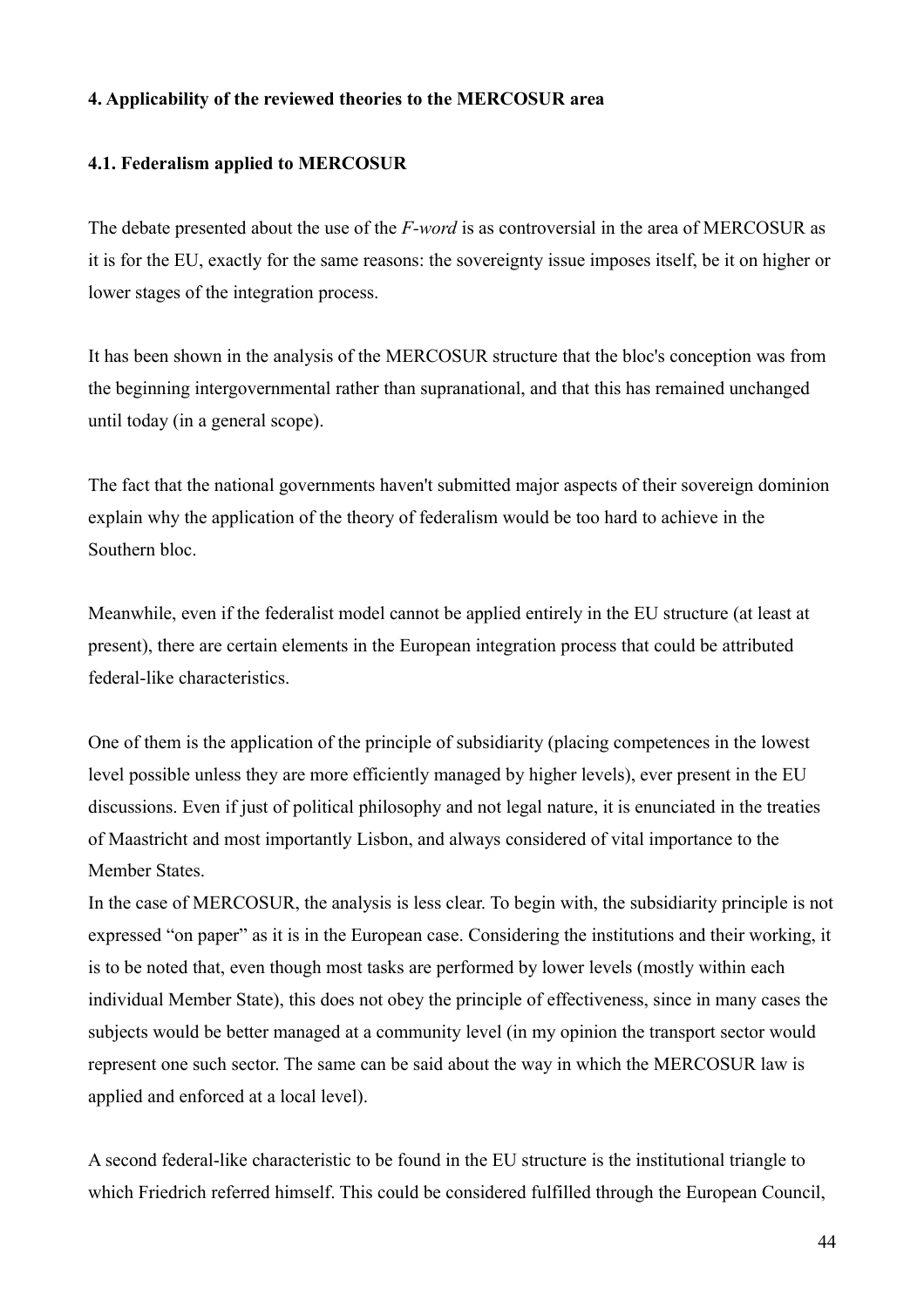the European Commission and the European Court of Justice. The Council constitutes the intergovernmental organ who represents the Member States, whereas the Commission represents the interests of the European Union and its deputies are fairly independent from their governments. The same supranational character can be attributed to the ECJ, whose judgments neither depend on any of the Member States nor seek to favor any of them.

In the federalist view, as explained above, institutions need to exist and be already in place to enable the whole process. Without them the construction of a federal State or Super-state. According to this logic, the integration will become closer and unfold by itself once the institutions are functioning.

When it comes to MERCOSUR, the institutional triangle could be crystallized in the CMC, GMC and the TPR. In this case it is important to differentiate their inclination and composition. Both the CMC and the GMC are (in theory and most importantly in practice) subject to the interests of the Member States rather than those of the Community (since their members act in behalf of their governments and decide unanimously). In the case of the TPR, even if its independence from any governmental control can be discussed, the Member States' interests are too strongly represented for the institution to fulfill the supranational role of Friedrich's triangle foresees, since it possesses no proper enforcement mechanism, and its access to individuals depends on the Member States.

On the other hand we can find in MERCOSUR the thought that an institutional setting will bring about an integrative boost by itself, as can be seen in the Treaty of Asunción and in the Protocol Ouro Preto, where the institutions are carefully described and laid out without referring to their content: that is to say the way in which the economies will relate to each other, the process through which interdependence will grow along with integration. In other words: the real dimension of the bloc and its every-day reality.

Another characteristic of Friedrich's theory of federalism is its transparency and democratic character achieved thanks to the system of checks and balances that federalism entails. This takes me back to the previous point; in my opinion checks and balances between institutions as well as between Member States can work effectively only if said institutions are not entirely controlled by the Member States thus reproducing the scheme of strong vs. weak states. This, however, is the case in MERCOSUR.

Within the argument about institutionalism in MERCOSUR there are also many (Guedes de Oliveira, 2007; Roy 2009) who seem to believe that, with the non-completion of the democratic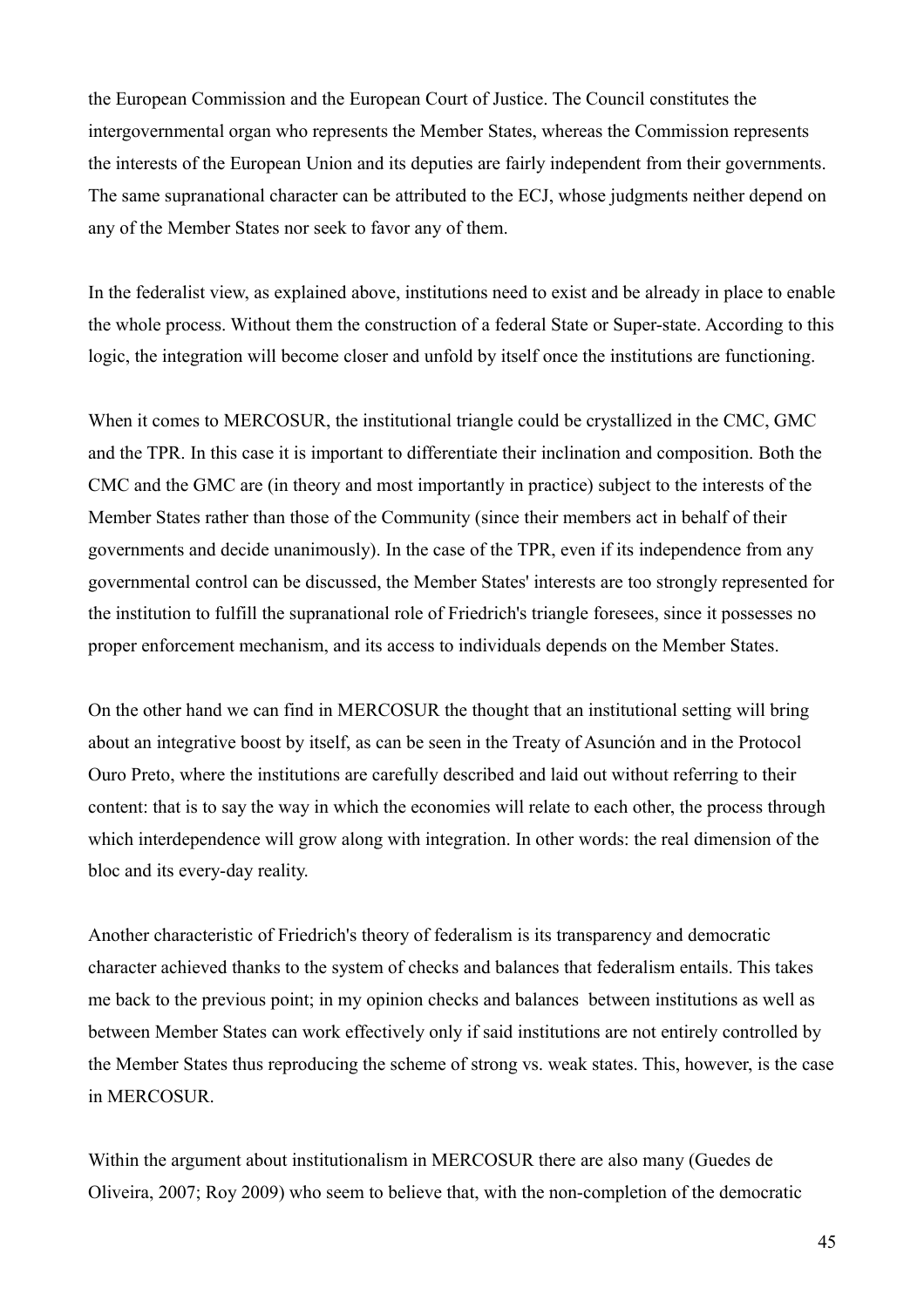systems which form the bloc, the contents of the founding Treaties has not yet found accurate fulfillment in reality, being rendered merely formalities that differ a great deal from reality. In my opinion, however valid this arguments might be at present, it is the institutional system that is lacking proper enforcement capacities (due to the fact that they are majorly controlled by the Member States, whose presidentialist character cripples the integrative initiatives).

Fourthly, Friedrich claims that a federal system favors the defense of minority rights, thanks to the federalist tendency (and even promotion) to pluralism and inclusion of all kinds of groups into the social landscape.

If we supposed the EU to be a federal-like integrative process, this assumption would fit perfectly into the European orientation to "unity in diversity" (also presented by Friedrich himself), seen not only in various programs of social and cultural integration (ex. Erasmus program) but also declared as its official motto.

Concerning MERCOSUR, there is in my opinion a clear tendency to cultural integration (crystallized in various joint contests, expositions, courses, festivals, etc), and at the same time it could be said that each individual culture has been so far preserved. The "MERCOSUR identity" is not yet a reality, but there are signs pointing towards its consolidation. Nonetheless in this matter it should be noted that the intergovernmental setting that the bloc still preserves also shows signs of perseverance. In this sense, the complete cultural integration could take some time, due to the displayed protectionist tendencies for instance (the Argentinean intention to limit imports of products with local manufacture is only one example), which will clearly slow down the process.

The last aspect of federalism to which Friedrich makes reference is the guarantee that stronger groups will not be able to dominate the small ones. It is clear in the European case that there are countries such as Germany, France and Italy whose size and economic situation place them in an advantageous position *vis à vis* the smaller, poorer States.

These differences, however evident, play a decreasing role in the political structure, thanks to the balance kept in the institutional network and the role played by the structural funds among others (especially since the extension of the triple majority voting method to more fields of decisionmaking).

In the case of MERCOSUR, there is still not a truly viable system in place, through which these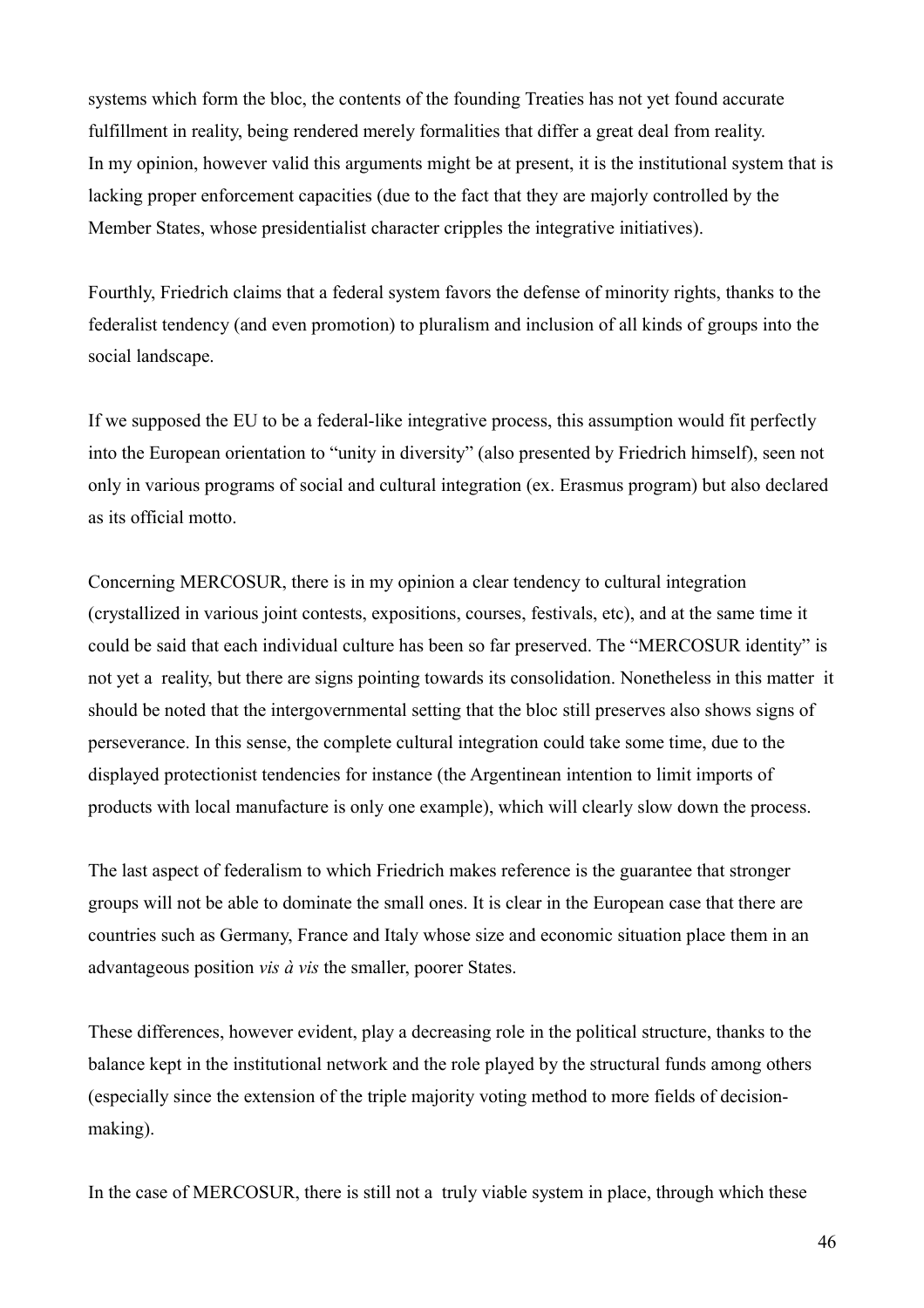differences can be overcome. The asymmetries between the Member States are evident, and in some cases cripple the negotiations. The creation of MERCOSUR's own structural fund program (FOCEM) is a clear step towards the solving of this issue, but for the moment there is reason enough to believe that it is not going to be enough to solve the original problem.

To sum up, it can be said that (as in the case of all the integration theories, that intend to explain real integration processes), the applicability of federalism to the evolution or to the present situation of the European Union is somewhat subjective. There are some who see many traits of a federalist structure in the current system, and many others who do not identify its realities with this logic (either because it implies a greater concession of their sovereignty or because they rather recognize other theories as more valid).

The same can be then said about MERCOSUR. However, it must be admitted that the utilization of the *F-word* could not be easily applied to MERCOSUR. This is true not only when it comes to sovereignty submission, but also considering that the current institutional structure, with its intergovernmental nature, differs so much from that required to make a federal system work (even if the Member States decided to submit sovereignty on a new issue, for instance defense, it would be treated in within an institutional structure that places the national interests over those of the bloc altogether).

The federalist belief that the creation of institutions will necessarily conduce or contribute to the achievement of a working system has also proved not to apply to the process of integration in MERCOSUR, since even with the whole institutional network in place, some of the determinations of the founding Treaties as well as some of the resolutions of the arbitrating court are not fully respected (see above).

### **4.2. Functionalism applied to MERCOSUR**

The talk about institutional re-structuring has been present in the context of the EU ever since its creation. Not only was the first institutional blueprint grounds for ideological and practical discussions (with the existence of various models and plans for Europe). The years that came after the institutional consolidation also showed that many saw the need to reinvent the EU structure, which lead up to the failed Constitutional Treaty and finally to the Lisbon Treaty, now in force.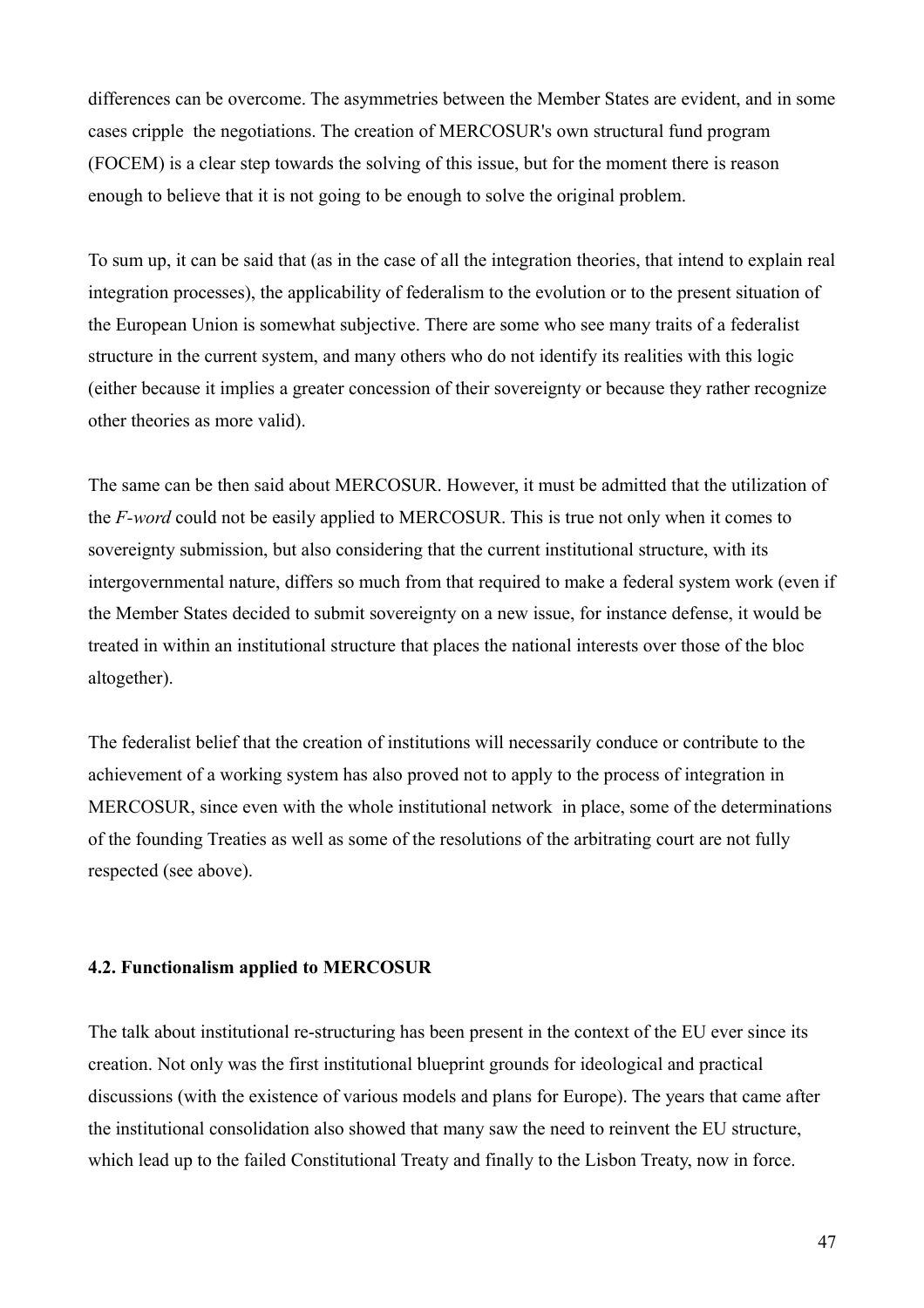The case of MERCOSUR does not present so far much of a difference when it comes to institutional debates, being this a very discussed issue. Although there is a discrepancy between this and the EU case: the Southern bloc concentrates most of the re-structuring discussion in its academic field and not that of politics (where nonetheless discussion is always present in the form of public declarations that usually don't go any further than that stage).

Many of the consulted bibliographical pieces suggest that it would be preferable, if not imperative, that the institutional settings of MERCOSUR be reconsidered and adapted to better fit the needs that the real situations present -for instance Deluca's suggestion to generate a new system for controversy solving (2003), or Bouzas'suggestion to prioritize its policies and design new policymaking instruments (2003)-.

On the other hand, the European attempts for reinvention, when not in line with clear political issues, have in some measure responded to the same urge: that of the actual need for change (many examples can be brought up in this respect: for instance, the creation of Miss Ashton's position for more consistency, the extension of the co-decision procedure for more legitimacy and transparency, etc)

This tendency clearly corresponds to Mitrany's core idea: that for the creation of an institutional setting there is one principle that should be respected, which is the idea that form follows function. That is to say that institutions need to be created after the assessment for their need, and it needs to be done accordingly.

In this sense, it could be said that the applicability of this principle could be analyzed twofold: on one hand, it can be said that the proceedings of the MERCOSUR founders were more in accordance with the federalist idea that institutions make their own functions and help develop the process, since, as explained above, its institutions were put in place before the need for their functions came up.

Although on the other hand, there is a current tendency to question the structure (seen for instance in Brazil's presidential candidate Sierra, who declared believing that the bloc should be set back to a free-trade zone, or the academic contributions in the study of institutions). This trend suggests that there is some thinking being done about how institutions can serve the actual needs presented in reality. In this respect MERCOSUR is both in line and not in line with the functionalist logic.

Another functionalist cornerstone is actually the idea that, as laid out above, that Nation States can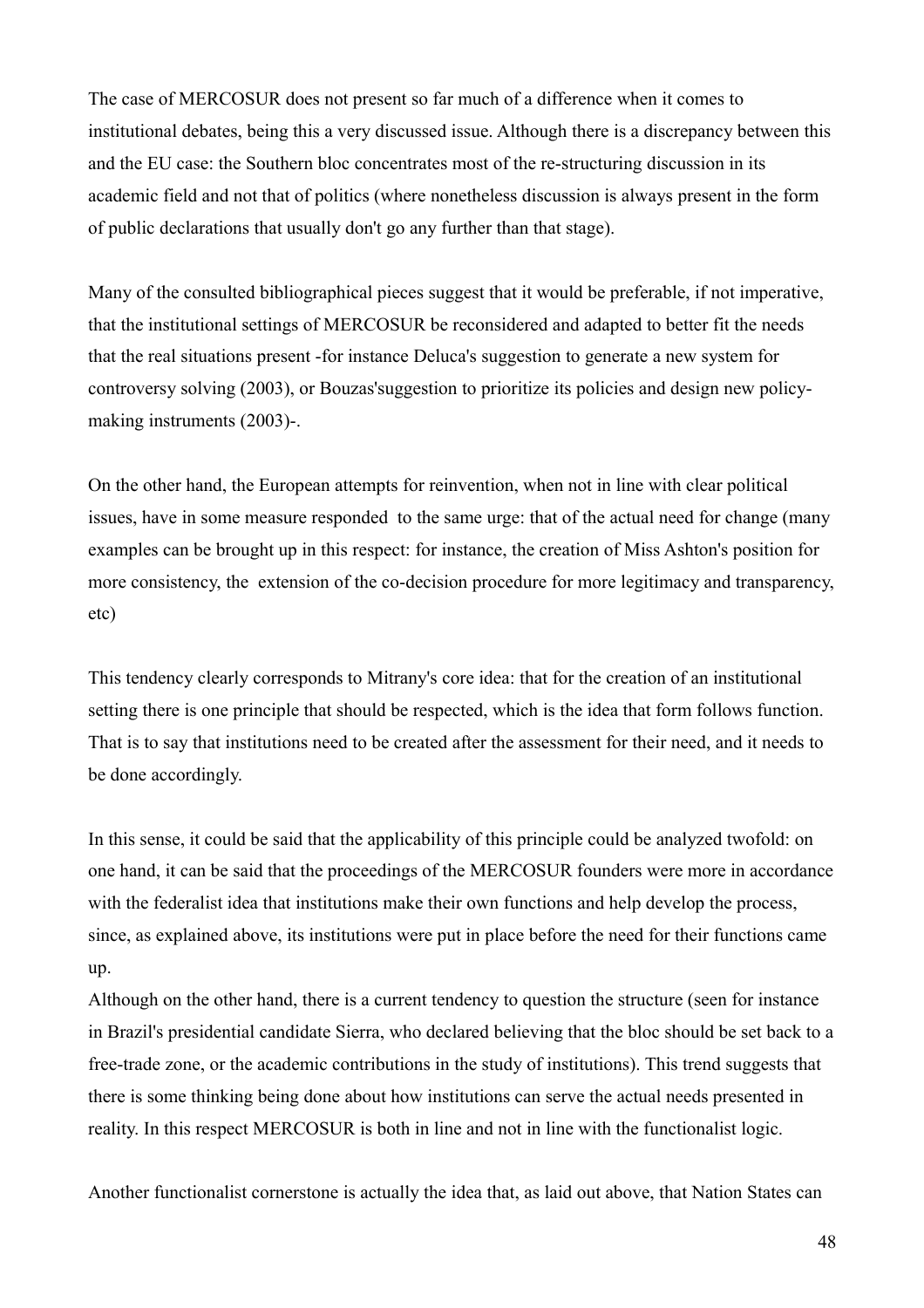no longer fulfill the needs of their individuals, which implies that in the functionalist view they should step aside in certain fields and relinquish their sovereignty to a rather supranational entity (whose structure shall be discussed according to the functions that need to be fulfilled).

In relation to this, it is not clear whether the Nation States in the case of the consolidation of the ECSC and later the EC responded so much to a concrete need of the European citizens, or if its creation had to do more with political reasons (namely the attempt to recompose the Franco-German relations, reducing the probability of another conflict). It is true, however, that with the level of destruction left by the II War, that of the ECSC was the best (and most importantly most feasible) plan for the economic revival (an option that corresponds more to the satisfaction of the population as opposed to political relations with the neighboring country).

In any case, the current EU system does respond to the citizen's needs, even when there is not a clear all-encompassing consensus in that respect, since it has contributed -among many other things- to sustaining the economies it involves (taking for instance the aid plans for the re-financing of the Greek debt, or even the situation of Germany who, as main contributor to the EU budget, also benefits from the advantages of the EU market, as well as subsidies in different sectors of its economy).

Even if with a high political content, the EU institutions play their roles in a way that renders each of them essential to the fulfillment of the population's needs (crystallized in the Parliament's function as representation of the people, the Council as representation of the interests of Member States and the Commission representing those of the EU as a whole).

In the case of MERCOSUR, the same reasoning leads to contradictory answers: on one hand, there is a number of particulars who benefit from the structures put in place within the bloc (namely, the beneficiaries of the approved FOCEM projects, or a number of importing-exporting companies, whose every day work has been fairly simplified in some aspects).

However, it cannot be said with the same certainty that said structures respond to functionality rather than form: as it has been stressed, the institutional network that was put in place from the founding of MERCOSUR is still standing today with very little modifications.

If we assume that situations -and therefore the needs- have changed in the last 20 years, then the MERCOSUR experience has not been responding to a very functionalist logic.

Nonetheless, the latest tendencies towards change cannot escape this analysis. The fact that the parliamentary assembly was replaced by the parliament (whose members will start being chosen in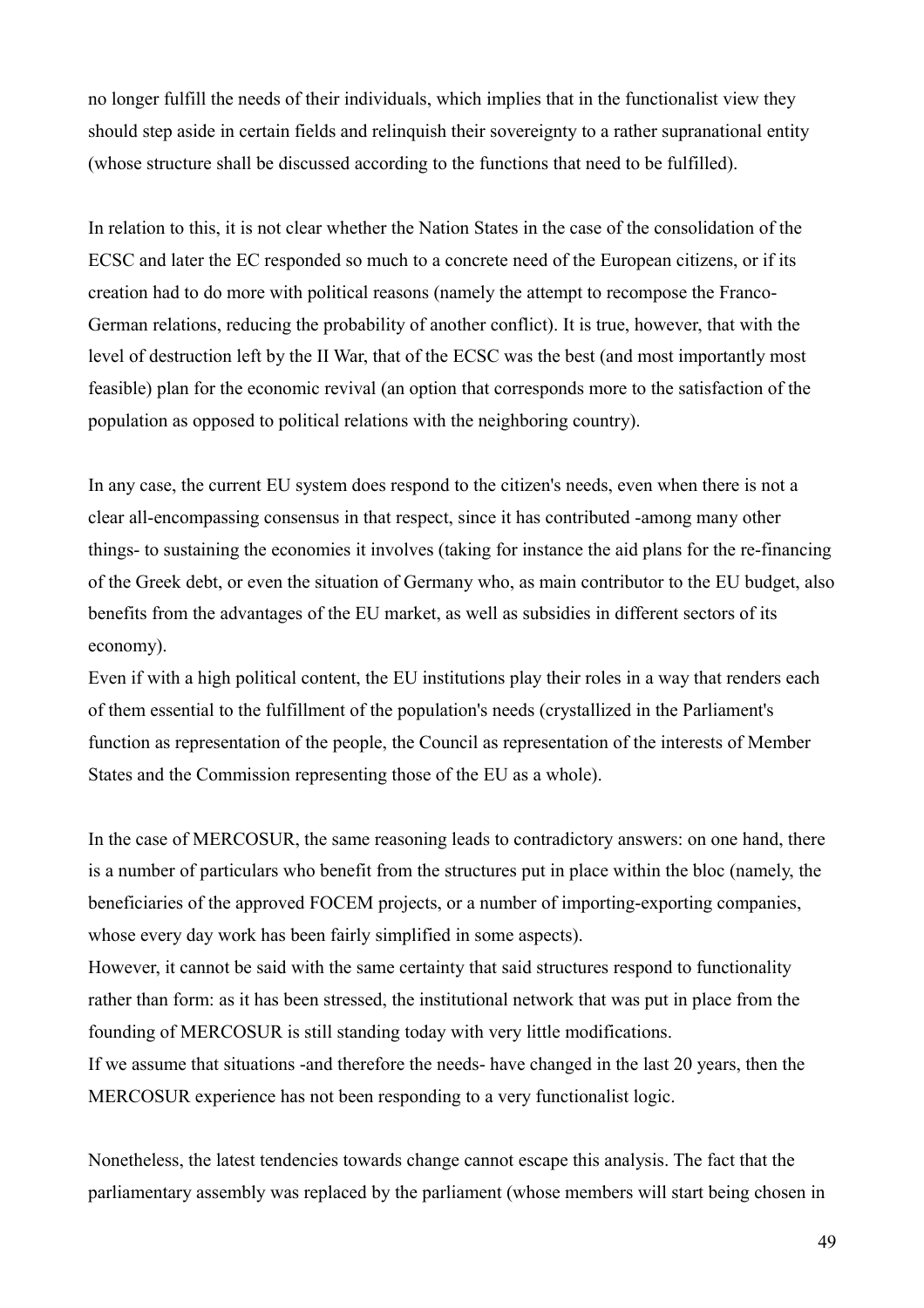universal suffrage in the next years) shows that there is a shift in the political attention, into an approach that focuses more in the individuals.

In other words, the fact that institutions have been created and maintained functioning almost in the same way since 1994 shows that the fulfillment of the functionalist logic was not the intention of the founding fathers of MERCOSUR. However, considering the current situation, it is not at all unviable to apply it in the future, specially with the latest developments in mind (evolutions in the Parliament's structure, increasing cultural ties between the Member States, etc).

## **4.3. Transactionalism applied to MERCOSUR**

Along with the tendency to regionalization comes inevitably that of comparison of the integration experiences that each of the blocs has made. In this respect, the assessment of the integration level sometimes becomes relative, since it can be measured according to more than one criteria. Economic interdependence between the forming Member Sates, cultural unity among them, Percentage of trade within the bloc in regards to external trade. These are some of the factors considered by those who intend to study integration experiences.

Even when nowadays scientific integration studies point to the multidimensional nature of this kind of phenomena, there has been over the years some discussion concerning the evaluation of the level of integration.

Deutsch's transactionalist theory claims that integrated communities are mainly formed with the object of achieving a sense of security *vis à vis* possible external threats. Communities, regions or countries unite in order to eliminate the possibility of conflict with each other, and to defend themselves from those who are not part of the new community.

This theory puts emphasis on the security motivations more so than any other. This would mean that the consolidation of integrated blocs responds primarily to security needs. In these terms it can be understood that this model's measurement of integration is based on the sense of security achieved by the united communities.

Up to this point it can already be noted that in the case of the ECSC this was partly true, specially considering the circumstances: the union of the two most powerful countries in Western Europe in the midst of the Cold War, even with a more economic perspective, was clearly a strategic step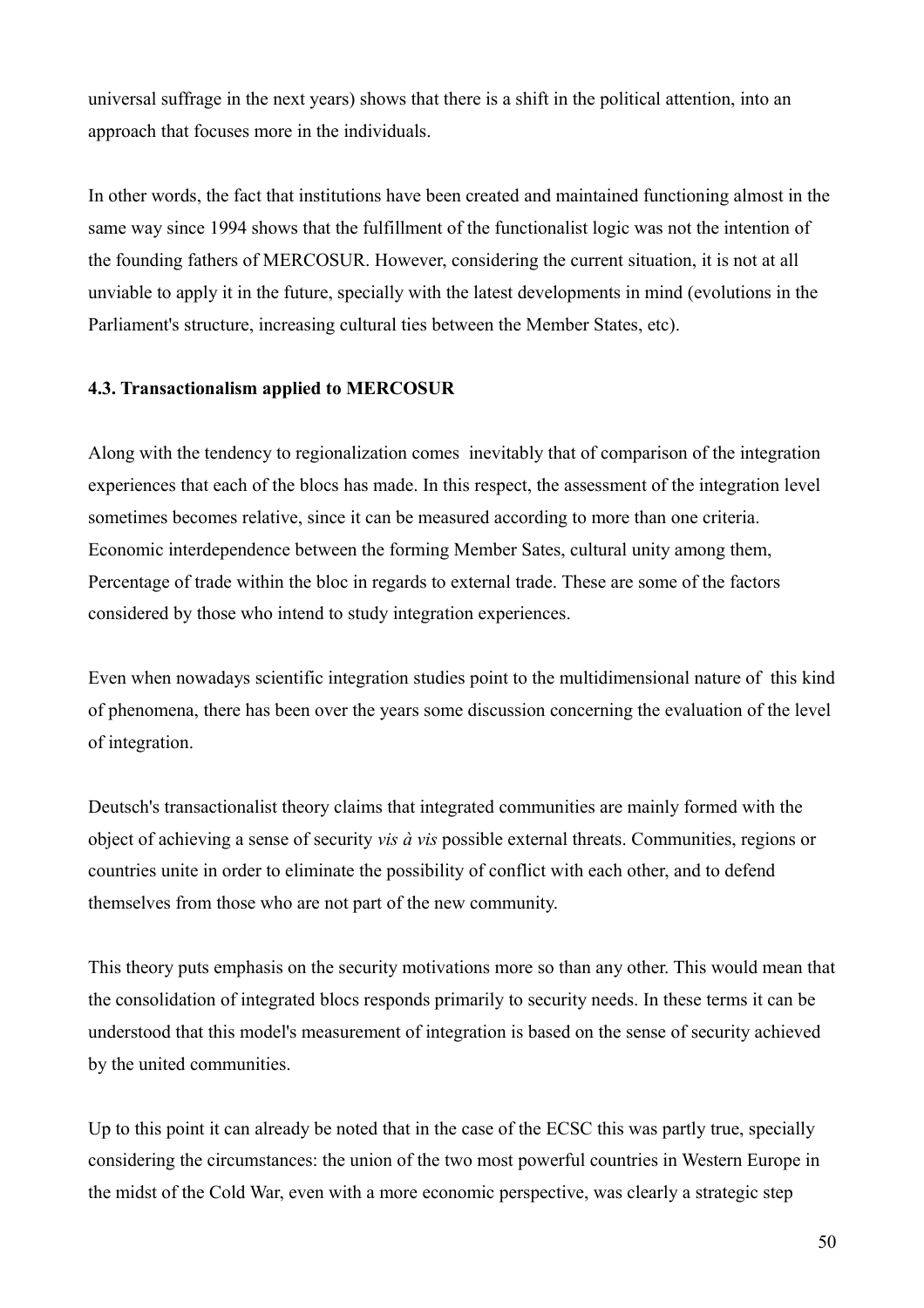towards security and avoidance of future possible conflicts.

The two sectors regulated by the ECSC were no only two of the most important ones for their economies, but the are also typically strategic sectors for the war industry. In short, the creation of the ECSC did respond primarily to security purposes (at least as underlying cause).

On the other hand, it is also true that the first official defense initiative drawn from within ECSC (the European Defense Community, proposed in 1952 and finally rejected in 1954) could serve as an evidence discrediting the applicability of Deutsch's premise to the European integration process.

However, even when the experience of European Integration did not yet bring as a result a concrete working security strategy that can be applied at a community level, the consolidation of the EU and its enlargements has brought its members closer to each other (reflected for instance on their resulting interdependence at many levels -economic, social, etc-), rendering violent conflict an improbable scenario.

In the case of MERCOSUR, since the context in which its integration process was set in motion was completely different to that in Europe, its creation also responded to another set of reasons; namely the strive for protection and competitiveness in the increasingly globalized world economy in the 1990's.

However there is a fact that shouldn't be overlooked: the emergence of democracy in the four founding members of MERCOSUR after a long period of authoritarian dictatorships. It is along their democratization processes that the MERCOSUR Member States start putting in place a set of mechanisms to ensure that democracy will remain (for instance the Protocol of Ushuaia and the Parliament of MERCOSUR, whose initial purpose is to stay vigilant in favor of democratic institution in each of the States).

The signing of the Treaty of Asunción was in a way a response to the different governments' political will to tie their hands to consolidate the democracies and at the same time accelerate the economical reforms (Dabène, 1995: 3). This fact shows that, even when the concept of 'security' does not carry the traditional implications of the word in this case, the creation of the Southern bloc clearly harbored a tendency to the preservation of democracy and stability, thus security in the region.

Given the current *status quo*, this logic could -as well as in the European case- be applied to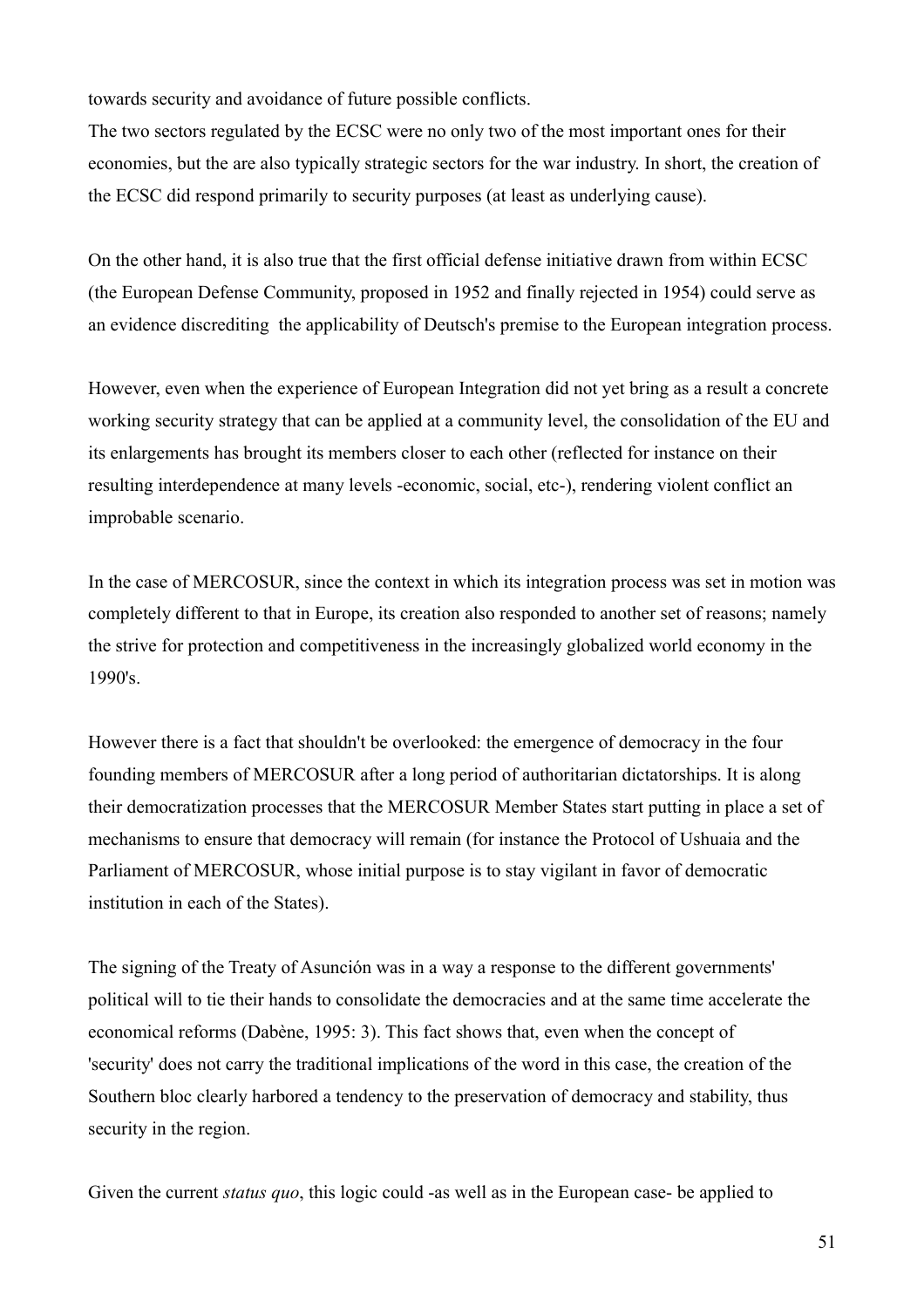MERCOSUR, since, as it has been pointed out, its forming democracies are still not completely consolidated as such, and their governments still strive to commit to the process integration. Such attitude can be seen for instance in the negotiations that the bloc is conducting with other economic units -Israel (Oglobo, 15.03.2010), Egypt (Oglobo 14.04.2010), the EU ( IV EU-MERCOSUR Summit Joint Communiqué, 2010) - or the re-submission of the Parliament membership to universal suffrage.

Another aspect developed by Deutsch consists in the differentiation between amalgamated and pluralistic communities, being the latter those where each part holds on to their own legal identities -and where there is no creation of overarching institutions to control the system-, as opposed to the institutional fusion that characterizes amalgamated communities.

From this point of view in my opinion the European Union could be considered a hybrid between the two types of communities, alternating supranational traits with intergovernmental ones. On one hand it rules itself through common, independent institutions which create common legislation to which all Members are bound. This could be seen as an institutional merger in a way. On the other hand, each of the States still holds on to their own institutional system, preserving their special features when this does not contradict community law.

Therefore, based on Deutsch's theory, if pluralistic communities are more stable (for they entail compatibility of certain values, non-violent reactions and mutual-predictability of each other's behavior), the EU could be used as an example in which the theory would prove at least partially applicable, since it has proven to be a stable system, not only from the security perspective but also in commercial and economical terms.

The case of MERCOSUR is somewhat more complex for the analysis. Its structure is in a way simpler than that of the EU (in that it is almost purely inter-governmental), but it constitutes a challenge to produce judgments on its stability.

It is evident that it cannot be considered to be an amalgamated community. From the institutional point of view, MERCOSUR is clearly a pluralistic community. As for the requirements for such communities, these three concepts are present in the Southern bloc: The cultures that compose it are very compatible with each other, with multiple common traits and even common historical origins. The reactions of the Member States towards each other have proven not to be violent. In the event of controversies, their resolution has always responded to peaceful, diplomatic -rather than violent- methods. The predictability of each other's behavior is also fulfilled in this context, probably derived from mutual knowledge and cultural similarities.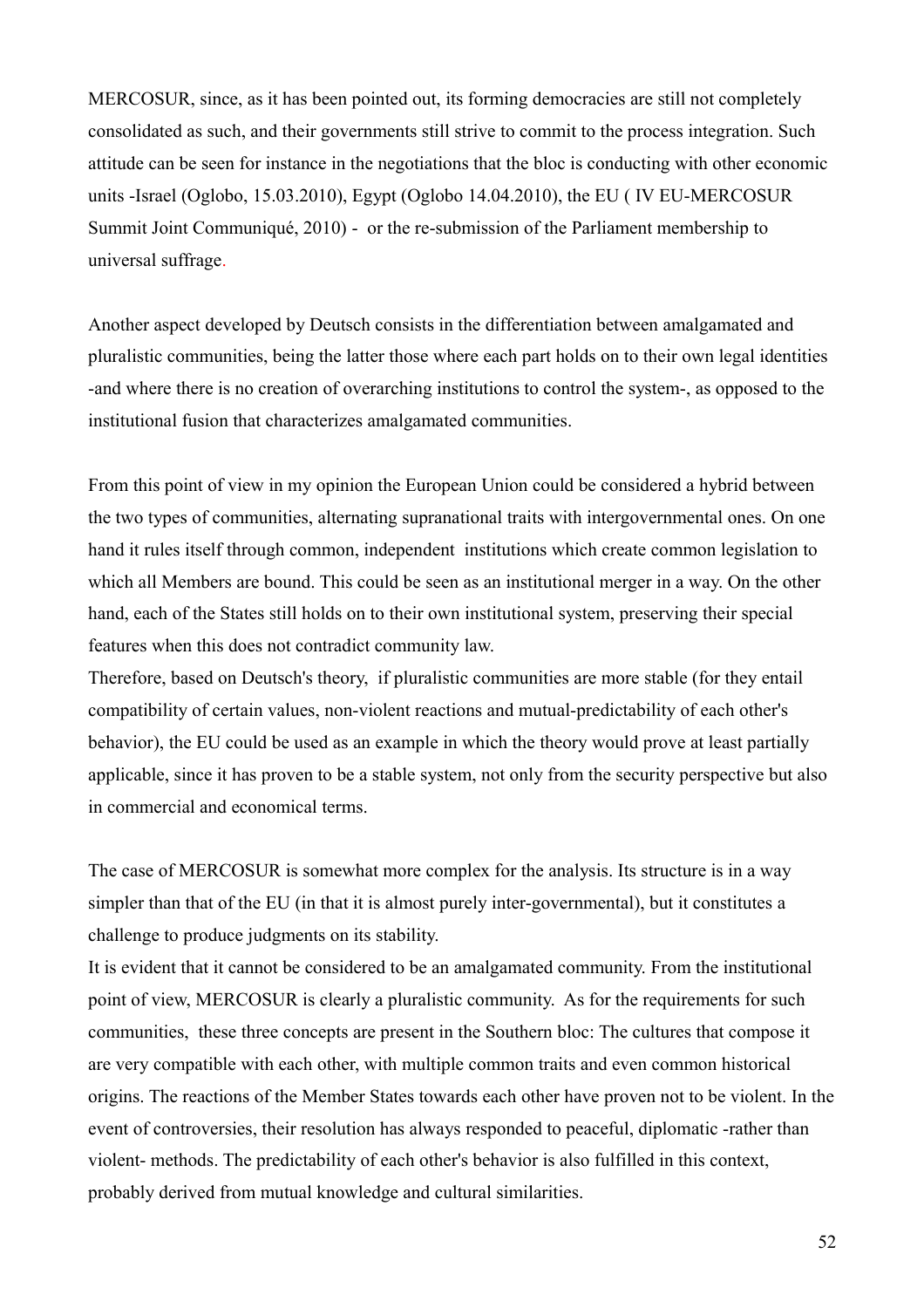This last assessment that MERCOSUR constitutes one of Deutsch's pluralistic communities does not necessarily imply that it represents a stable one. In strictly security-related issues, the possibility of engaging in an armed conflict -with each other or with others- seems fairly low.

But if security was to be understood in a wider sense of the term, the result would be different. If we compare the social, economical and commercial stability of the EU -taken as a hybrid between the two models- and the stability on the same terms in MERCOSUR -taken as a purely pluralistic community-, it would be clear that a hybrid can be in reality more stable than a pluralistic community, thus making the theory only partially applicable.

With this contrast, a question then presents itself in the applicability of the transactionalist theory: should stability be opposed to a supranational system? In my opinion, none should necessarily exclude the other. The development of a supranational integrated community, based in no common values or mutual knowledge would clearly exclude the stability factor; whereas a community which shares common values but whose Members do not merge their institutions in any way (thus remaining purely inter-governmental) cannot be considered in my view fully integrated. On the other hand, I find that a community could succeed in organizing an institutional merger -independently of the degree of fusion- and still meet Deutsch's criteria for a more stable -pluralistic- community. The EU is a clear example of this, and MERCOSUR, given its current *status quo*, could eventually achieve its integration potential by addressing the issue of its intergovernmental nature and creating supranational institutions.

From this point of view it can be said that the transactionalist theory can only be partially applicable in reality, and particularly in that of MERCOSUR. On one hand, the creation of the bloc did respond in part to the strive for security, as the theory suggests. The distinction between amalgamated and pluralistic communities can also be applied to the current MERCOSUR *status quo*, only in considering security stability. If stability in further areas is pursued, then a certain merger of its institutions would be required.

## **4.4. Neo-functionalism applied to MERCOSUR**

As it has been pointed out, the neo-functionalist theory is based in a set of principles, which constitute the cornerstone of its logic, and explain how the process would occur. Going through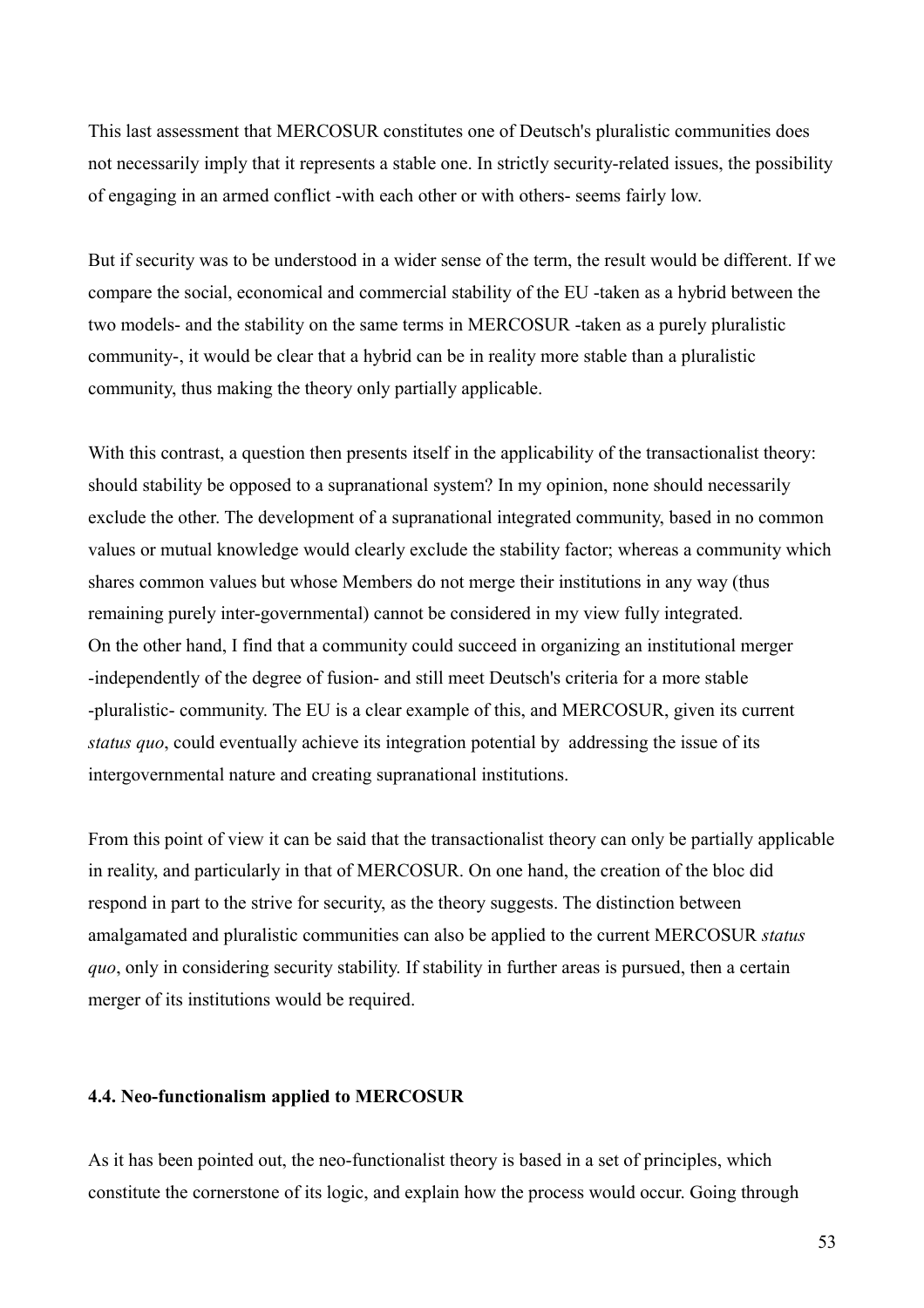them again shortly will facilitate the analysis: a)start of the process with areas of "low politics" b)independent institutions (who will sponsor integration) c)gradual entanglement of economies d) sovereignty shift e) more institutionalization f)political integration g) economic integration

Concerning the start of the process with areas of "low politics", this does not necessarily apply to the approach used by the founding fathers of MERCOSUR, who (probably inspired by the successful European experiences) started the process with very ambitious goals, contradicting the logic of the gradual approach behind the idea of the creation of a "low politics" integrative area.

That being said, it must be also noted that even if this aspect of the theory wasn't addressed from the beginning of the process, it could still be applied in the current context. The application of such a measure (taking an economic field and regulating it by means of one of the community institutions) would definitely boost the integration process, including the citizens (all those who participate directly in the chosen field, and those who see themselves influenced by this growth) and creating closer bonds between regions and even Member States, and opening the possibility to achieve integrative depth in other areas, delegating more and more sovereignty to the common institutions.

In terms of the principle of independent institutions, the European experience showed that a successful integration process needs at least one supranational authority to which competences will gradually be delegated. That was the case of the High Authority for Cole and Steel in the ECSC, conceived as a supranational entity from the start, evolving later under the EEC into the European Commission, who guards the community interests instead of the national ones. The same goes for the European Parliament, which gradually gained competences and budget control, until its members started to be elected by the citizens and gained independence from the Member States as well.

On the other hand, it is in the matter of the principle of independent institutions where the MERCOSUR system differs the most with the ideals of the neo-functionalist approach. As it has been laid out above, most (if not all) the institutions put in place by the Southern bloc depend on the Member States, since it is their ministers and heads of government who compose them.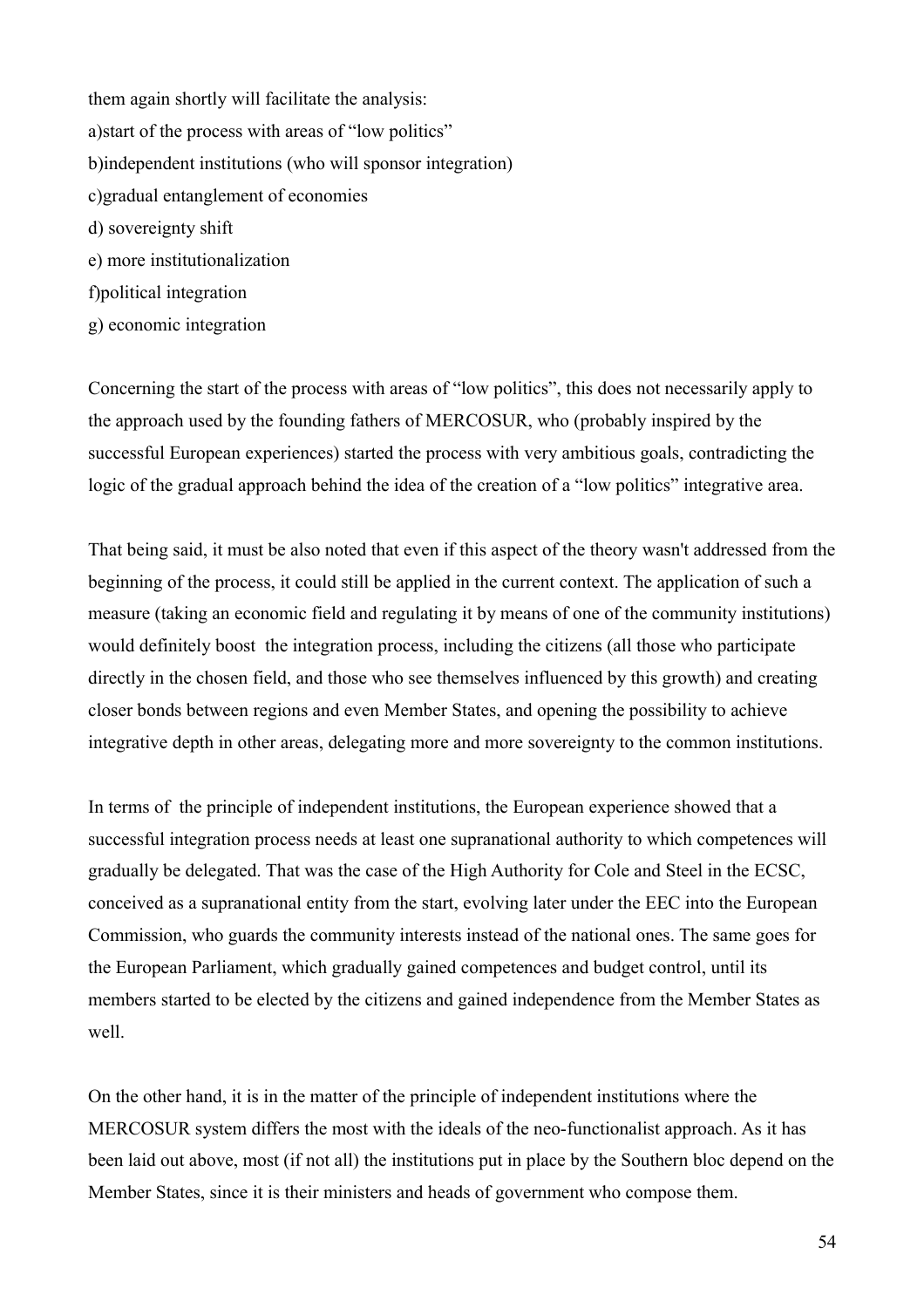The two -seemingly- most independent bodies in the institutional structure are the MERCOSUR Parliament and the TPR. At least for the moment (not knowing how the popular elections of the parliamentarians will change the workings of this institution), both of them have a certain degree of dependence from the governments. In the case of the Parliament, its officials are still selected by their governments, and there has been no manifestation of any independent action on their part. (Again, this could, and most likely will, change with the inclusion of the civil population by means of suffrage).

As for the TPR, it does not constitute an overly independent body in regards to the access granted to the civil society. Their claims need to be first accepted by their "national sections" in the GMC, who can decide to undermine the claim in case they don't consider it pertinent. In other words, the citizen participation in the framework of the TPR (and for that matter in the whole MERCOSUR framework) is subject to the sovereignty of the Member States.

This shows that the institutions in fact lack independence from the Member States, if the neofunctionalist logic is to be applied. Up to this point, even if the current structure of MERCOSUR still shows deep traits of intergovernmentalism, this aspect could still be modified, specially if the process starts with the Parliament.

The next principle, progressive entanglement of the forming economies, is to be seen in my opinion mainly as a result of the application of the previous principles. According to the neo-functionalist logic, when creating the mentioned conditions, a spill-over phenomenon will be created. This means that externalities would result from the common activities in one sector, making it easier and even more convenient to extend the cooperation and the bond between regions on to other related sectors, creating and deepening an interdependence between the participating economies.

This was clearly the case for the ECSC (and later -more so than before- with the EEC and its subsequent evolutions), whose economies -mainly France and Germany- became dependent of each other. The same interdependence is now applicable to the entire EU, where each Member State needs the others as well as the community as a whole.

In the case of MERCOSUR, the entanglement of the economies is not as clear as in the European case, since there are signs pointing both ways. In the first place, as we have noted before, there is a certain mutual dependence of the States in terms of exports and imports, since most of their exports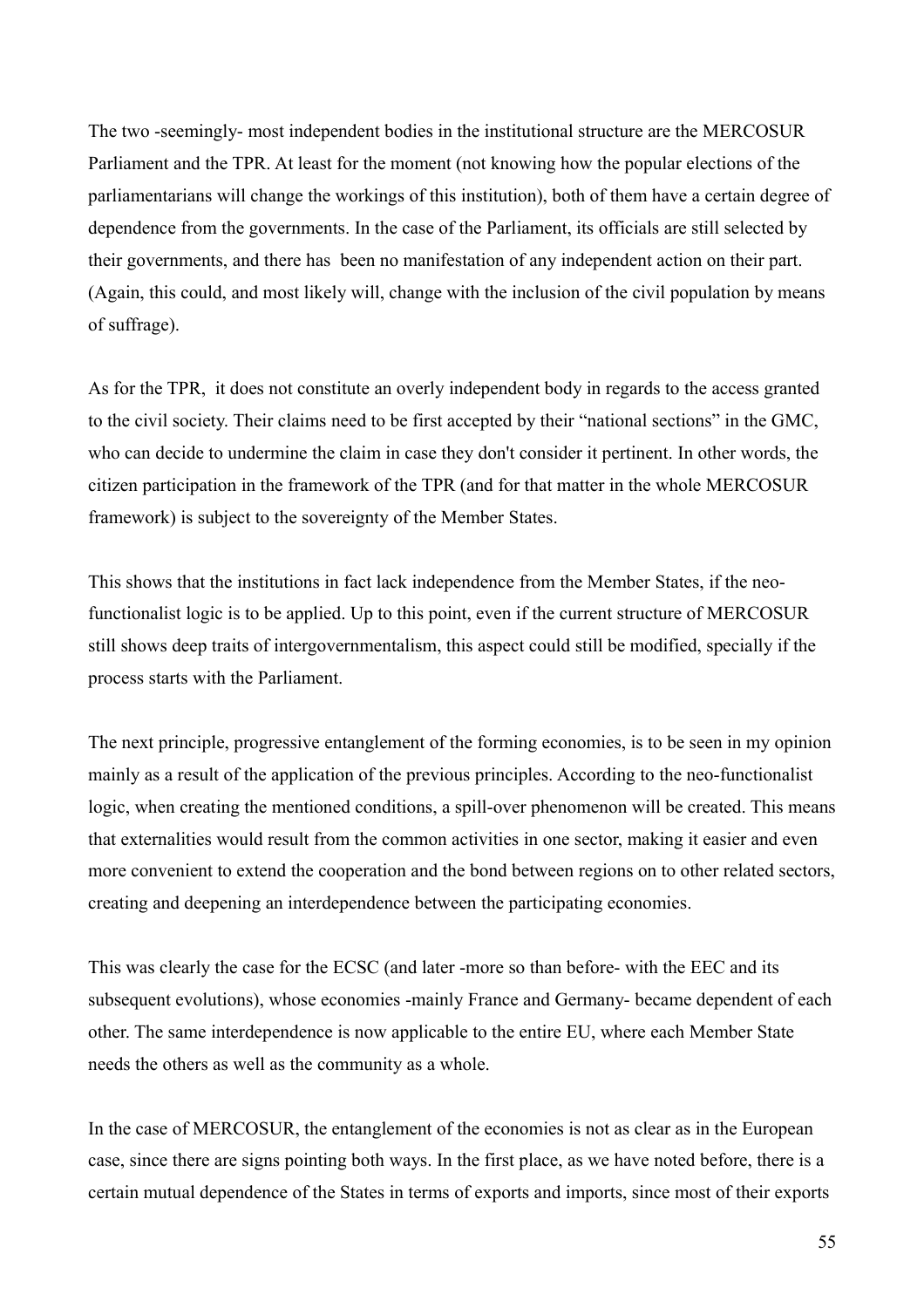occur within the bloc (this is specially the case for Uruguay and Paraguay). The only Member State who may be considered as fairly independent from the rest is Brazil, but the amount of exports to the rest of the bloc is not so modest, and as such also necessary for the Brazilian economy (Bouzas / Soltz, 2001: 24-25)

However, the fact that they are very close export-partners does not necessarily mean that the economies of the MERCOSUR Member States are entangled. It is very clear (specially in reading local press) that each economy is managed by its State independently of the rest, and each attempts in many spheres to enhance its own capacities regardless of the bloc.

A very illustrative example to this is the tendency to close bilateral commercial agreements which are not contained in the framework of the bloc but which only concern one State; namely trade agreements that Brazil seeks to close with Mexico, and with China; or other tendencies to unilateralism, for instance on the part of Argentina, with its apparent intentions to impose commercial barriers (measure that would go against the funding Treaties of MERCOSUR and perhaps also against the principles of the WTO). (LA NACION, 13.05.2010)

This leads me to the conclusion that, even being export-partners, the MERCOSUR Member States still haven't achieved a deep entanglement of their economies. In my opinion this is mainly due to the fact that the two previous principles (specially the first one) have still to be achieved.

The next principle implies a sovereignty shift towards the already existing supranational institutions. Again in this aspect the European case proves to adjust to this logic (since as it has been pointed out, this theory was also developed in response to the practical events), for instance in the slow delegation of competences within the institutions to the Community level (very visible with the creation of the Eurozone, or of the AFSJ).

The Southern bloc, on the other hand, hasn't yet fulfilled the creation of independent, supranational institutions in the first place, which renders it impossible to get to this stage on the neo-functionalist gradualist approach. However, according to the logic of the reasoning made above, it would not be unviable to get started on such an approach by picking up an area of low politics in which common action is possible (for example, transports) and giving more independence to at least one of the institutions of the bloc.

As for the last three principles (further institutionalization, political integration and economic integration), the same reasoning may be applied to the MERCOSUR *status quo*, since they all build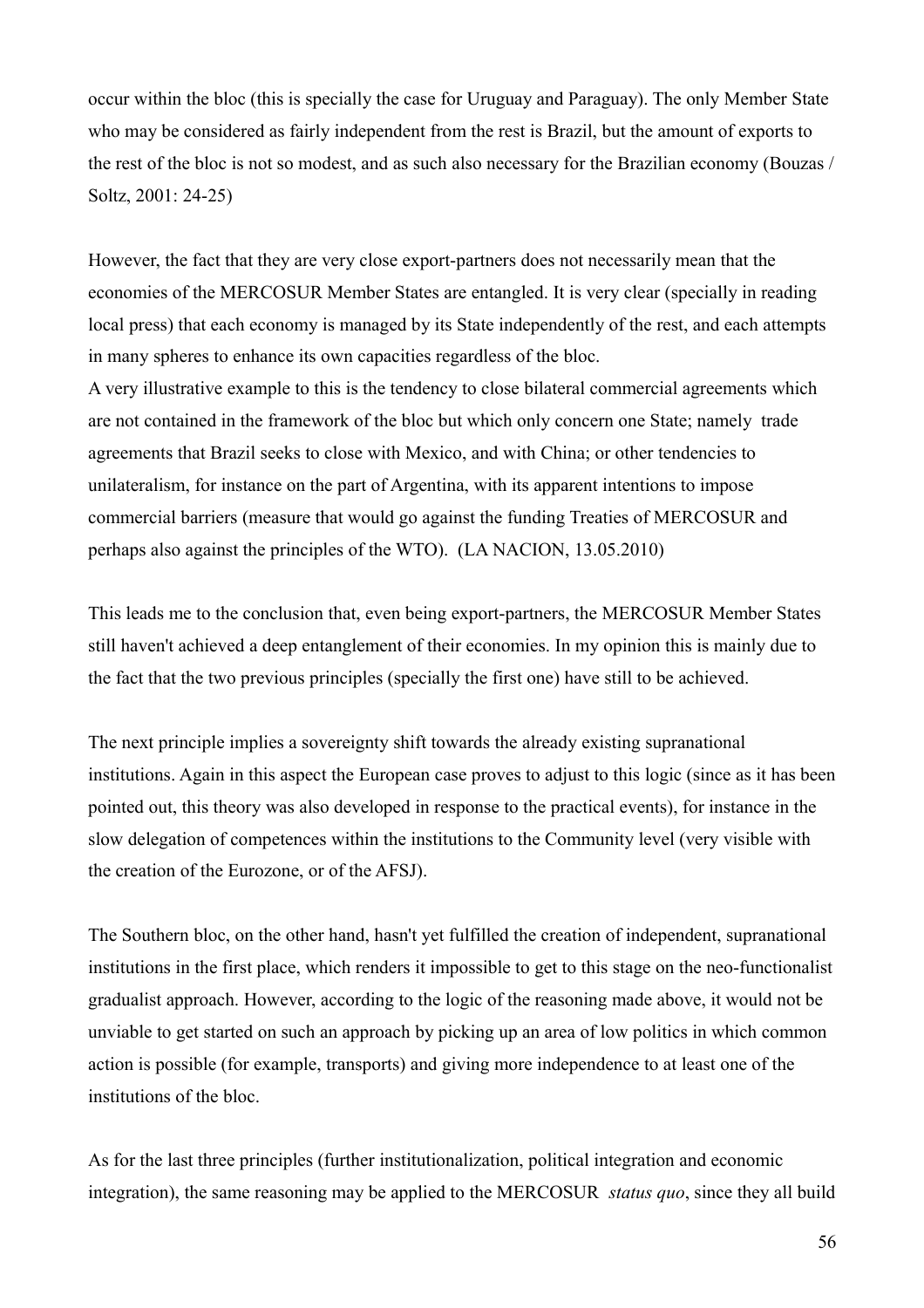up from the previous steps, that need to be achieved in order to create a deepening of the institutionalization, and a more consolidated integration in the political and economic fields, as was the case for the European Union, whose complete integration in said fields is not yet complete, but is advancing gradually.

After analyzing the main principles of the neo-functionalist approach it can be concluded that, even if they were conceived to be applied from the first stages of the integration process (in order to make it more coherent and consolidate it better), it could also be employed in the MERCOSUR (whose development has not responded to a gradualist logic) by granting further independence to one of its institutions.

In what concerns the formulations of the neo-functionalist scholars about the applicability of their model to other regions, Haas came up with a set of preconditions for the success of integrative models in a more general sense: a)pluralistic societies; b)a certain economic and industrial development; c)common ideological patterns; and d)supranational institutions to protect community interests.

Going briefly through these conditions, we note that the societies in the Member States of MERCOSUR are pluralistic enough to support an integrative attempt and insert themselves in it, as much as they share common ideological patterns. This is not only a result of a common historical background, but also in the declaration made in the official statement of the MERCOSUR Secretariat as follows: "the four Member States that constitute MERCOSUR share a set of values that are expressed in their democratic, pluralistic societies, which defend fundamental freedoms, human rights, protection of the environment and sustainable development, as well as in their commitment to the consolidation of democracy, juridical security, the fight against poverty, and equitable social and economic development." [\(www.MERCOSUR.int,](http://www.mercosur.int/) unknown date).

The MERCOSUR Member States enjoy as well a certain level of industrial development, in part reflected in the economic indicators for Latin America, who show that MERCOSUR holds a big share of the whole region's exports; and assembles a large part of the total GDP of the area. (ECLAC, 2008: 7)

The only aspect in which the schemes of MERCOSUR do not adapt to those proposed by Haas is that of the existence of supranational institutions who defend the community interests, subject that has been previously analyzed.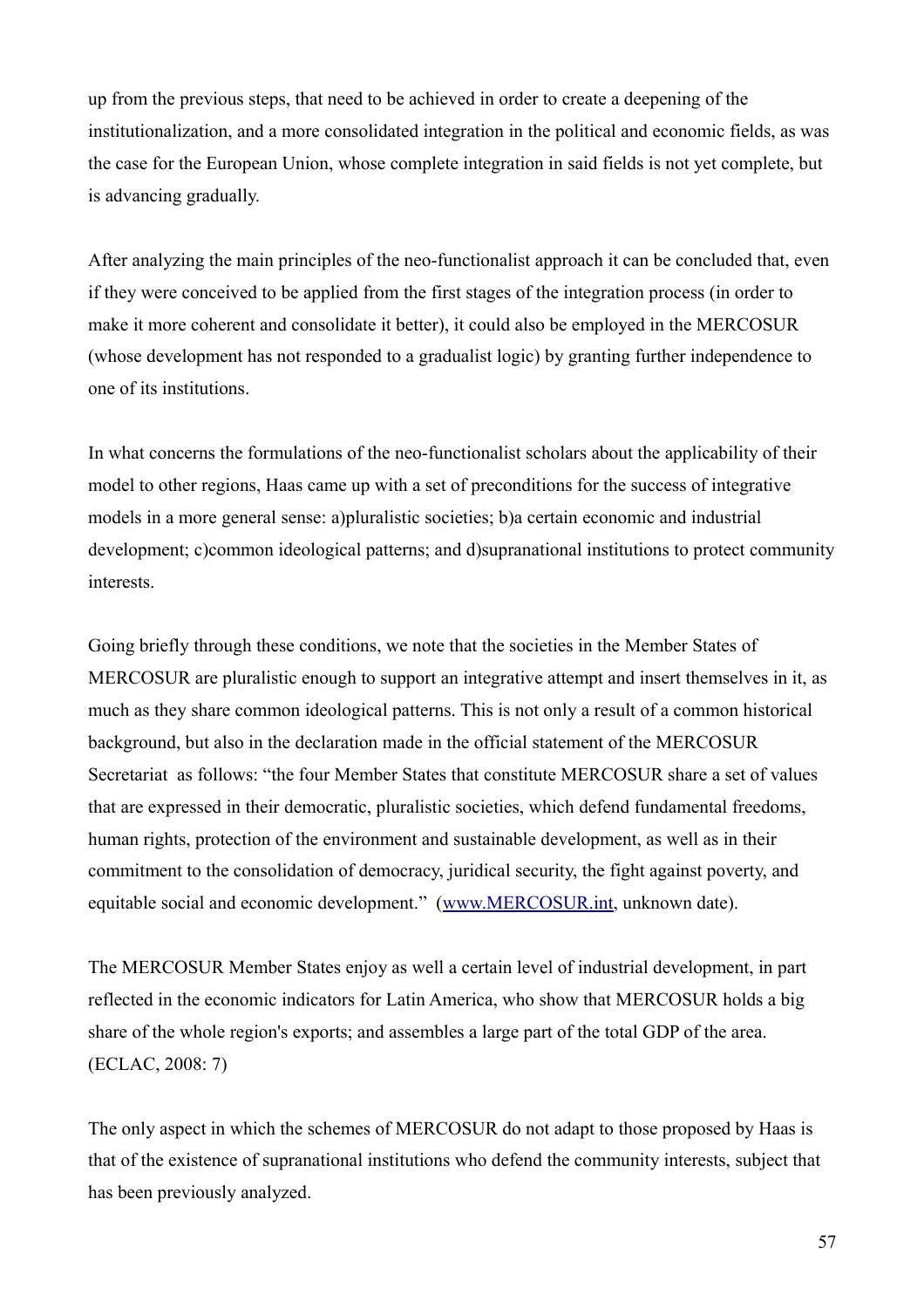As for Nye's distinction between structural and perceptual conditions, the aspect that seems to defy this logic the most is that of the asymmetries within MERCOSUR. In this respect, it has also been signaled that some mechanisms have been recently put in place (FOCEM), which will attempt to resolve this question. The proof of their success or failure is now a matter of time, although since its inception in 2006, there haven't been great advances in the resolution of the existent asymmetries, due to the way in which the Structural Funds program is organized (Arce, 2010).

#### **4.5. Intergovernmentalism applied to MERCOSUR**

The logic of the intergovernmental approach relies on the thought that the Nation State holds the highest level of sovereignty and will strive to keep it from being delegated to other entities; namely supranational organizations or institutions. The most practical example of this can be observed in the European experience. First in the early stages of integration (within the ECSC), with the failed attempt to create the European Defense Community (being defense a core sovereignty issue).

This tendency is also to be seen in the current organization of the EU, impersonated by the Council of Europe and at another level the Council of Ministers, both guardians of the interests of Member States (even when the latter relies more and more in QMV instead of unanimity). This argument can be strengthened by the fact that not all issues have become competence of the community institutions and still need to be regulated at a national level. An example of this is the matter of foreign policy, energy, etc.

However, even if the intergovernmental tendency is present in the behavior of the component States who try to hold on to their sovereignty in many areas, it is in my opinion clear that the EU model does not consist in an intergovernmental integration scheme, since its institutional structure also contains supranational entities, which act independently of the Member States and hold a good deal of influence within the EU keeping a fair balance of power.

In the MERCOSUR structure this becomes even clearer, since its whole institutional network has been designed in accordance to an intergovernmental logic, not including any institution of a supranational nature, independent of the Member States, who hold most of the competences for the decision-making. This was probably designed this way in order to "guarantee that agreements could then be carried out in each of the countries; and, on the other hand, to allow for 'Mercosurizing' the respective governmental administrations." (Pena / Rozemberg, 2005: 1-2)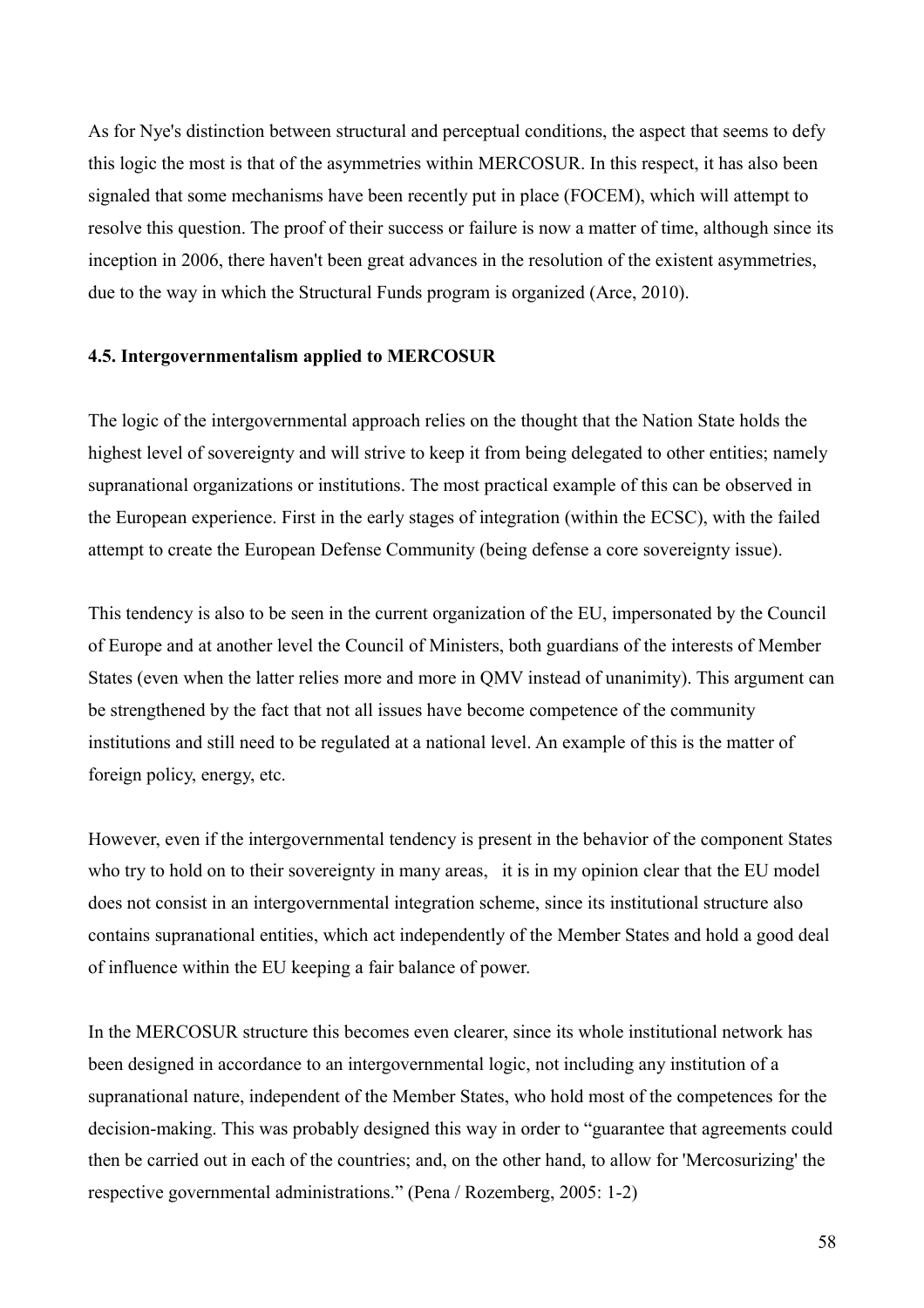In Hoffmann's view, the agreement on the part of the States to forming such integrative experiences will limit itself to the guaranteed perpetual positive sum outcomes. This means that they will stay in the project as long as they all obtain larger benefits than losses in the process. This is clearly the case in MERCOSUR, whose members don't perceive the integration process in the same way.

Two examples may be taken to illustrate this thought: on one hand, Brazil is experimenting a notable growth of its economy and as an international actor, and one of the most prominent reactions is that of Sierra, candidate for president on the next elections, in whose view the integration process should be taken back to the stage of Free Trade Area (as opposed to the Customs Union that the funding Treaties establish). (ABC Paraguay 25.04.2010) On the other hand there is the Argentinean Minister for Economy, who, in light of the current economic crisis that the country is experimenting, has recently proposed to arise commercial barriers for goods that compete the national production -a measure that would be contrary to the principles in the founding Treaties of MERCOSUR-. (LA NACION 13.05.2010)

In other words, the Member States do not see the integration process as a way to boost their economies or to overcome crisis periods. This is specially valid when it comes to the big States (Argentina and Brazil), since there are many signs of concern shown in the press of Paraguay, the State with the weakest economy in the bloc.

The fact alone that the subject of MERCOSUR is treated with a notable amount of frequency and concern (as opposed to the Brazilian press, where the subject is rarely treated, and mostly with regards to the national interests), shows that the perspective of the Member States is indeed different, since they seem to be short-term oriented.

As for the European experience in this respect, the British case comes to mind, with their opt-out option when it came to the Euro, and their reluctance to embark into a federalist approach. However, even if the initial predisposition of the States may have tended to mistrust in terms of integration, nowadays the status quo proves that a further integration -beyond what seemed immediate positive sum outcomes- did provide long term gains for those who were part of it.

It can be then concluded, in my opinion, that the intergovernmental approach does reflect the MERCOSUR reality very accurately. However its applicability does not imply any change perspective of the current *status quo* towards a better functioning or a more integrate structure.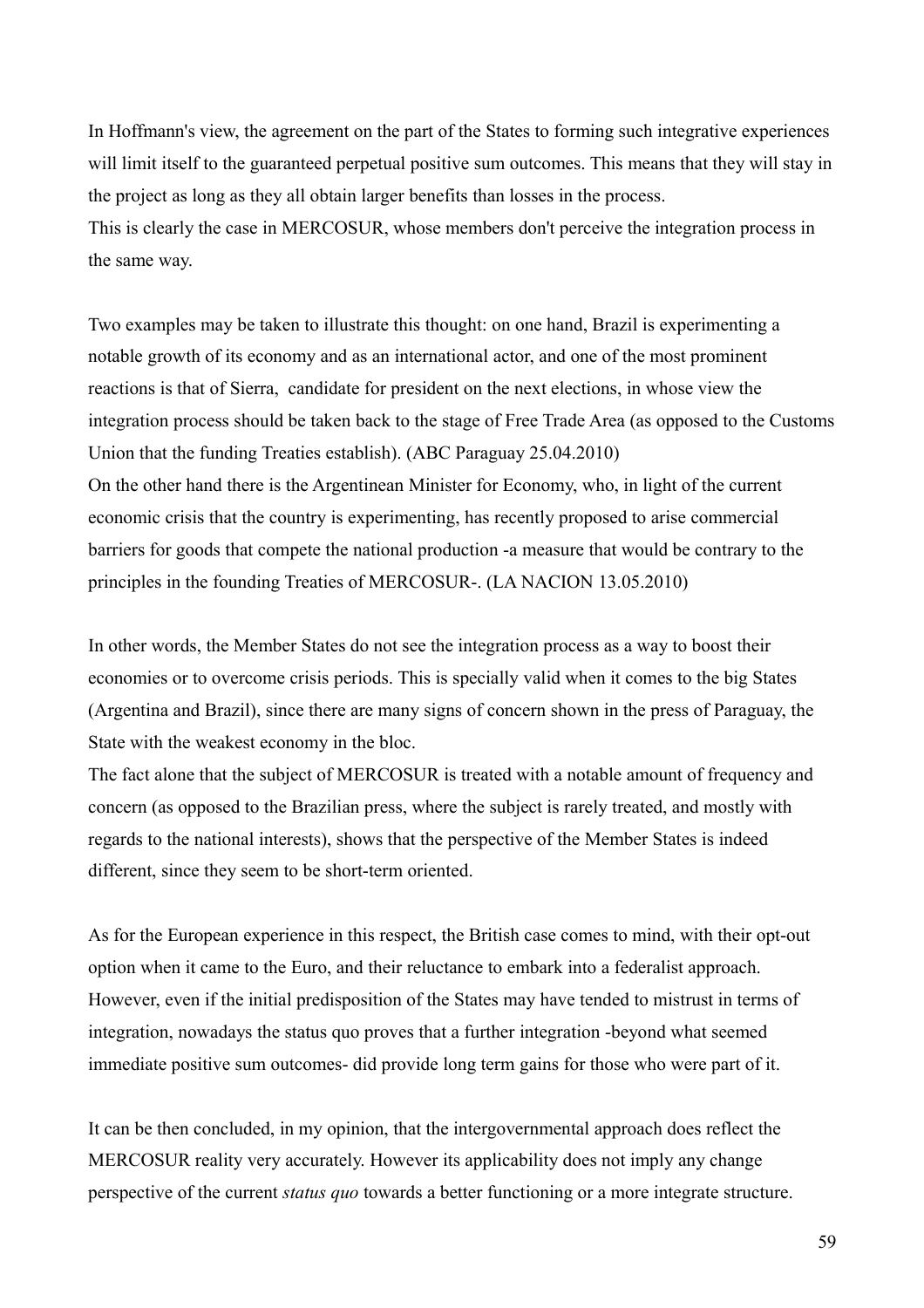The fact that the reality adjusts to the model does not mean that its situation is ideal and that it shouldn't be changed. In fact most of the bibliography (on the part of the scholars as well as on the part of the press) points out the need for change, whether with negative connotations -change is imperative if MERCOSUR wants to be persist as a bloc (Deluca 2005)- or with positive ones -the situation will reach its consolidation in the future and is now a "work in progress" (Guedes de Oliveira 2007)-.

The classical intergovernmental model presents in my view a viable model fitting for the first stages of integration, but ceases to be conducive to any substantial evolution if the goal of closer integration is considered- as it is in the Treaty of Asunción: "The free movement of goods, services and factors of production between countries (...); the establishment of a common external tariff and the adoption of a common trade policy in relation to third States or groups of States, and the coordination of positions in regional and international economic and commercial fora; the coordination of macroeconomic and sectoral policies between the State Parties in the areas of foreign trade, agriculture, industry, fiscal and monetary matters, foreign exchange, services, customs, transport and communications(...); the commitment by State Parties to harmonize their legislation in the relevant areas in order to strengthen the integration process." (Treaty of Asunción, 1991: Art. 1 )

Therefore, once that deep institutionalization emerges (and in the case of MERCOSUR institutionalization independent from Member States, with the competence to enforce its mandates), this model should not be able to be applied in a global analysis of an integrated bloc.

## **4.5.1. Liberal intergovernmentalism applied to MERCOSUR**

On the other hand, the model of liberal intergovernmentalism provides a different analysis as to how integration can occur, which does not discard a structure that tends to be supranational in the event of it being convenient for the participating States.

This point changes the focus of the analysis, since unlike its classical variation, liberal intergovernmentalism seems to hold a more optimistic view on the possibility of the submission of sovereignty -dependent on national preferences, but still not necessarily considered as conflict issues-.

The institutional choice in the framework of regional integration comes from previous formation of each State's preferences and the bargaining between them. On the other hand, these preferences will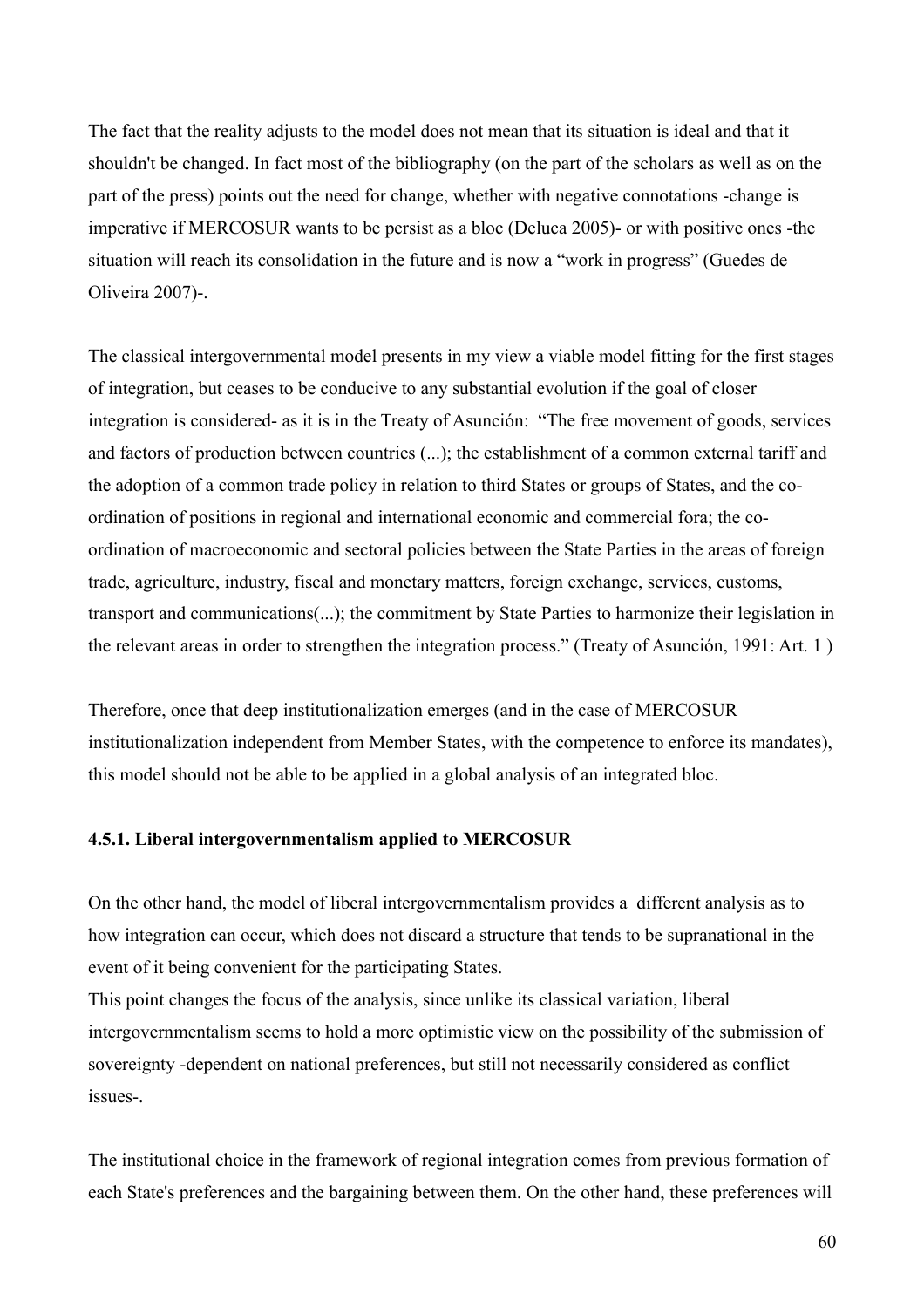be defined by the bargain between society's demand for integration and politicians'supply of it. The strive for the governments to stay in office must also be kept in mind when analyzing the measures taken.

At first sight it looks like that this theory seems to explain the gap between the MERCOSUR objectives (explicitly mentioned in the Treaty of Asunción and the subsequent Protocols) and the outcomes that have resulted in reality.

The weak institutionalization can probably be accounted for by means of the analysis of the supply and demand for deeper integration in the MERCOSUR societies and governments.

As has been pointed out, the interdependence between the bloc's economies is still fairly low -though growing-, which renders the demand for further integration consequently low. This could be contemplated as one of the reasons why the MERCOSUR institutional structure is so extremely intergovernmental.

On the other hand, aside from this fact, there is also the self-perception factor that Guedes de Oliveira (2007) describes as fundamental: the MERCOSUR countries perceive themselves as democracies and economies "under construction", which could constitute another reason for the low demand (and also for the low supply) for integration: the Member States seem to perceive their economical processes separately from that of MERCOSUR. This can be induced by the treatment that the local media. As pointed out -specially in the case of Brazil and Argentina- short-term national interests come before MERCOSUR when at stake (Mattli, 1999:160 in Laursen, 2009, 17).

Two practical examples could illustrate this thought. On one hand, an agreement between the EU and MERCOSUR in the framework of the April 2010 summit would objectively benefit all parts economically speaking. There have been however insinuations about the motives pushing the State leaders to negotiate the agreement: For instance, from the Argentinean position there seems to be fear that Brazil will turn away from the bloc to negotiate its own agreements should this not be achieved here. The government could also very well profit from a triumph in the foreign affairs sphere. The rotating presidency of Spain may also see this as one of the last chances to optimize its mandate.

From this point of view, the theory of liberal intergovernmentalism seems to apply to MERCOSUR as well as classical intergovernmentalism does, except that providing a deeper analysis on why States have been choosing to shy away from further integration.

However, this would not help account for the recent approaches to integration that have been

61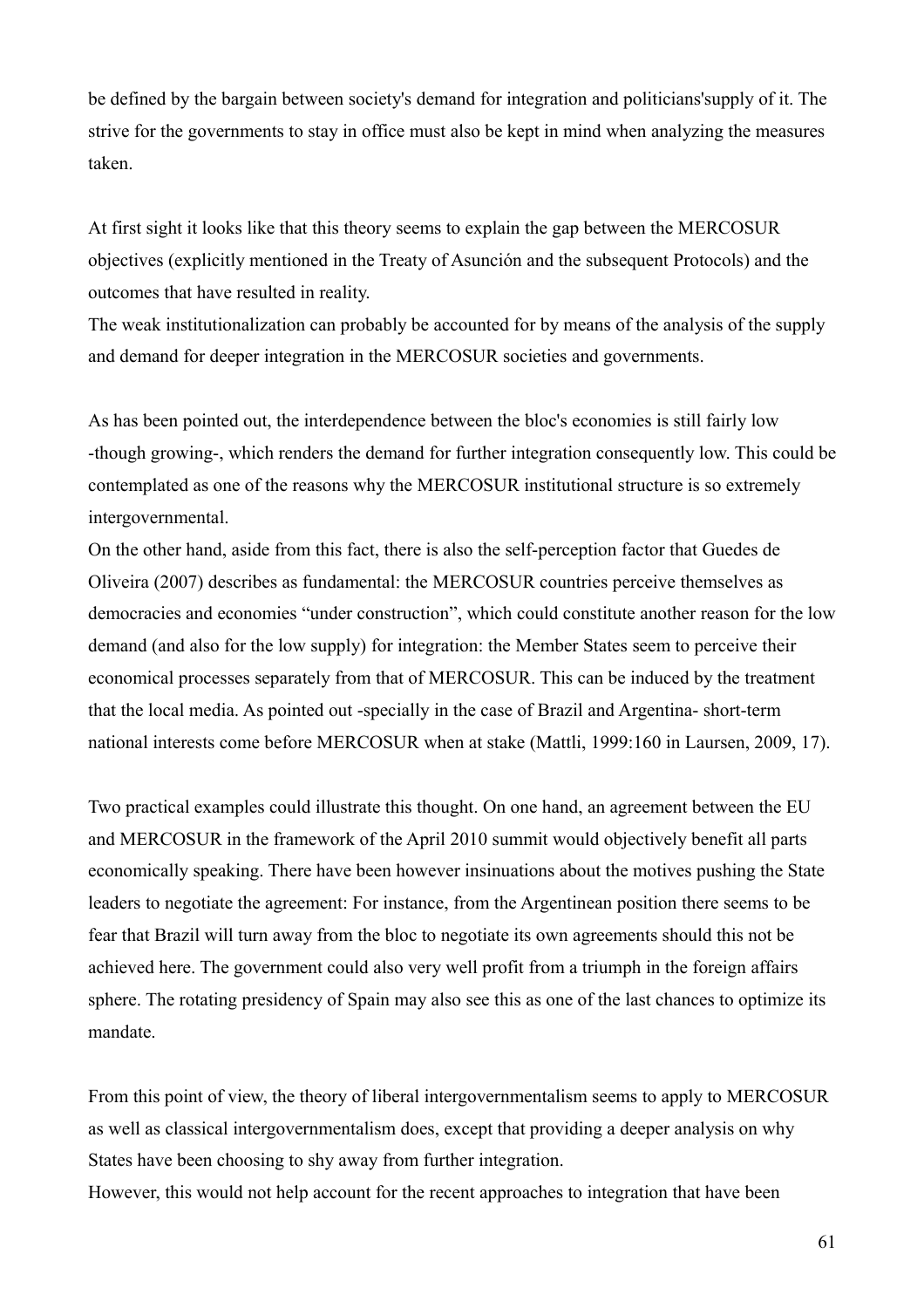discussed above, specially those taking place in the political field, such as the Parliamentary Protocol of 2005 -choice that in principle does not seem to be in line with Moravcsik 's reasoning on the bargaining between demand and supply, for there is clearly no demand from society and the governments would have little to gain in the short term-, or the Argentinean Law for audiovisual media of mass communication (2009), or the various attempts to conduct negotiations as a bloc rather than separately (for instance crystallized in the EU-MERCOSUR summit).

There is also another aspect that renders the theory only partially applicable. This is the fact that the Treaty of Asunción and the Protocols put in place a set of goals and legal standards to which the signing countries are bound to. This may or may not have been a product of their internal bargaining and preference formation, but either way it is independent from the changes in those preferences that, according to Moravcsik, are bound to take as the contexts evolve.

The goals in the founding of MERCOSUR were long-term oriented, and even if they could have played an important role in the shaping and growth of the democracies and economies involved, it is not certain if the demand for such a commitment was present on the part of society. The current leaders are now bound to these legal commitments made 20 years before their administrations, whether the national preferences change or not. This seems to contradict the liberal intergovernmentalism theory.

This being said, it is to be concluded that liberal intergovernmentalism is also partially applicable, for it provides very coherent explanations to the workings of the system and its intergovernmental nature, but it tends to only focus on the more economical terms, whereas it cannot very well account for the progress and commitments made in the political of the process. This is also insufficient if we are to consider all areas of integration and if we are to expect any further progress in this process on the part of the Common Market of the South.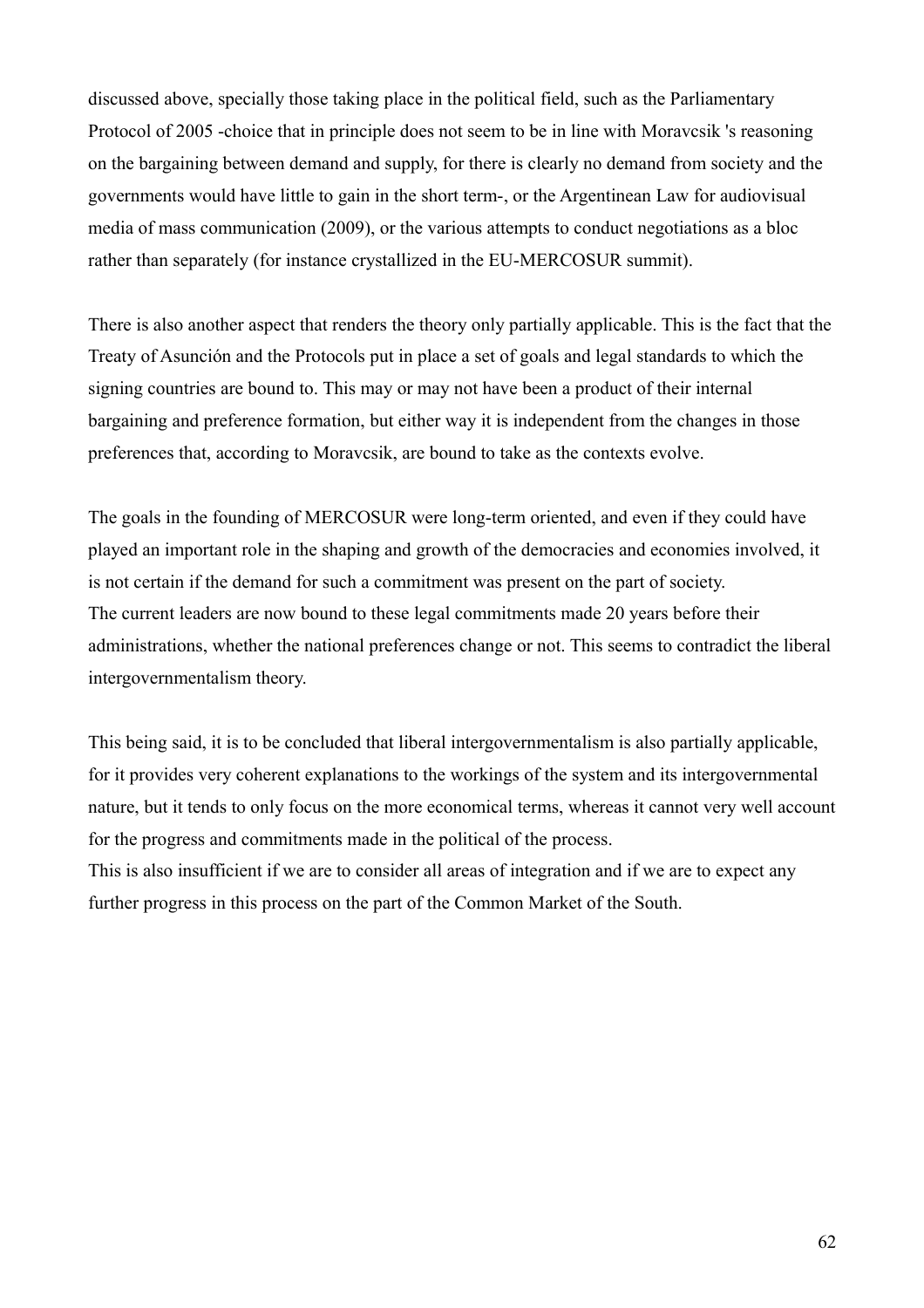## **5. Conclusions**

At first sight, it is natural that confusion would arise as to why a bloc whose GDP is the world's fifth and which has been described to hold the perspectives (and certainly the potential) for becoming the next integration success story, has not yet after more than 20 years reached as much depth as that of European integration.

It possesses a functioning institutional structure, a handful of integration projects and its Member States have made sovereignty compromises that involve areas that the EU has not yet even formally debated, as is the marking of passports from the four States as MERCOSUR passports next to the identification of their country of origin.

Moreover, the Protocol of Ouro Preto has granted MERCOSUR with international legal personality only three years after the bloc's creation; achievement that was only possible for the EU with the ratification of the Lisbon Treaty.

All this seems contradictory. However a closer look into the Common Market of the South shows that its institutional structure, although functional is far from perfection, lacking proper instruments of citizen participation, supranational bodies and enforcement mechanisms.

It would seem that the main contradiction is not to be found between MERCOSUR's institutional structure and its reality, but between its institutional structure and its goals, since the former do not correspond to the latter.

The observer of the phenomena in MERCOSUR will surely be torn between the assertion that the political will among the Member States has grown over the past five years, and the assertion that there was never a true political will, reason for which the institutions don't cease to be exclusively controlled by the Member States, the same way as most of their economic policies. It can be concluded in this respect that the literature on the subject makes way to contradictory assessments and prognosis for the future of the integration process in the Common Market of the South.

The Common Market -main goal of the Treaty and Protocols- is a half reality. MERCOSUR primary as well as secondary law regulates various aspects leading to it, and could be sufficient in principle, except that they are applied differently in each Member State, in accordance to their respective internal legislation. For the moment there is no body that is entitled or capable to control or enforce the simultaneous compliance to them.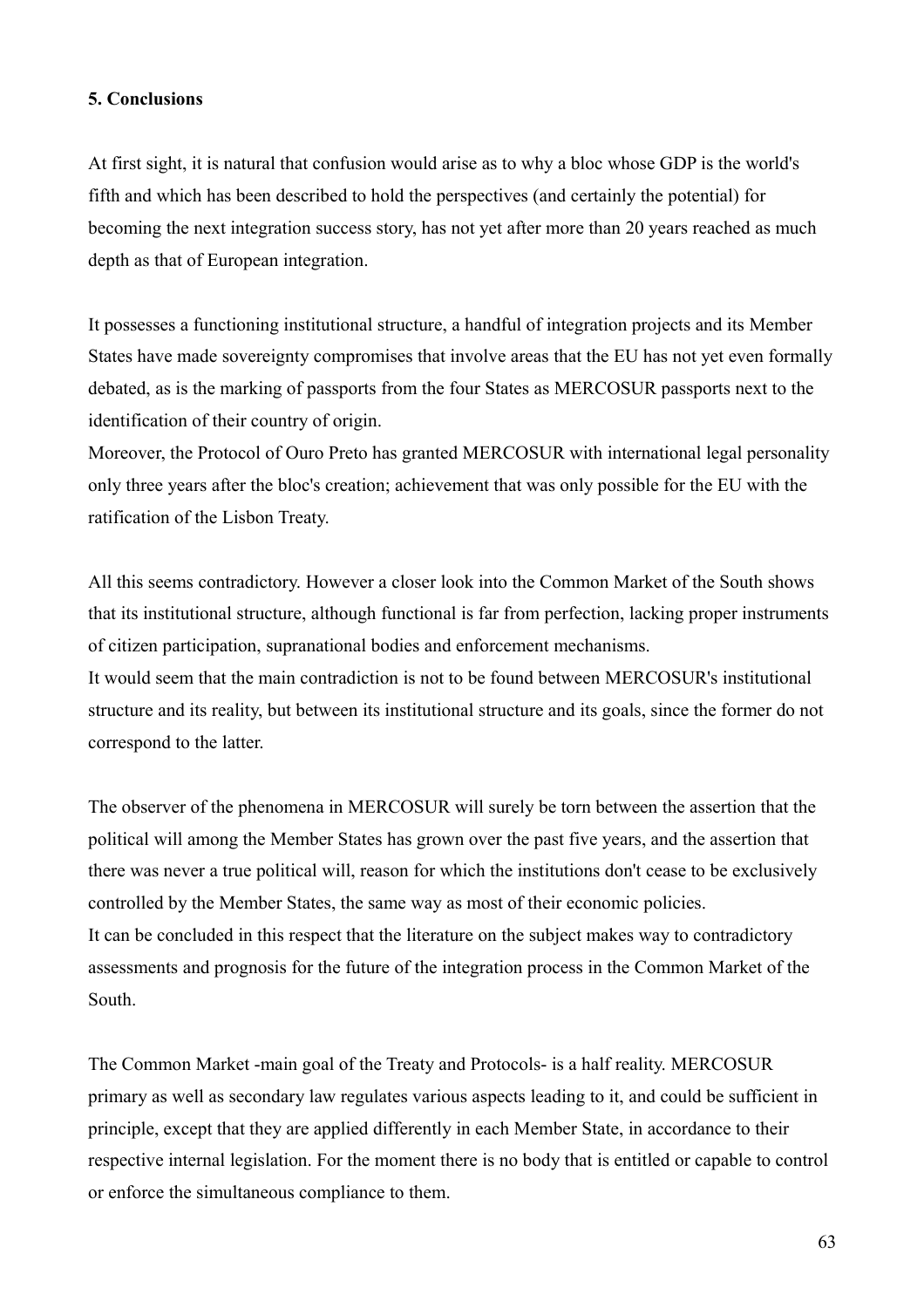It would seem that the writers of the Treaty and the Protocols- and mainly those who negotiated them- either didn't see or didn't care about the contradictions between such ambitious and grand goals and the tools and procedures that they appointed for their attainment.

Concluding this investigation, my belief is that such statements and commitments, as were made in the framework of the Treaty of Asunción and the successive Protocols, indicate that a will to put forth a successful process of true integration was and is present in the minds of the leaders that were a part of them.

Naturally, the sovereignty issue is a very delicate one. I have to agree with Guedes de Oliveira in his affirmation that the forming States constitute after all democracies and economies under construction. This includes tendencies to strong presidentialism -as Roy (2009) points out- and in some cases even populism, aside from the instinctive impulse of national leaders to attempt to hold on to their sovereignty.

The changes will surely need to be gradual and include more and more citizen participation. With a legitimization of the process, any further steps taken by the higher spheres of power towards further and deeper integration would probably be welcomed and expected, making the leaders more likely to take risks in that direction. This obviously requires a stress on the concrete benefits that the process will bring to civil society, to justify and strengthen their demand for integration.

In this sense, the process is moving at a slow pace but it seems to be advancing little by little. I find that the key to its future success relies on the role of the Parliament elected by the citizens and that of the Trade Commission and the Committee for Defense of the Competition as a kind of unofficial court with access for the individuals. It is in my view mainly up to their performance, since the existing legal mechanisms do not seem likely or able to adopt big changes on their own (paradoxically, among other reasons, because the resolutions taken cannot be enforced). As stressed before, Member States are prone to strive for the protection of their sovereignty. Therefore the biggest changes are more likely to come by initiative and if necessary pressure of a non-state entity. Since the Member States themselves haven't created any that is capable to take or sometimes to enforce its own decisions independently, those existing ones with some traits of or potential for supranational nature will need to act, as well as the population.

As for the question leading this investigation - Can the European model be applied given the current *status quo* in MERCOSUR?- the various theories point towards different directions.

The federalist theory seems not to be suitable, at least for the moment, in the context of the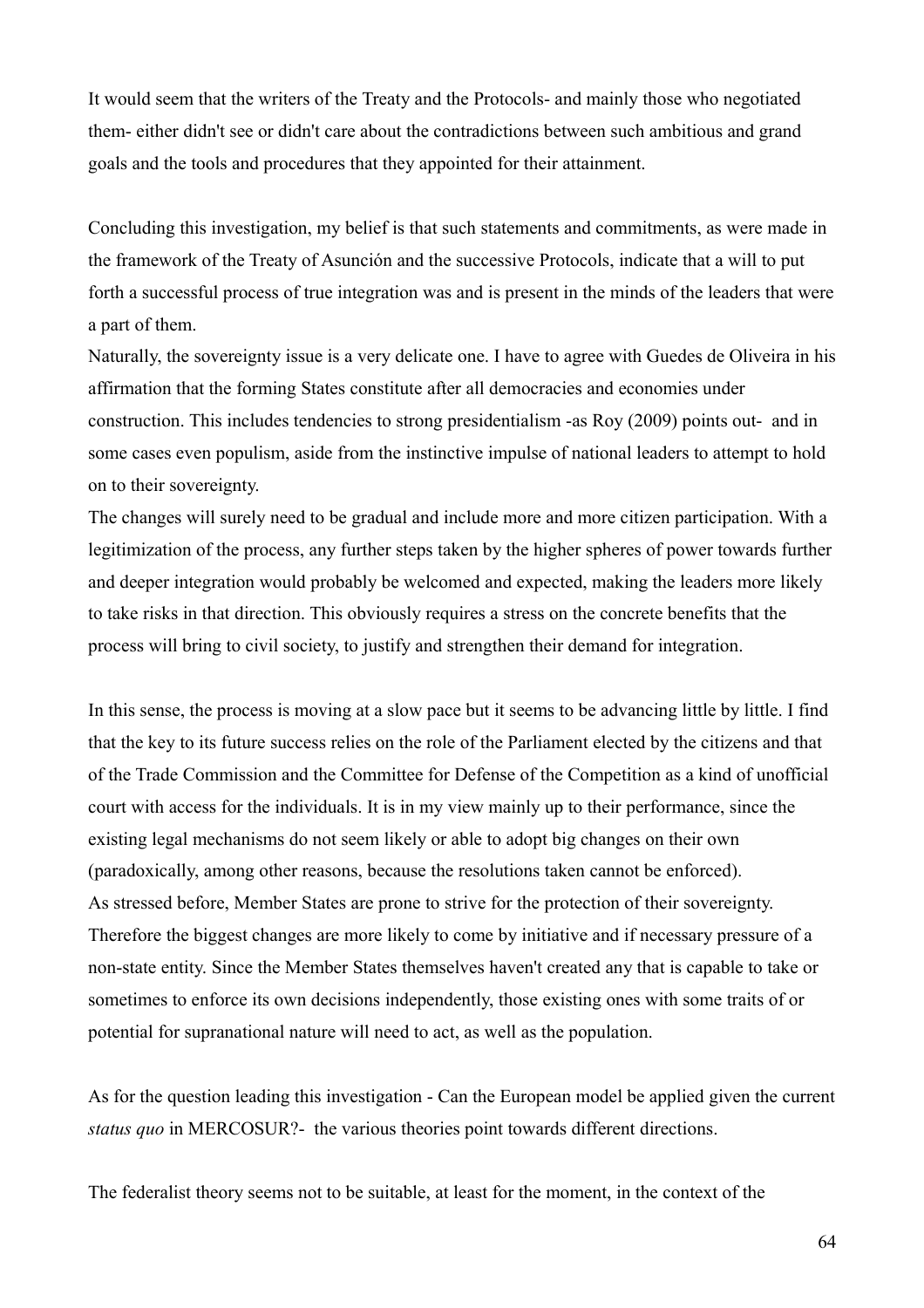Southern bloc, due to the always present sovereignty issue -a very strong force in MERCOSUR apparently-, and to an institutional structure which does not seem to be mature enough to suddenly change its *modus operandi*.

The fact that institutionalization did not result in the creation of a federal-like system- as the theory suggests- points to the possibility that this theory may not be entirely applicable in the context of MERCOSUR.

The functionalist theory, on the other hand proved its possible viability in this context, although this judgment may be subject to the result of processes that have not yet been put in place (such as the popular election of parliamentarians). It is also not clear what kind of measures would concretely need to be taken in order to apply the functionalist logic to the MERCOSUR situation, which makes its envisaging more complex.

As for the transactionalist approach, its applicability to MERCOSUR is only partial, for as has been established, since on one hand, the bloc does respond to the security-lead purposes, although for the creation of a veritably stable integrated system, I consider that the Member States' mutual knowledge and respect is not sufficient. This would thus defy the transactionalist logic, according to which institutional fusion is not necessary. In my opinion, it is a (gradual) institutional fusion that the bloc requires in order to advance down the integrative process and ensure its stability as such.

The intergovernmental theory, on the other hand, matches the reality in MERCOSUR with impressive accuracy. Nonetheless as it has been suggested, the persistence of its applicability constitutes one of the main reasons why the bloc hasn't yet achieved a higher stage of integration between its Members. However applicable, this model should then in my opinion be replaced by a more strategic supranational system.

The same can be said about liberal intergovernmentalism, theory that helps explain accurately many of the phenomena taking place within MERCOSUR in the economic sphere, but seems unable to account for the present proofs -however modest- of willingness to achieve a deeper integration.

The neo-functionalist theory, on the contrary, appears to be more suitable for application if the real intention is to have the bloc move forward in the integrative path. As for its applicability, the basis for its success could be found in MERCOSUR, although there are some conditions that need to be changed for it to succeed (mainly the existence of a supranational, independent entity to boost the integration process and control the sectors of common dominion).

Considering the current situation, with an already working institutional system not having fulfilled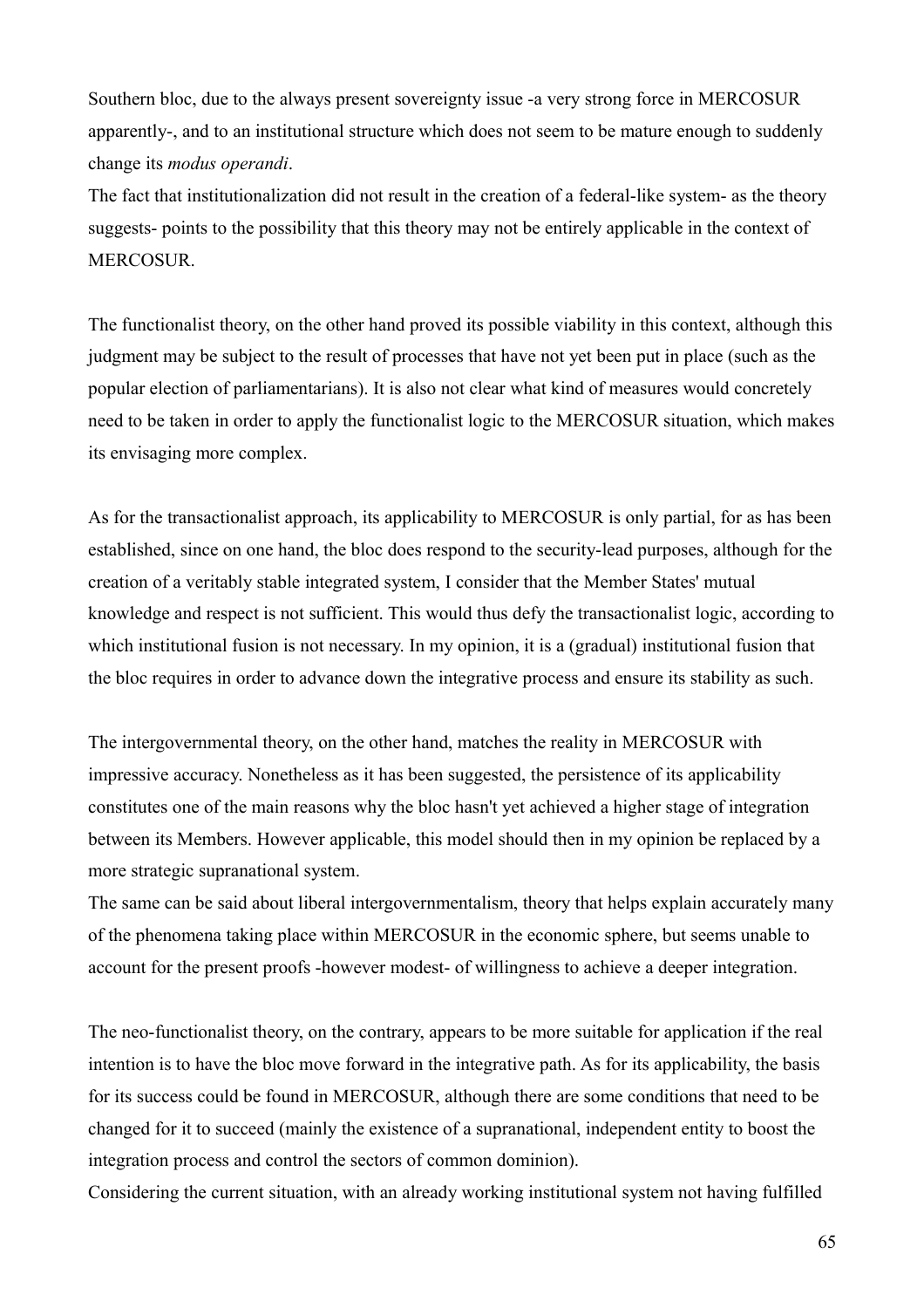the funding Treaty's goals, the most realistic means to advance in this direction would be in my view the application of the neo-functionalist logic. The choice of a 'low politics' field for joint development with common authorities to regulate its working would be a good way to ensure the gradual nature of the process and at the same time its advance without threatening the Member States' sovereignty.

The existence of an already functioning institutional structure (an intergovernmental one) may not render the application of neo-functionalism simple, in that there may be resistance and even power conflicts among the institutions, however I imagine the transition to be significantly easier than it would be if, for instance, a federalist system would be attempted to put in place.

In matters of integration , it is undoubtedly that the European Union has become an icon, which makes it in the view of many an example to follow. However if MERCOSUR could or should apply the European model is still clearly a question with no single answer. It is evident that the circumstances in which the ESCS was formed -and later evolved in what turned out to be the EUare not the same as those that pushed the Southern leaders to join each other in an integration project. The historical factors cannot be ignored, since they contributed greatly to the successes and failures within the process.

In order to be able to find an answer to this question, we have focused this study on the various theories that have tried to explain the requirements, nature and meaning of integration processes. Each of them has contributed to some extent to the understanding of this moving target that is the phenomenon of an integrated Europe. However, as pointed out by Michael Burgess (2006: 245- 246), none of them can reflect the working of such a complex, changing structure with absolute accuracy.

The reading of specialized literature on MERCOSUR cannot provide absolute answers either, for scholars and involved actors themselves don't have the same reading of events and provide different prognosis that sometimes are even contradictory of each other.

There is no such thing as a recipe for integration, and our view cannot be so simplistic as to believe that the application of the same method will result in the same outcome in two completely different contexts. However, as has been pointed out, the neo-functionalist theory -which has been the one to come closest to accounting for the actual development of the process in Europe- is in my view the most suitable one for the Southern bloc (sharing the opinion of Malamud and Schmitter, 2006: 20), because it proposes a process that, while gradual, will most likely boost the involved economies,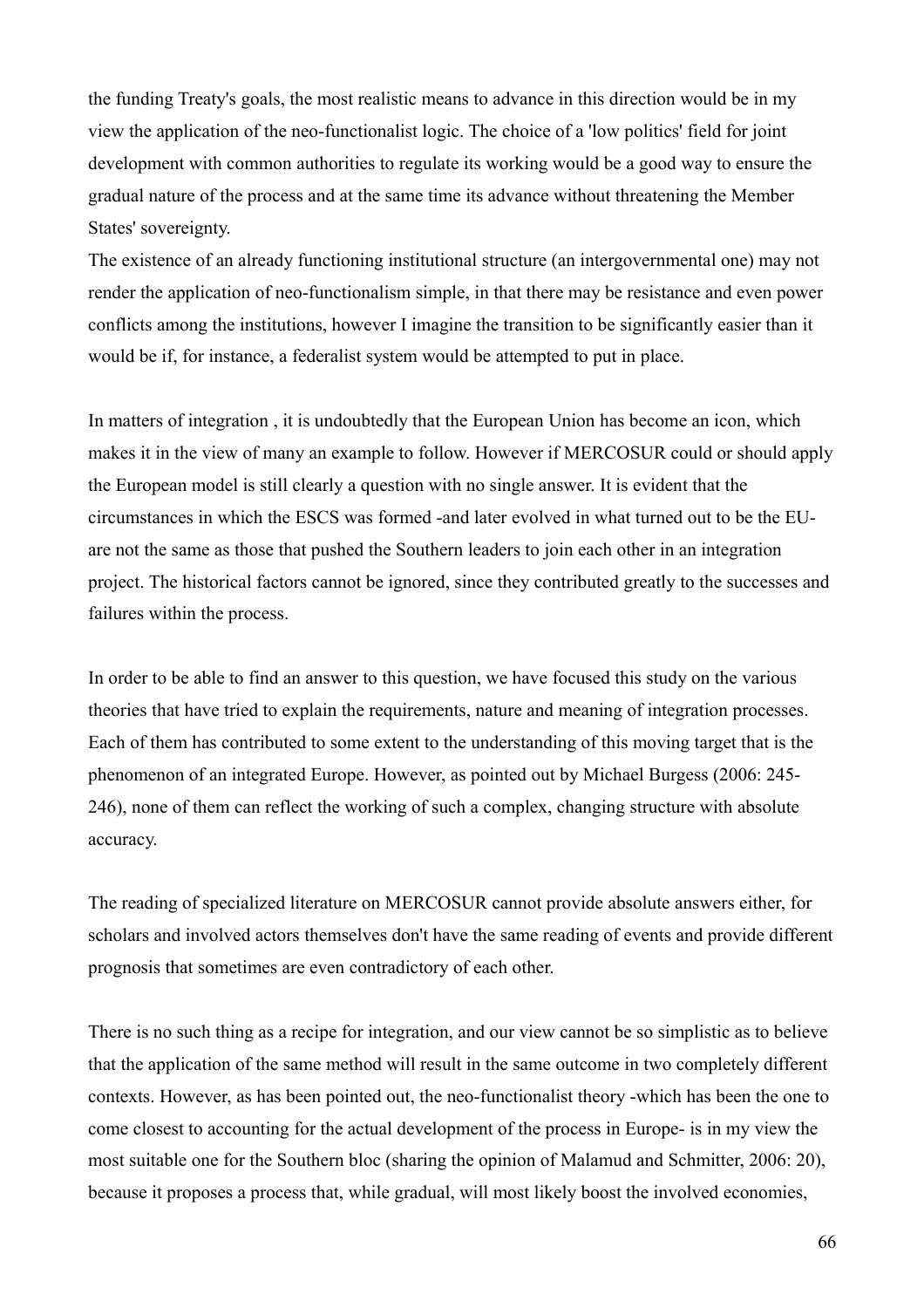making them also more interdependent.

This is probably not casual, and would then bring me to the conclusion that, even if the European model is not tot be considered a commodity for export of standard applicability, no matter the region and its context, its experience remains undoubtedly an example to follow by the rest who envisage an integration scheme of any kind.

Some of the main traits of European integration were emulated in the Southern experience (for which the then EC was surely an inspiration), and the fact that European Integration theory reflects some realities and could serve as a practical solution for some others, points to the fact that in a way, saving all differences, the European model may be exported, even if not as a "standard product", but as an ideal, an example and a set of experiences that may serve define the integration strategies of those regions with the ambition to become a success story in their own context.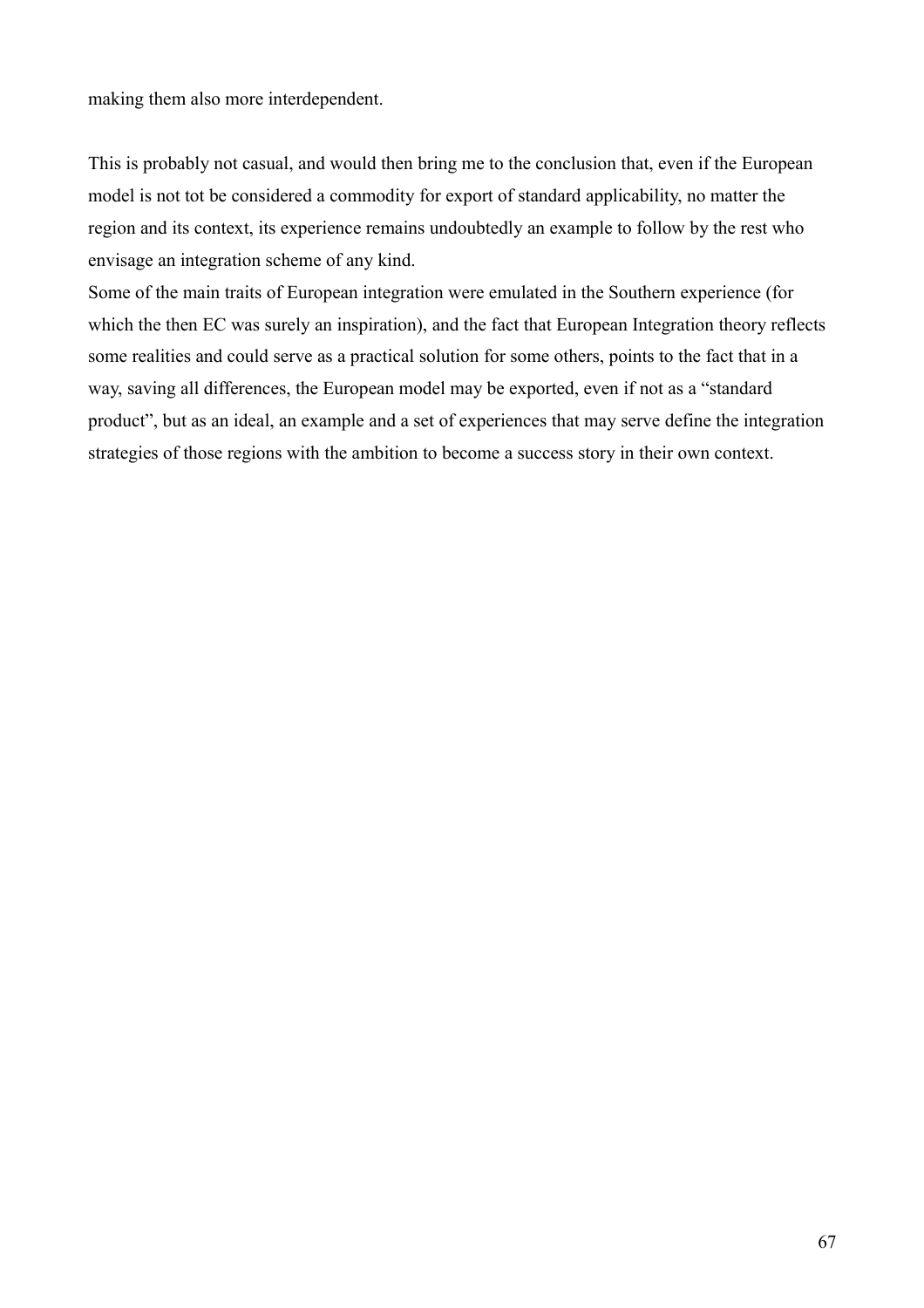# **6. Bibliography**

# **6.1. Scholarly literature**

-Arce, Lucas:*FOCEM: ¿instrumento olvidado? Recuento de las acciones y proyectos en marcha a través de la ayuda Mercosureña.*, 11.05.2010, Observatorio Económico de la Red MERCOSUR, in [http://oered.org/index.php?option=com\\_content&view=article&id=92%3Afocem-iinstrumento](http://oered.org/index.php?option=com_content&view=article&id=92%3Afocem-iinstrumento-olvidado-recuento-de-las-acciones-y-proyectos-en-marcha-a-traves-de-la-ayuda-mercosurena&catid=1%3Aarticulos&Itemid=3&lang=es)[olvidado-recuento-de-las-acciones-y-proyectos-en-marcha-a-traves-de-la-ayuda-](http://oered.org/index.php?option=com_content&view=article&id=92%3Afocem-iinstrumento-olvidado-recuento-de-las-acciones-y-proyectos-en-marcha-a-traves-de-la-ayuda-mercosurena&catid=1%3Aarticulos&Itemid=3&lang=es)[MERCOSURena&catid=1%3Aarticulos&Itemid=3&lang=es,](http://oered.org/index.php?option=com_content&view=article&id=92%3Afocem-iinstrumento-olvidado-recuento-de-las-acciones-y-proyectos-en-marcha-a-traves-de-la-ayuda-mercosurena&catid=1%3Aarticulos&Itemid=3&lang=es) last visited 13.05.2010

-Bayardo, Rubens: *Regionalización e Integración Cultural en el MERCOSUR,*08.03.2010, University of Buenos Aires, Faculty of Philosophy and Literature; Anthropology of the Culture Program, in [http://www.naya.org.ar/articulos/global02.htm,](http://www.naya.org.ar/articulos/global02.htm) last visited 13.05.2010

-Bieling Hans Jürgen / Lerch Marika: "Theorien der Europäischen Integration", 2005, Verlag für Sozialwissenschaften, Wiesbaden

-Bouzas, Roberto: MERCOSUR: Regional Governance, Asimetrías e Integración Profunda. 2005, Universidad de San Andrés/CONICET, Buenos Aires, in [http://www.iadb.org/intal/aplicaciones/uploads/ponencias/Foro\\_INTAL\\_2005\\_09\\_Bouzas1.pdf,](http://www.iadb.org/intal/aplicaciones/uploads/ponencias/Foro_INTAL_2005_09_Bouzas1.pdf) last visited 24.05.2010

-Bouzas, Roberto: *Puede sobrevivir el MERCOSUR?*, December 2003, in *Perfiles Latinoamericanos* N° 23 PP-231-242, Facultad Latinoamericana de Ciencias Sociales, in [http://redalyc.uaemex.mx/redalyc/pdf/115/11502308.pdf,](http://redalyc.uaemex.mx/redalyc/pdf/115/11502308.pdf) last visited 24.05.2010

-Bouzas, Roberto / Soltz, Hernán: *Institutions and Regional integration: the case of MERCOSUR*, 2001, in Victor Bulmer-Thomas, ed., "Regional Integration in Latin America and the Caribbean: The Political Economy of Open Regionalism", in [http://www.netamericas.net/researchpapers/documents/bouzas/Bouzas1.pdf,](http://www.netamericas.net/researchpapers/documents/bouzas/Bouzas1.pdf) last visited 15.05.2010

-Burgess, Michael: "Comparative Federalism", 2006, Routledge, Abingdon

-Burgess, Michael: *Federalism,* 2005*,* in Diez / Wiener,"European Integration Theory", Oxford University Press, USA

-Coffey, Peter: "Latin America-MERCOSUR", 2001, Kluwer Academimc Publishers, Minneapolis

-Dabène, Olivier: *L'intégration régionale en Amérique latine : le MERCOSUR*, 1995, in *Les études de CERI: Centre d'études et de recherches internationales,* in [http://www.ceri](http://www.ceri-sciencespo.com/publica/etude/etude8.pdf)[sciencespo.com/publica/etude/etude8.pdf,](http://www.ceri-sciencespo.com/publica/etude/etude8.pdf) last visited 24.05.2010

-Deluca, Santiago: "Union Europea y MERCOSUR: derecho comparado", 2003, Rubinzal-Culzoni Editores, Buenos Aires

-Diez, Thomas / Wiener, Antje: "European Integration Theory", 2004, Oxford University Press, USA

-Dinan, Desmond: "Ever Closer Union, an introduction to European Integration", 2005, Palgrave Macmillan's, Houndsmills.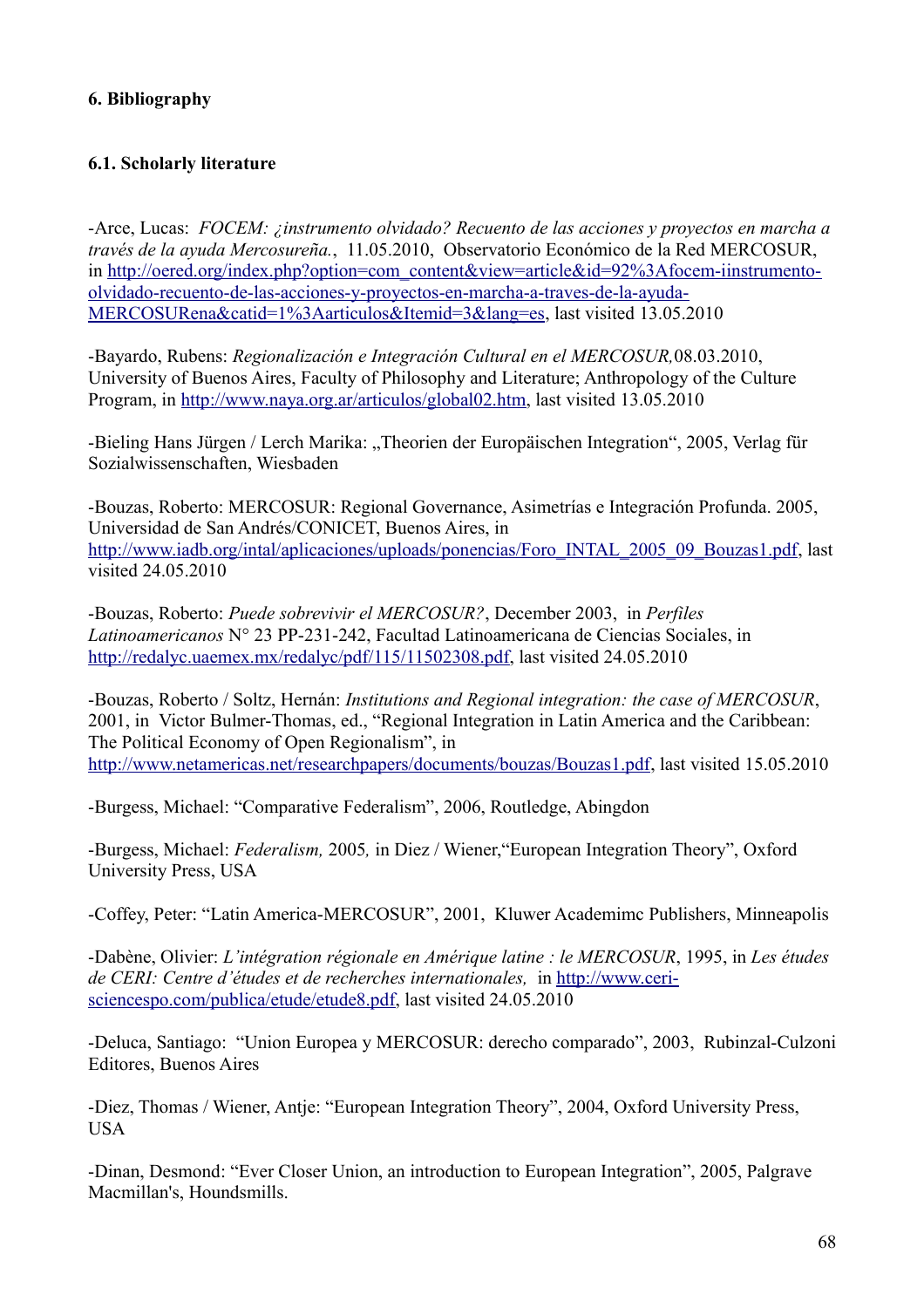-ECLAC International trade and integration Division: *the MERCOSUR experience,* 2009, *in Institute of Southeast Asian Studies; "*MERCOSUR Economic Integration Lessons for ASEAN*",* ISEAS Publishing, Singapore

-Fischer, Thomas / Große Hüttmann, Martin: *Föderalismus*, 2005, in Bieling / Lerch, "Theorien der Europäischen Integration", Verlag für Sozialwissenschaften, Wiesbaden

-Friedrich, Carl J.: *Nationaler und internationaler Föderalismus in Theorie und Praxis,* 1964, in *Politische Vierteljahresschrift*, 5/2, S. 154-187, in [http://books.google.com/books?](http://books.google.com/books?id=QZLQoHdGN9QC&pg=PA40&lpg=PA40&dq=#v=onepage&q=) id=QZLQoHdGN9QC&pg=PA40&lpg=PA40&dq=%22Nationaler+und+internationaler+F %C3%B6deralismus+in+Theorie+und+Praxis

%22&source=bl&ots=XqPb7p0WFM&sig=ucnPTzyk3ggdH5mXn-

[da3ylwh1Y&hl=es&ei=z9OCS5OfI4TqmgPvpMzmBg&sa=X&oi=book\\_result&ct=result&resnum](http://books.google.com/books?id=QZLQoHdGN9QC&pg=PA40&lpg=PA40&dq=#v=onepage&q=) =4&ved=0CBcQ6AEwAw#v=onepage&q=%22Nationaler%20und%20internationaler%20F [%C3%B6deralismus%20in%20Theorie%20und%20Praxis%22&f=false,](http://books.google.com/books?id=QZLQoHdGN9QC&pg=PA40&lpg=PA40&dq=#v=onepage&q=) last visited 24.05.2010

-Gazel, Ricardo / Paiva, Pablo: *MERCOSUR: past present and future* , 2003, in *Nova economia Belo horizonte* N°13 (2) p, 115-136, in [http://www.face.ufmg.br/novaeconomia/sumarios/v13n2/Paiva.pdf,](http://www.face.ufmg.br/novaeconomia/sumarios/v13n2/Paiva.pdf) last visited 19.05.2010

-Guedes de Oliveira, Marcos Antonio: *Political Developmant and Comparative Issues with the EU*, 2007,in: Brunkhorst /Grözinger /Matiaske / Neves*;* "The European Union as a Model for the Development of MERCOSUR?", Rainer Hampp Verlag, München

-Grosman, Lucas: *La defensa de la competencia en el MERCOSUR,* 01.11.2008, Universitat Pompeu Fabra, Barcelona, in [http://www.upf.edu/constitucional/actualitat/PDFs/Grosmanx\\_lucas.pdf,](http://www.upf.edu/constitucional/actualitat/PDFs/Grosmanx_lucas.pdf) last visited 25.05.2010

-Jarnagin Laura / Pang Eul-Soo: *MERCOSUR: The elusive quest for regional integration,* 2009, in Institute of Southeast Asian Studies; "MERCOSUR Economic integration, Lessons for ASEAN", ISEAS Publishing, Singapore

-Kurt Ümit: *Historical Outlook to the EU from the Functionalist Perspective: Europe of Monnet, Schumann and Mitrany,* unknown date, Boğaziçi University, Istanbul, in  [http://www.essex.ac.uk/ecpr/events/graduateconference/barcelona/papers/473.pdf,](http://www.essex.ac.uk/ecpr/events/graduateconference/barcelona/papers/473.pdf) last visited 04.03.2010

-Laird, Sam: *MERCOSUR: Objectives and achievements*, in Kahras/ Winters; " Making the Most of MERCOSUR", forthcoming, The World Bank, Washington DC, in [http://www.wto.org/english/res\\_e/reser\\_e/tp9702\\_e.htm,](http://www.wto.org/english/res_e/reser_e/tp9702_e.htm) last visited 19.05.2010

-Laursen, Finn: Conference Paper: *Institutional vs. Leadership Requirements for Regional Integration: The European Union, MERCOSUR and Other Integration Schemes Compared*, 2009 Rio de Janeiro, copy provided by the author.

- Malamud, Andrés / Schmitter, Philippe: *La Experiencia De Integracion Europea Y El Potencial De Integracion Del MERCOSUR, 2006,* in *Desarrollo Económico* Vol 46 N° 181, Instituto de desarrollo económico y social, in [http://www.jstor.org/stable/4151099,](http://www.jstor.org/stable/4151099) last visited 02.02.2010

-Mohammeddinov, Mihail: *El MERCOSUR y la Unión Europea: Variación entre los factores de cohesión,* 2005, Polis (investigación y análisis sociopolítico y piscosocial), México D.F., [http://redalyc.uaemex.mx/pdf/726/72610208.pdf,](http://redalyc.uaemex.mx/pdf/726/72610208.pdf) last visited 25.05.2010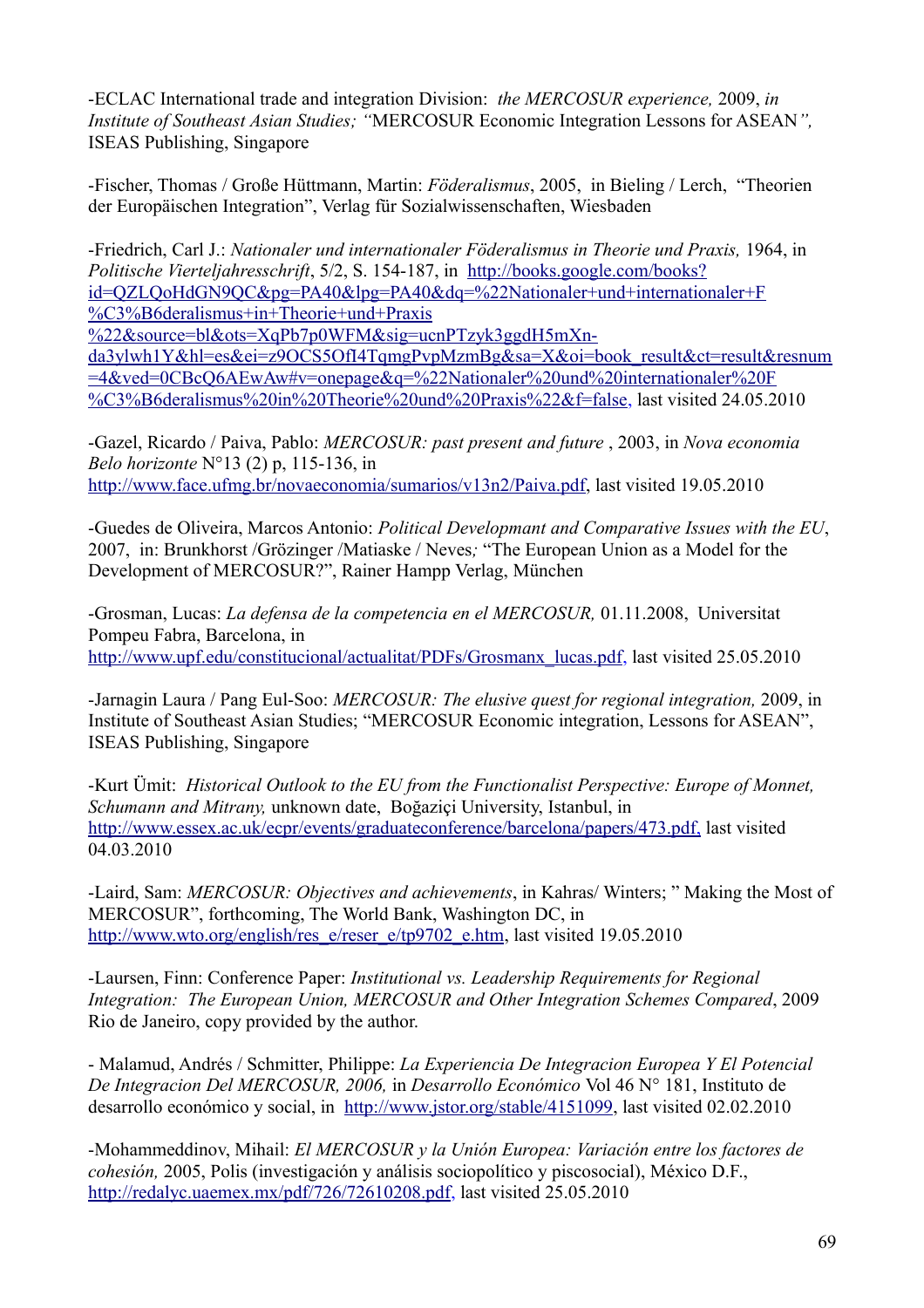-Nicoll, William / Salmon, Trevor C: "Building European Union: a documentary history and analysis", 1997, Manchester University Press, Manchester, in [http://books.google.com/books?](http://books.google.com/books?id=Jw_HQbUcobsC&pg=PA10&lpg=PA10&dq=Memorandum+on+the+Organization+of+a+Regime+of+European+Federal+Union&source=bl&ots=tC15veIzO0&sig=16L1YRJwtvhkXoKuALgUhpyhzJM&hl=es&ei=L_eMS-O9PJiUnwOK_Yi1BA&sa=X&oi=book_result&ct=result&resnum=6&ved=0CCEQ6AEwBQ#v=onepage&q=Memorandum%20on%20the%20Organization%20of%20a%20Regime%20of%20European%20Federal%20Union&f=false) id=Jw\_HQbUcobsC&pg=PA10&lpg=PA10&dq=Memorandum+on+the+Organization+of+a+Regi me+of+European+Federal+Union&source=bl&ots=tC15veIzO0&sig=16L1YRJwtvhkXoKuALgU hpyhzJM&hl=es&ei=L\_eMS-

[O9PJiUnwOK\\_Yi1BA&sa=X&oi=book\\_result&ct=result&resnum=6&ved=0CCEQ6AEwBQ#v=o](http://books.google.com/books?id=Jw_HQbUcobsC&pg=PA10&lpg=PA10&dq=Memorandum+on+the+Organization+of+a+Regime+of+European+Federal+Union&source=bl&ots=tC15veIzO0&sig=16L1YRJwtvhkXoKuALgUhpyhzJM&hl=es&ei=L_eMS-O9PJiUnwOK_Yi1BA&sa=X&oi=book_result&ct=result&resnum=6&ved=0CCEQ6AEwBQ#v=onepage&q=Memorandum%20on%20the%20Organization%20of%20a%20Regime%20of%20European%20Federal%20Union&f=false) nepage&q=Memorandum%20on%20the%20Organization%20of%20a%20Regime%20of [%20European%20Federal%20Union&f=false,](http://books.google.com/books?id=Jw_HQbUcobsC&pg=PA10&lpg=PA10&dq=Memorandum+on+the+Organization+of+a+Regime+of+European+Federal+Union&source=bl&ots=tC15veIzO0&sig=16L1YRJwtvhkXoKuALgUhpyhzJM&hl=es&ei=L_eMS-O9PJiUnwOK_Yi1BA&sa=X&oi=book_result&ct=result&resnum=6&ved=0CCEQ6AEwBQ#v=onepage&q=Memorandum%20on%20the%20Organization%20of%20a%20Regime%20of%20European%20Federal%20Union&f=false) last visited 30.03.2010

-Ochoa Raúl: *Asimetrías e instituciones en el MERCOSUR: las asignaturas pendientes*, unknown date, in [http://webcache.googleusercontent.com/search?](http://webcache.googleusercontent.com/search?q=cache:G33MpuhP4_0J:academia.unse.edu.ar/13pg/mims/TPI/ochoa/Instituciones%2520Mercosur%2520UCA1.ppt+Asimetr%C3%ADas+e+instituciones+en+el+MERCOSUR:+las+asignaturas+pendientes+ochoa&cd=1&hl=es&ct=clnk&client=firefox-a) [q=cache:G33MpuhP4\\_0J:academia.unse.edu.ar/13pg/mims/TPI/ochoa/Instituciones](http://webcache.googleusercontent.com/search?q=cache:G33MpuhP4_0J:academia.unse.edu.ar/13pg/mims/TPI/ochoa/Instituciones%2520Mercosur%2520UCA1.ppt+Asimetr%C3%ADas+e+instituciones+en+el+MERCOSUR:+las+asignaturas+pendientes+ochoa&cd=1&hl=es&ct=clnk&client=firefox-a) [%2520MERCOSUR%2520UCA1.ppt+Asimetr%C3%ADas+e+instituciones+en+el+MERCOSUR:](http://webcache.googleusercontent.com/search?q=cache:G33MpuhP4_0J:academia.unse.edu.ar/13pg/mims/TPI/ochoa/Instituciones%2520Mercosur%2520UCA1.ppt+Asimetr%C3%ADas+e+instituciones+en+el+MERCOSUR:+las+asignaturas+pendientes+ochoa&cd=1&hl=es&ct=clnk&client=firefox-a) [+las+asignaturas+pendientes+ochoa&cd=1&hl=es&ct=clnk&client=firefox-a,](http://webcache.googleusercontent.com/search?q=cache:G33MpuhP4_0J:academia.unse.edu.ar/13pg/mims/TPI/ochoa/Instituciones%2520Mercosur%2520UCA1.ppt+Asimetr%C3%ADas+e+instituciones+en+el+MERCOSUR:+las+asignaturas+pendientes+ochoa&cd=1&hl=es&ct=clnk&client=firefox-a) last visited 25.05.2010

-Peña, Félix: *El MERCOSUR y su futuro: una visión argentina,* 22.06.2005, Instituto Real Elcano, in [http://www.cibera.de/fulltext/11/11213/analisis/764/Pe%F1a\\_764.pdf,](http://www.cibera.de/fulltext/11/11213/analisis/764/Pe%F1a_764.pdf) last visited 25.05.2010

*-*Peña, Félix. *¿En que se diferenciaría UNASUR de un MERCOSUR ampliado?,* 2008, in <http://www.comunidadandina.org/prensa/articulos/felixpena6-08.htm>**,** last visited 28.04.2010

*-*Pena, Celina / Rozemberg, Ricardo: *MERCOSUR: A different approach to institutional development,* 2005, FOCAL: Canadian Foundation for the Americas, in [http://www.focal.ca/pdf/MERCOSUR.pd,](http://www.focal.ca/pdf/mercosur.pd) last visited 15.05.2010

-Roett Riordan: "MERCOSUR, Regional Integration, World Markets", 1999, Ed. Lynne Rienner, London

-Rosamond, Ben: "Theories of European Integration", 2000, St. Martin's Press, INC

-Roy, Joaquín: *Why do Latin American integration systems differ from the EU model?,* 2009, in Laursen, Finn; "Comparative Regional Integration: Europe and Beyond", forthcoming, Ashgate, Farnham (copy provided by the editor)

-Schimmelfennig, Frank: *Liberal intergovernmentalism*, 2004 in Diez / Wiener "European *Integration Theory", Oxford University Press, USA*

-Smith, Karen E.: "European Union Foreign Policy in a Changing World", 2008, Polity Press, Cambridge

-Termansen, Ivana: *Harmonization of MERCOSUR statistics,* January 2010*,* IFC Bulletin N° 32, in [http://www.bis.org/ifc/publ/ifcb32d.pdf,](http://www.bis.org/ifc/publ/ifcb32d.pdf) last visited 20.05.2010

-Ventura, Deisy: "Las asimetrías entre el MERCOSUR y la Unión Europea", 2005, Konrad Adenauer Stiftung, Berlin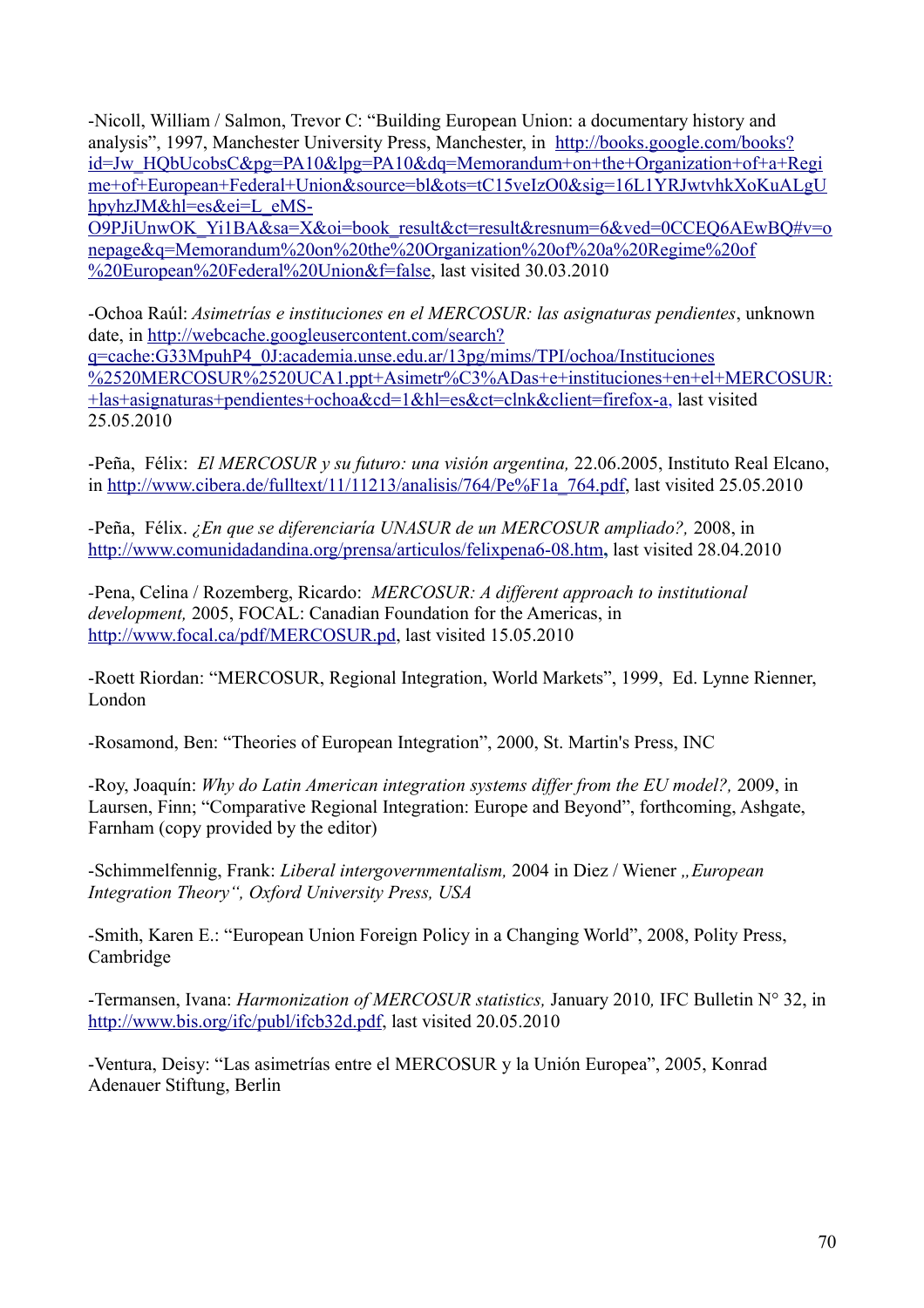## **6.2. Media coverage**

**-**IV EU-MERCOSUR Summit Joint Communiqué, 17.05.2010, in [http://www.eu2010.es/export/sites/presidencia/comun/descargas/Cumbre\\_UEALC/MERCOSUREN](http://www.eu2010.es/export/sites/presidencia/comun/descargas/Cumbre_UEALC/mercosurEN.pdf) [.pdf,](http://www.eu2010.es/export/sites/presidencia/comun/descargas/Cumbre_UEALC/mercosurEN.pdf) last visited 19.05.2010

-ABC Paraguay Newspaper: "Favorito en elecciones de Brasil quiere 'flexibilizar' el MERCOSUR",01.01.2010 , in [http://www.abn.info.ve/noticia.php?articulo=213617&lee=16,](http://www.abn.info.ve/noticia.php?articulo=213617&lee=16) last visited 26.04.2010

- ABC Paraguay Newspaper: "Feria élite 'Brangus MERCOSUR' se realiza hoy en la Asociación Rural", 16.04.2010, in [http://www.abc.com.py/abc/nota/104167-Feria-%C3%A9lite-](http://www.abc.com.py/abc/nota/104167-Feria-%C3%A9lite-%E2%80%9CBrangus-Mercosur) [%E2%80%9CBrangus-MERCOSUR%E2%80%9D-se-realiza-hoy-en-la-Asociaci%C3%B3n-](http://www.abc.com.py/abc/nota/104167-Feria-%C3%A9lite-%E2%80%9CBrangus-Mercosur)[Rural/,](http://www.abc.com.py/abc/nota/104167-Feria-%C3%A9lite-%E2%80%9CBrangus-Mercosur) last visited 20.04.2010

-ABC Paraguay Newspaper: "Paraguay apoya entrada de Venezuela al MERCOSUR", 25.04.2010, in [http://www.paraguay.com/internacionales/favorito-en-elecciones-de-brasil-quiere-flexibilizar-el-](http://www.paraguay.com/internacionales/favorito-en-elecciones-de-brasil-quiere-flexibilizar-el-mercosur-21844)[MERCOSUR-21844,](http://www.paraguay.com/internacionales/favorito-en-elecciones-de-brasil-quiere-flexibilizar-el-mercosur-21844) last visited 28.04.2010

-BBC NEWS Online journal: "A Guide to World Trade Blocs", 09.12.2005, in [http://news.bbc.co.uk/2/hi/business/4510792.stm,](http://news.bbc.co.uk/2/hi/business/4510792.stm) last visited 20.05.2010

-EL PAIS Newspaper: "La UE y MERCOSUR se apresuran para cerrar un pacto de libre comercio este año", 17.05.2010, in [http://www.elpais.com/articulo/internacional/UE/MERCOSUR/apresuran/cerrar/pacto/libre/comerci](http://www.elpais.com/articulo/internacional/UE/Mercosur/apresuran/cerrar/pacto/libre/comercio/ano/elpepuint/20100517elpepuint_7/Tes) [o/ano/elpepuint/20100517elpepuint\\_7/Tes,](http://www.elpais.com/articulo/internacional/UE/Mercosur/apresuran/cerrar/pacto/libre/comercio/ano/elpepuint/20100517elpepuint_7/Tes) last visited 18.05.2010

-EL UNIVERSAL Newspaper: "Chávez desea ingreso de Venezuela a MERCOSUR antes que finalice mandato de Lula", 28.04.2010, in [http://www.eluniversal.com/2010/04/28/eco\\_ava\\_chavez-desea-ingreso\\_28A3821371.shtml](http://www.eluniversal.com/2010/04/28/eco_ava_chavez-desea-ingreso_28A3821371.shtml) last visited 28.04.2010

-INFOLATAM Newspaper: "MERCOSUR: Brasil presenta un proyecto de Consejo de Defensa regional", 17.09.2008, in [http://www.infolatam.com/entrada.jsp?id=10143,](http://www.infolatam.com/entrada.jsp?id=10143) last visited 28.04.2010

-INFOLATAM Newspaper: "MERCOSUR: empresarios argentinos se oponen a la adhesión de Venezuela", 02.06.2009, in [http://www.infolatam.com/entrada.jsp?id=14235,](http://www.infolatam.com/entrada.jsp?id=14235) last visited 25.04.2010

-INFOLATAM Newspaper: "MERCOSUR: sede en Montevideo y elecciones en 2010", 14.12.2006, in http://www.infolatam.com/entrada/MERCOSUR\_sede\_en\_montevideo\_y\_elecciones-2415.html , last visited 28.04.2010

-LA CRONICA DE HOY Online journal: "Calderón y Lula, por TLC México-Brasil", 18.08.2009, in [http://www.cronica.com.mx/nota.php?id\\_nota=452342,](http://www.cronica.com.mx/nota.php?id_nota=452342) last visited 13.05.2010

-LA NACION Newspaper: "Cronología del conflicto",17.04.2007, in [http://www.lanacion.com.ar/nota.asp?nota\\_id=901203,](http://www.lanacion.com.ar/nota.asp?nota_id=901203) last visited 23.04.2010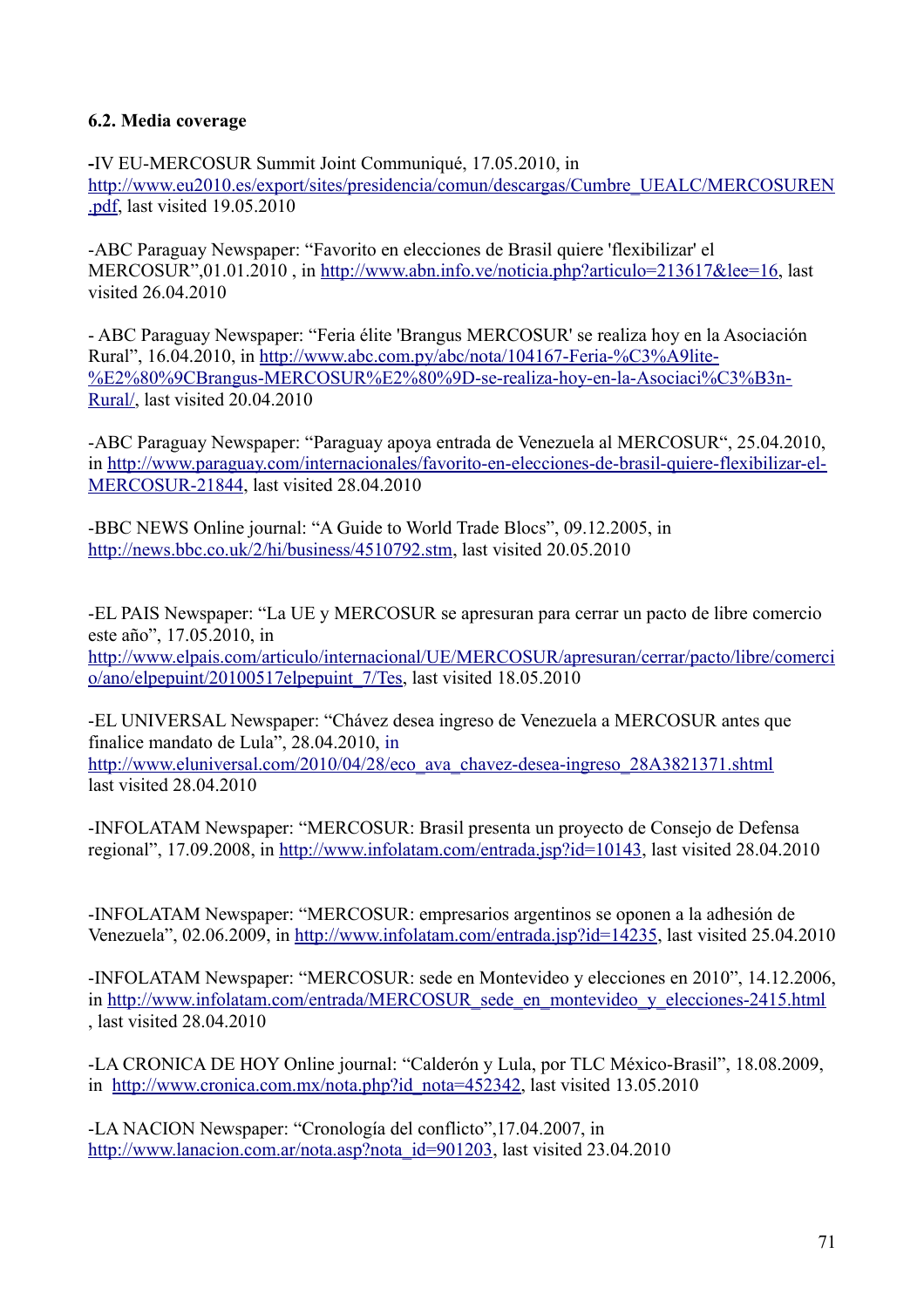-LA NACION Newspaper: "El Gobierno logra apoyo para una dura condena a Gran Bretaña", 22.02.2010, in [http://www.lanacion.com.ar/nota.asp?nota\\_id=1235895&pid=8371349&toi=6256,](http://www.lanacion.com.ar/nota.asp?nota_id=1235895&pid=8371349&toi=6256) last visited 03.03.2010

-LA NACION Newspaper: "Enérgico reclamo de Europa por las barreras comerciales", 13.05.2010, in [http://www.lanacion.com.ar/nota.asp?nota\\_id=1264146,](http://www.lanacion.com.ar/nota.asp?nota_id=1264146) last visited 13.05.2010

-OGLOBO Newspaper:" Israel será parceiro comercial do Mercosul", 15.03.2010, in [http://oglobo.globo.com/economia/mat/2010/03/15/israel-sera-parceiro-comercial-do-mercosul-](http://oglobo.globo.com/economia/mat/2010/03/15/israel-sera-parceiro-comercial-do-mercosul-916069969.asp)[916069969.asp,](http://oglobo.globo.com/economia/mat/2010/03/15/israel-sera-parceiro-comercial-do-mercosul-916069969.asp) last visited 10.04.2010

-OGLOBO Newspaper: "Co-producoes Latino Americanas", 10.04.2010, in [http://oglobo.globo.com/blogs/cineclube/posts/2010/04/10/co-producoes-latino-americanas-](http://oglobo.globo.com/blogs/cineclube/posts/2010/04/10/co-producoes-latino-americanas-282731.asp)[282731.asp,](http://oglobo.globo.com/blogs/cineclube/posts/2010/04/10/co-producoes-latino-americanas-282731.asp) last visited 14.04.2010

-OGLOBO Newspaper: "Egito assinará acordo com Mercosul ainda este ano", 14.04.2010, in [http://oglobo.globo.com/economia/mat/2010/04/14/egito-assinara-acordo-com-mercosul-ainda-este](http://oglobo.globo.com/economia/mat/2010/04/14/egito-assinara-acordo-com-mercosul-ainda-este-ano-916334009.asp)[ano-916334009.asp,](http://oglobo.globo.com/economia/mat/2010/04/14/egito-assinara-acordo-com-mercosul-ainda-este-ano-916334009.asp) last visited 20.04.2010

-THE WALL STREET JOURNAL Online Journal: "Presidentes de Brasil y China firman acuerdos bilaterales", 05.04.2010, in [http://online.wsj.com/article/SB127135534850377693.html,](http://online.wsj.com/article/SB127135534850377693.html) last visited 13.05.2010

## **6.3. Treaties, Protocols and Legal regulations**

**-**Treaty of Asunción, 1991, in [http://www.MERCOSUR.int/p\\_searchresult.jsp?query=tratado%20de](http://www.mercosur.int/p_searchresult.jsp?query=tratado%20de%20asunci%F3n)  $\frac{\%20$ asunci $\frac{\%F3n}{s}$ , last visited 25.05.2010

-Protocol of Brasilia, 1991, in ….

-Treaty on the European Union, 1992, in [http://www.eurotreaties.com/maastrichteu.pdf,](http://www.eurotreaties.com/maastrichteu.pdf) last visited 25.05.2010

-Protocol of Ouro Preto, 1994, [http://www.rau.edu.uy/MERCOSUR/opretosp.htm,](http://www.rau.edu.uy/mercosur/opretosp.htm) last visited 25.05.2010

-Protocol of Olivos, 2002, in [http://es.wikisource.org/wiki/MERCOSUR\\_-](http://es.wikisource.org/wiki/Mercosur_-_Protocolo_de_Olivos_para_la_Soluci%C3%B3n_de_Controversias_(2002)) Protocolo de Olivos para la Soluci%C3%B3n de Controversias %282002%29, last visited 26.05.2010

-Agreement on the rules for the application of the Protocol for the defense of competition of MERCOSUR, 2002, in [http://www.sice.oas.org/trade/MRCSR/agcompos.asp,](http://www.sice.oas.org/trade/MRCSR/agcompos.asp) last visited 25.05.2010

-Protocol constituting the Parliament of MERCOSUR, 2005, in [http://www.parlamento.gub.uy/htmlstat/pl/protocolos/prot18063.htm,](http://www.parlamento.gub.uy/htmlstat/pl/protocolos/prot18063.htm) last visited 26.05.2010

-*Ad hoc* court Arbitration verdict, 06.09.2006 (on restrictions on free mobility between Uruguay and Argentina)- No catalog number, in [http://docs.google.com/viewer?](http://docs.google.com/viewer?a=v&q=cache:7BQr6hYce54J:www.mercosur.org.uy/innovaportal/file/Laudo%2520de%2520Cortes%2520de%2520Ruta%2520-%2520ES.pdf%3Fcontentid%3D440%26version%3D1%26filename%3DLaudo%2520de%2520Cortes%2520de%2520Ruta%2520-%2520ES.pdf+laudo+cortes+de+ruta+2006+gamio&hl=es&pid=bl&srcid=ADGEESgo1QeD-AWBIARkaIRmlxhcVI7G6FGvdpviD4AA_LIN072U2kKK10zcvztUOn2ZYl3Ved4H1jQdrt2pN5cv0CKPtBiOhPrKItjXAmCCTVovMQ1JlfZfjsuFk8HPrNkmqKDGz9mB&sig=AHIEtbQ4VqLhW6efNVvO7j8wTsMC-2RyEA) [a=v&q=cache:7BQr6hYce54J:www.mercosur.org.uy/innovaportal/file/Laudo%2520de](http://docs.google.com/viewer?a=v&q=cache:7BQr6hYce54J:www.mercosur.org.uy/innovaportal/file/Laudo%2520de%2520Cortes%2520de%2520Ruta%2520-%2520ES.pdf%3Fcontentid%3D440%26version%3D1%26filename%3DLaudo%2520de%2520Cortes%2520de%2520Ruta%2520-%2520ES.pdf+laudo+cortes+de+ruta+2006+gamio&hl=es&pid=bl&srcid=ADGEESgo1QeD-AWBIARkaIRmlxhcVI7G6FGvdpviD4AA_LIN072U2kKK10zcvztUOn2ZYl3Ved4H1jQdrt2pN5cv0CKPtBiOhPrKItjXAmCCTVovMQ1JlfZfjsuFk8HPrNkmqKDGz9mB&sig=AHIEtbQ4VqLhW6efNVvO7j8wTsMC-2RyEA)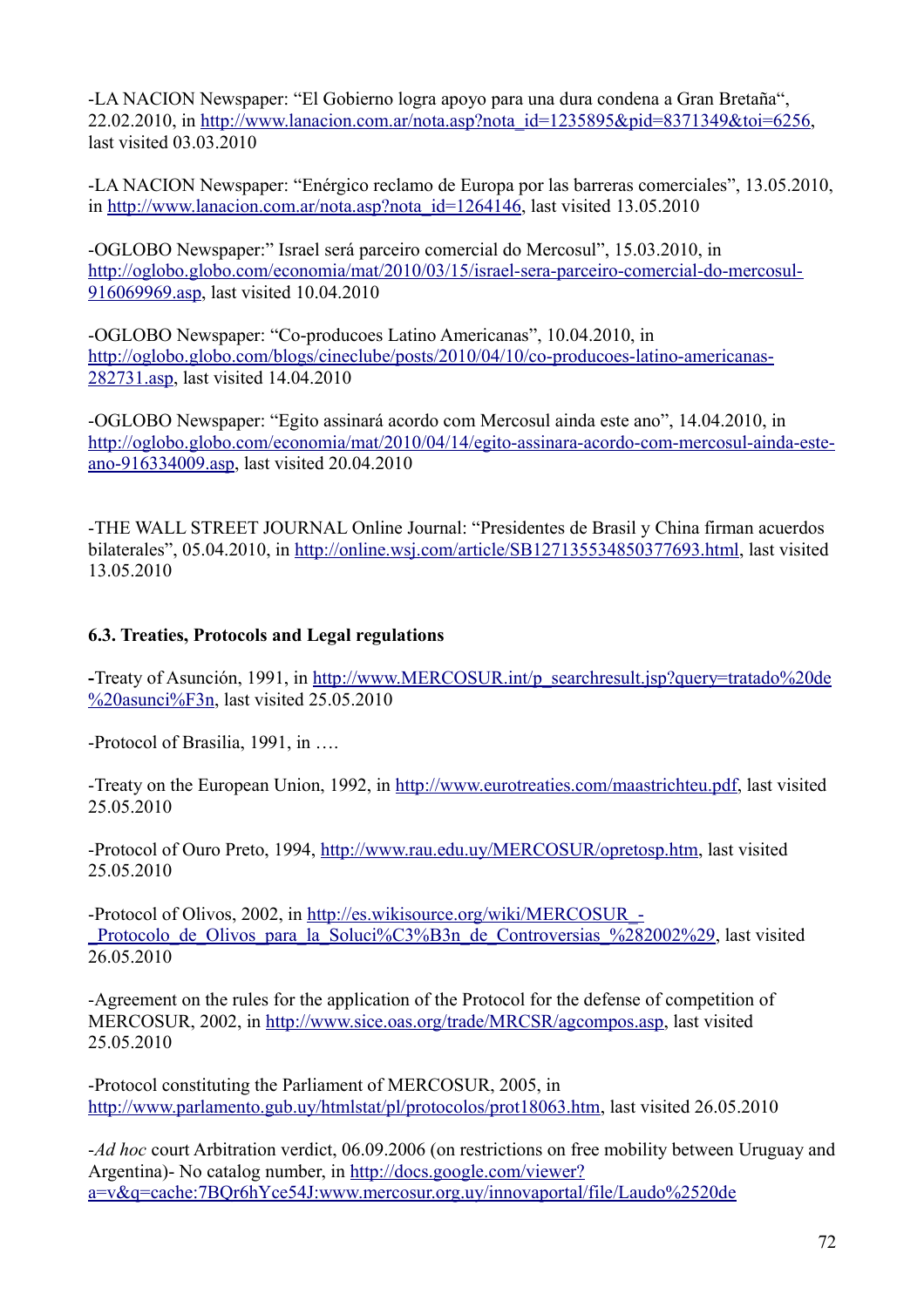%2520Cortes%2520de%2520Ruta%2520-%2520ES.pdf%3Fcontentid%3D440%26version %3D1%26filename%3DLaudo%2520de%2520Cortes%2520de%2520Ruta%2520- %2520ES.pdf+laudo+cortes+de+ruta+2006+gamio&hl=es&pid=bl&srcid=ADGEESgo1QeD-[AWBIARkaIRmlxhcVI7G6FGvdpviD4AA\\_LIN072U2kKK10zcvztUOn2ZYl3Ved4H1jQdrt2pN5c](http://docs.google.com/viewer?a=v&q=cache:7BQr6hYce54J:www.mercosur.org.uy/innovaportal/file/Laudo%2520de%2520Cortes%2520de%2520Ruta%2520-%2520ES.pdf%3Fcontentid%3D440%26version%3D1%26filename%3DLaudo%2520de%2520Cortes%2520de%2520Ruta%2520-%2520ES.pdf+laudo+cortes+de+ruta+2006+gamio&hl=es&pid=bl&srcid=ADGEESgo1QeD-AWBIARkaIRmlxhcVI7G6FGvdpviD4AA_LIN072U2kKK10zcvztUOn2ZYl3Ved4H1jQdrt2pN5cv0CKPtBiOhPrKItjXAmCCTVovMQ1JlfZfjsuFk8HPrNkmqKDGz9mB&sig=AHIEtbQ4VqLhW6efNVvO7j8wTsMC-2RyEA) v0CKPtBiOhPrKItjXAmCCTVovMQ1JlfZfjsuFk8HPrNkmqKDGz9mB&sig=AHIEtbQ4VqLhW6 [efNVvO7j8wTsMC-2RyEA,](http://docs.google.com/viewer?a=v&q=cache:7BQr6hYce54J:www.mercosur.org.uy/innovaportal/file/Laudo%2520de%2520Cortes%2520de%2520Ruta%2520-%2520ES.pdf%3Fcontentid%3D440%26version%3D1%26filename%3DLaudo%2520de%2520Cortes%2520de%2520Ruta%2520-%2520ES.pdf+laudo+cortes+de+ruta+2006+gamio&hl=es&pid=bl&srcid=ADGEESgo1QeD-AWBIARkaIRmlxhcVI7G6FGvdpviD4AA_LIN072U2kKK10zcvztUOn2ZYl3Ved4H1jQdrt2pN5cv0CKPtBiOhPrKItjXAmCCTVovMQ1JlfZfjsuFk8HPrNkmqKDGz9mB&sig=AHIEtbQ4VqLhW6efNVvO7j8wTsMC-2RyEA) last visited 27.05.2010

-Argentinean Law 26.522 concerning "Audiovisual services of communication", 2009, in [http://www.infoleg.gov.ar/infolegInternet/anexos/155000-159999/158649/norma.htm,](http://www.infoleg.gov.ar/infolegInternet/anexos/155000-159999/158649/norma.htm) last visited 25.05.2010

## **6.4. Web portals**

-Portal for FOCEM: [http://www.MERCOSUR.int/focem/index.php?id=focem,](http://www.mercosur.int/focem/index.php?id=focem) last visited 18.05.2010

-Portal for MERCOSUR (official): [http://www.MERCOSUR.int,](http://www.mercosur.int/) last visited 24.05.2010

-Portal for the Library of the Argentinean Congress: [http://www.bcnbib.gov.ar/glin3.htm,](http://www.bcnbib.gov.ar/glin3.htm) last visited 13.05.2010

**-**Portal for SICE- Information on external trade of the OAS website: [http://www.sice.oas.org/default\\_s.asp,](http://www.sice.oas.org/default_s.asp) last visited 13.05.2010

## **6.5. Audio sources**

-Radio Exterior de España: Program *Hora América*, Interview with Carlos Alvarez. April 29<sup>th</sup> 2010, accessed via iTunes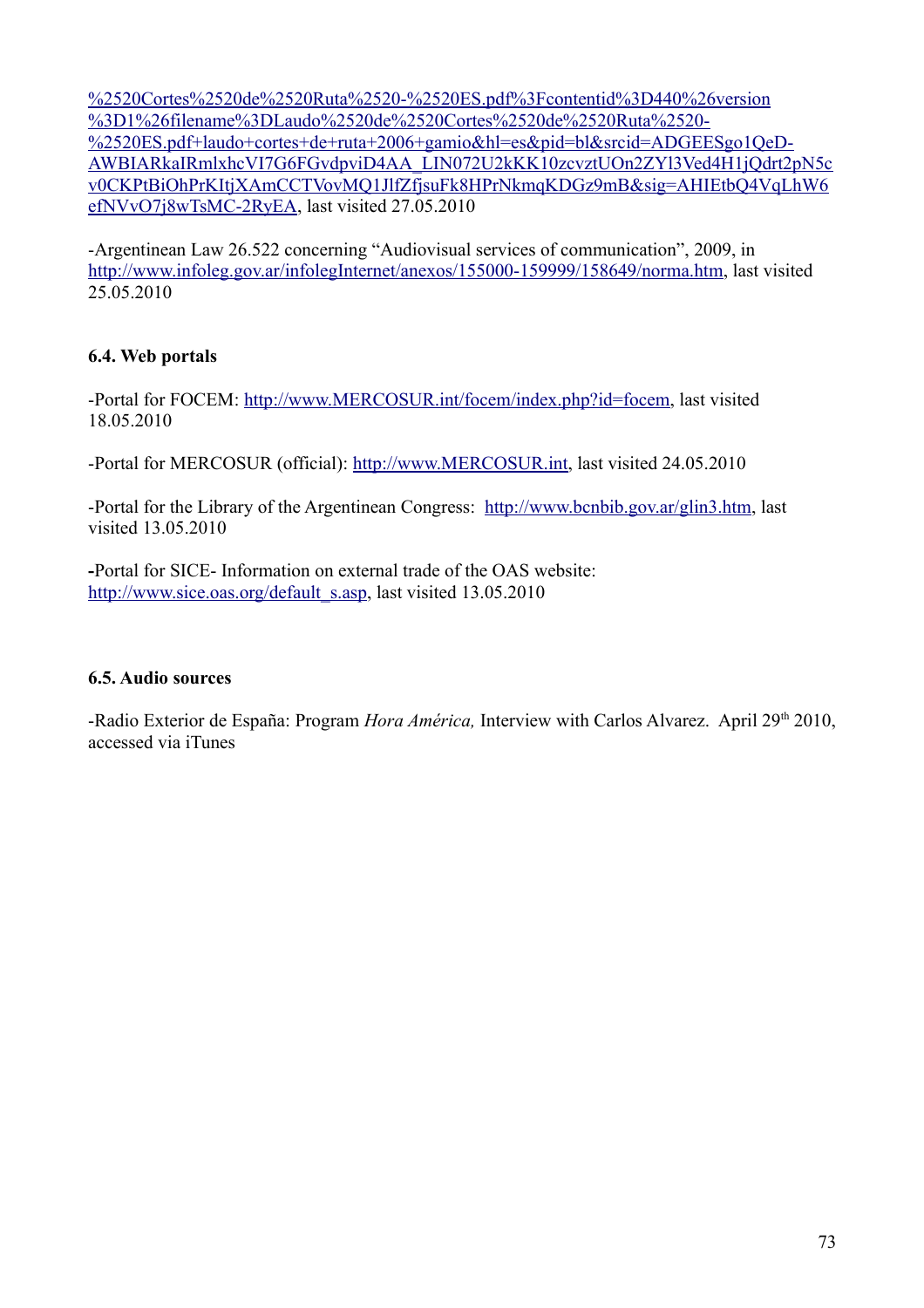## **7. Annex**

## **7.1.Broadcasting station: Radio exterior de España Program: Hora América**

Interview with Carlos Alvarez (Argentinean ex-vice president and president of the MERCOSUR COREPER until December 2009) [4](#page-73-0)  $29<sup>th</sup>$  April 2010

-Question: What are the expectations in achieving an agreement between the EU and MERCOSUR? -Answer: It would be very important for the two blocs to advance, in principle because nowadays there are certain questionings to the integration projects (Europe with the Greek situation and MERCOSUR with the deficit of commercial agreements with important countries or regions). It would be important to advance because this would consolidate or help at least give a strong feeling of advance of regional agreements, and it would constitute the first bi-regional association , a great macro-region, which would have more weight in international politics, specially in a moment of transition, where the world power is going through changes and re-configurations. Europe has had difficulties to be an actor in this new world. And Latin America, or South America will not have a significant presence either if it is not consolidated, despite being present in the G-20 or including Brazil and Mexico as very important countries.

I thing the upcoming world is a world of giants. The world will have 3 Asian countries among the 5 first economies in the world (China, India and Japan). A strategic association between the EU and MERCOSUR would open very interesting perspectives from the strategic point of view, not only considering the smaller, commercial issues (which are not less important because of the existence of a lot of interests and lobby behind these issues).

But there should be a more inclusive, complete and strategic look. If this look prevails among the current leaders, one of a more political view, one can be more optimistic about the success of this summit.

-Question: It is certain that the EU had shown interest in MERCOSUR on previous summits; but his coincided with moments in which the countries that constitute MERCOSUR couldn't come to internal agreements. Do you think that in this moment MERCOSUR may be in position of reaching agreements with the EU?

<span id="page-73-0"></span><sup>4</sup> Translation by author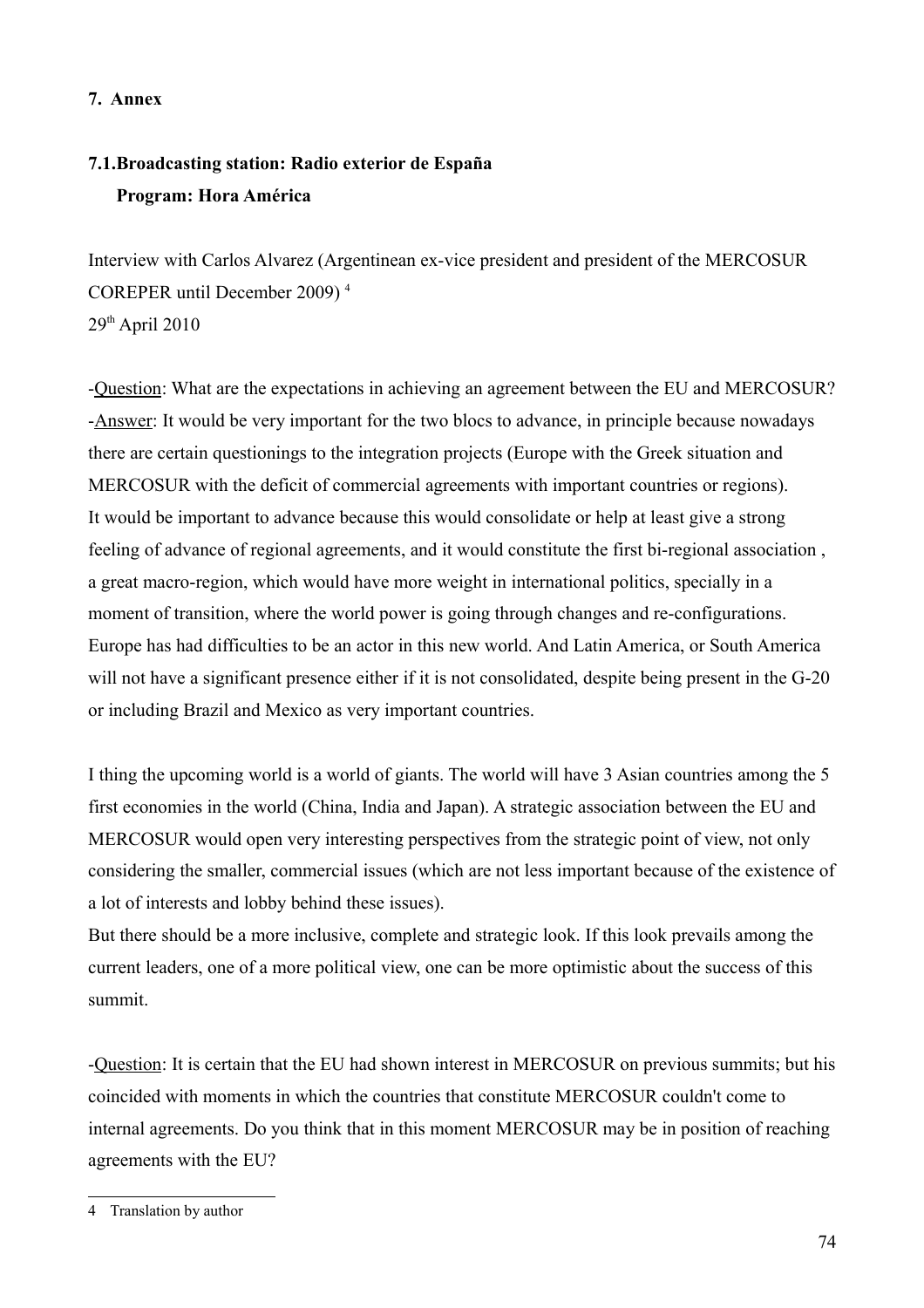-Answer: I presided the COREPER of MERCOSUR until December and in that context I came to Spain to meet the representatives of the "Alternativas" Foundation, and I had an interview with chancillor Moratino and I told him that for the first time after a long period, I see in the region -and specially on the part of Argentina and Brazil- a political will that I hadn't seen before.

The agreement was always rejected due to commercial differences (how much would MERCOSUR open its economies to the industrial and the services sectors, and how much would Europe open its economies for raw materials). And this time I see a more strategic view, that considers how many externalities and how many advantages would this agreement imply. How much impact, how many benefits -direct or indirect- the agreement could have; specially in time.

On top of this, not in so many opportunities do the rotating presidency of Spain in Europe coincide with the *pro tempore* presidency of Argentina in MERCOSUR. Afterward comes the Brazilian presidency; and with the Belgian one it will be harder. So I think that there has to be a hard stance and show the real possibilities in this summit, because -I insist- I saw much more willingness on the part of the MERCOSUR countries.

-Question: In Spanish-speaking America there is MERCOSUR but there also is the Asociation of Andean Countries, Mexico, ALBA...Is it possible to achieve positive results for everybody with so many disperse organizations?

-Answer: The EU has been strongly advancing on Central America and the Caribbean, it has agreements with Chile, it has also initiated agreements in the Andean Community with Colombia and Peru. This means that an agreement with MERCOSUR would greatly help render the bond between Europe and Latin America more homogenous. Why? Because the agreement with MERCOSUR involves two of the three most important countries in Latin America. If the three most important countries are Brazil, Mexico and Argentina, MERCOSUR brings two of them together. So the agreement with MERCOSUR would be a sort of key, an accelerating factor for agreements between Europe and Latin America, because -as I was saying- it would have very positive externalities. It would accelerate agreements with the Andean Community and with other regions, which, as you say, speaks of a very diverse and pluralistic Latin America. Latin America is not a region that can be qualified as homogeneous. It is very asymmetrical, it includes very different processes and we are regions that have different special features. All of this can be resumed in agreements with Europe; because we have democracy, we are a region of peace, we are greatly improving economical sustainability, we have faced the deepest international crisis that capitalism has seen and we have done it reasonably well. Latin America is growing again.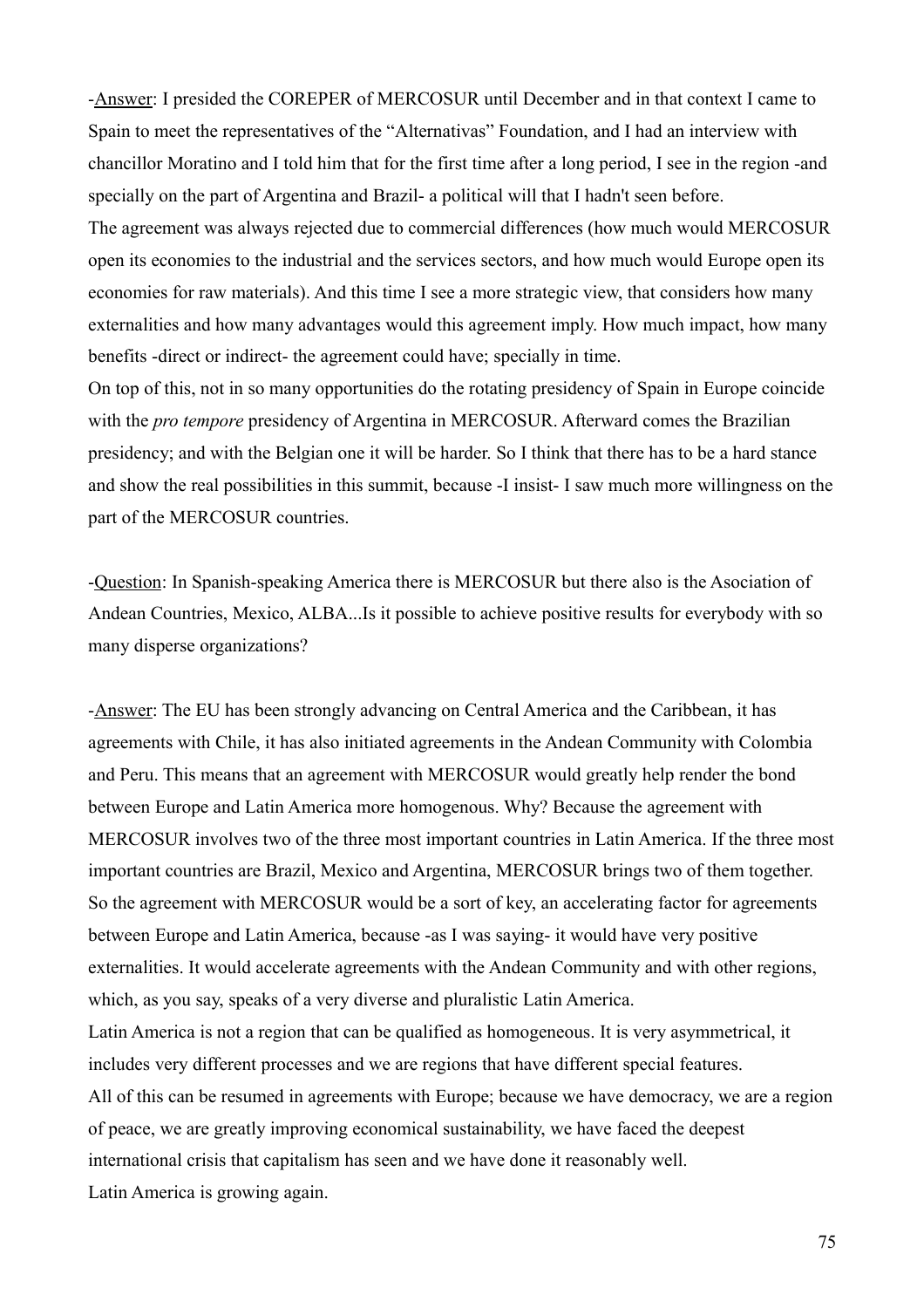But we do have the unfinished business of achieving social cohesion and social equality, because the threats on Latin America are no longer the *coups d'état-* as they were until not so long ago- but poverty, marginality, inequality, drug traffic, crime, insecurity. That is to say we have other types of threats and the great challenge of building more equal democratic societies.

So in a sense an agreement with Europe must strengthen this: the sustainability of a growth process and also head towards social cohesion.

And in this Latin America does have the same features, because all countries are asymmetrical; we are the most asymmetrical region in the world, so all the progress we can make on agreements with more developed regions has to serve not only to grow in terms of trade, but also to be able to share the fruits of that growth in a better way.

-Question: The summit comes at a time when, as you have said, the EU is not going through its best moment. There is the crisis in Greece. Do you think that this can have negative effects on the May summit?

-Answer: I think that we have to look beyond the current situation, if the EUROPE-MERCOSUR dialog gets stuck in the short-term and a neatly commercial vision prevails, we will miss a great chance. I think that there has to be a middle-term vision, one of a more political, more strategical nature; because this agreement has to be one to also make of the two regions a more important actor in the international scene.

We have seen what happened in the summit on climate change. Europe's role was questioned as too relative, too secondary. The same can be said for the Latin American role, except for Brazil who played a role next to China and the BRICs.

If we don't make any progress in deepening the agreement, we are not going to have an important role in this world that is being re-configured and becomes multi-polar.

Take a look at the role that the rating agencies play despite the crisis the world has gone through. The judgments of the raiting agencies, who have been responsible for the international economic and financial situation, generate panic, a terrible fear. And this can only be tackled with a political view, subordinating the markets to politics. If we let the markets act as the center of decisions, leaving politics in the background, ware going to be recurrently experimenting these kinds of crisis. So I think that we need to have a view that goes beyond the current situation and not overdetermined by the commercial issues. If we fight each other or we refrain from making progress over a 1% of industrial trade of service or of raw materials, I think that we are making a mistake; that we have to have a more transcending view and take a look at how the international power is being re-configured and the world economic geography.